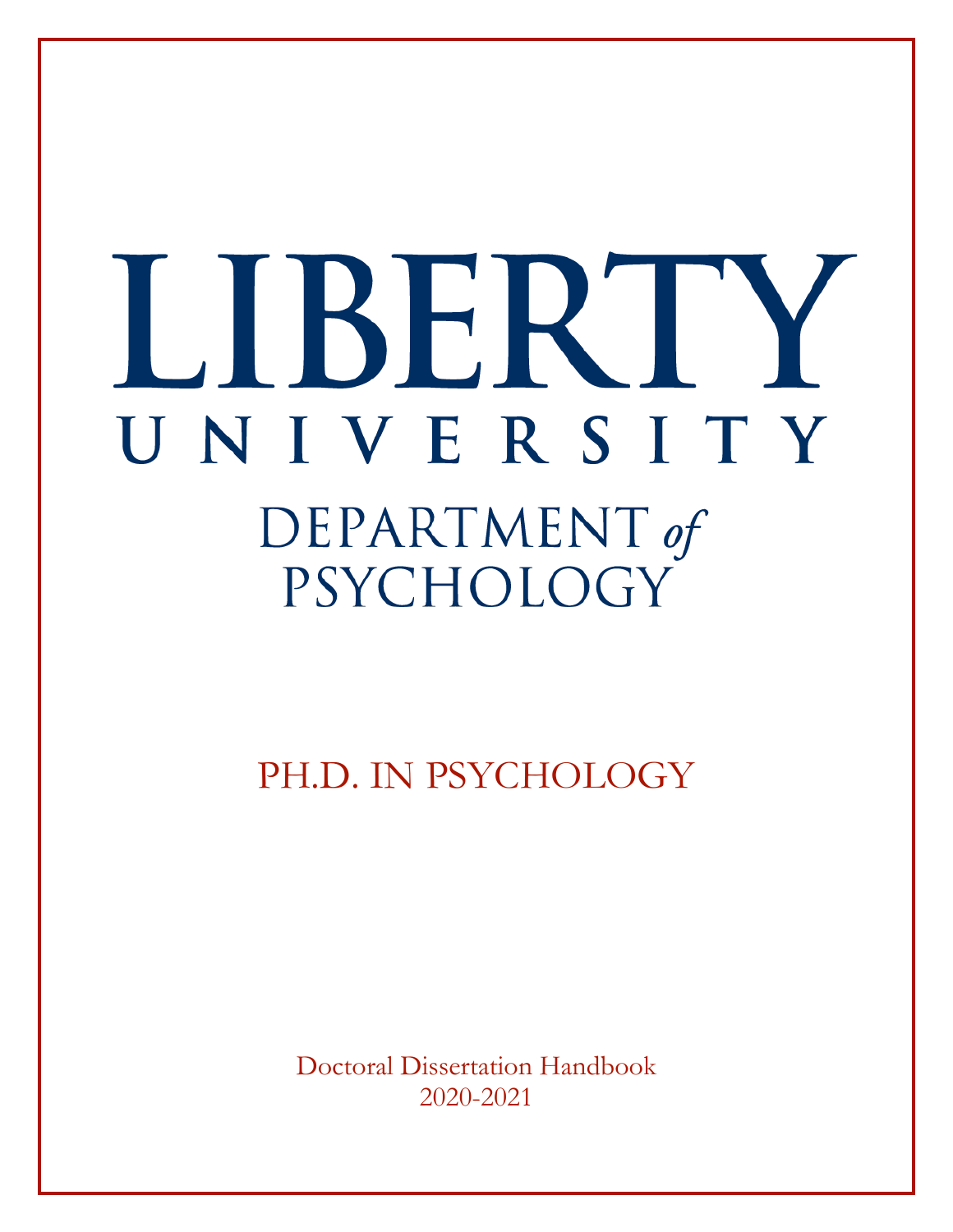# TABLE OF CONTENTS

| Approval of Dissertation Manuscript/Approval to Advance to Defense 13 |
|-----------------------------------------------------------------------|
|                                                                       |
|                                                                       |
|                                                                       |
|                                                                       |
|                                                                       |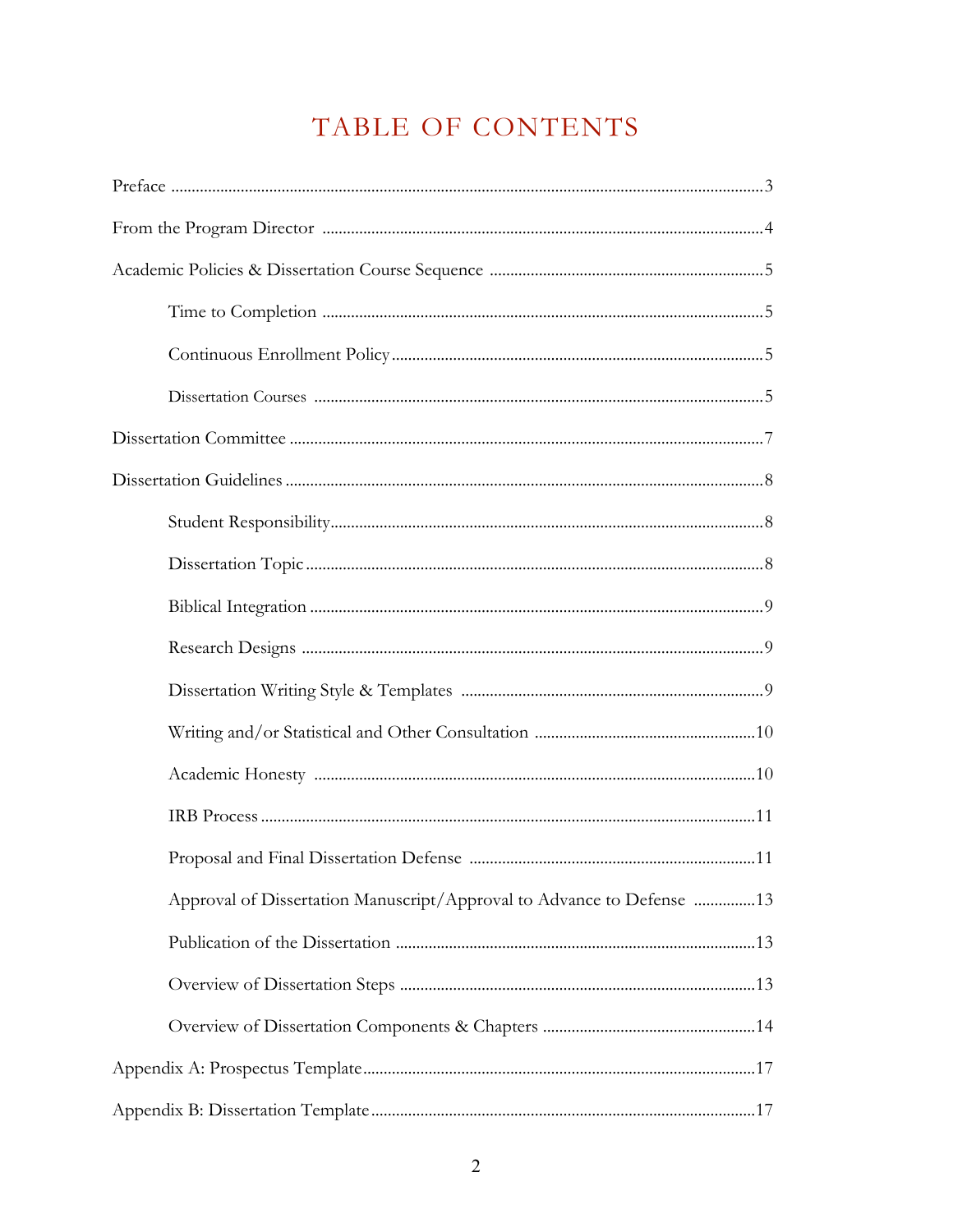# PREFACE

The purpose of this handbook is to provide information about the dissertation process and related dissertation policies for the Ph.D. in Psychology program. The handbook is a guide for the dissertation process, the dissertation manuscript, and the proposal and final defenses. Included in the handbook are descriptions of the roles and responsibilities of the candidate and the dissertation committee, descriptions of the courses that make up the dissertation sequence, as well as templates for the dissertation prospectus, the dissertation proposal, and the final dissertation manuscript. This handbook should be used in conjunction with the Ph.D. in Psychology Program Handbook and the Graduate School Catalogue to outline all policies and procedures for graduate students in the Ph.D. in Psychology program.

The University and the Department of Psychology reserve the right to make necessary changes without further notice. The regulations, courses, personnel, and procedures described herein are subject to change after publication of this handbook through established procedures. In such cases, the Department of Psychology will attempt to communicate these changes to all students, faculty, and staff through written means. It is important that each student become familiar with the procedures described in this handbook and adhere to them.

The administration of the School of Behavioral Sciences and the Department of Psychology for Ph.D. in Psychology students are as follows:

Dean, School of Behavioral Sciences Dr. Kevin Van Wynsberg SBSDean@liberty.edu

Associate Dean, Department of Psychology Mr. Shawn George smgeorge@liberty.edu

Program Director, Ph.D. in Psychology Program Dr. Rachel Piferi rpiferi@liberty.edu

Liberty University is accredited by the Commission on Colleges of the Southern Association of Colleges and Schools (1866 Southern Lane, Decatur, Georgia 30033-4097; 404-679-4501) to award associate, bachelors, masters, and doctoral degrees.

Liberty University does not engage in unlawful discrimination or harassment because of race, color, ancestry, religion, age, sex, national origin, pregnancy or childbirth, disability or military veteran status in its educational programs and activities. Liberty University maintains its Christian character and reserves its right to discriminate on the basis of religion to the extent that applicable law respects its right to act in furtherance of its religious objectives.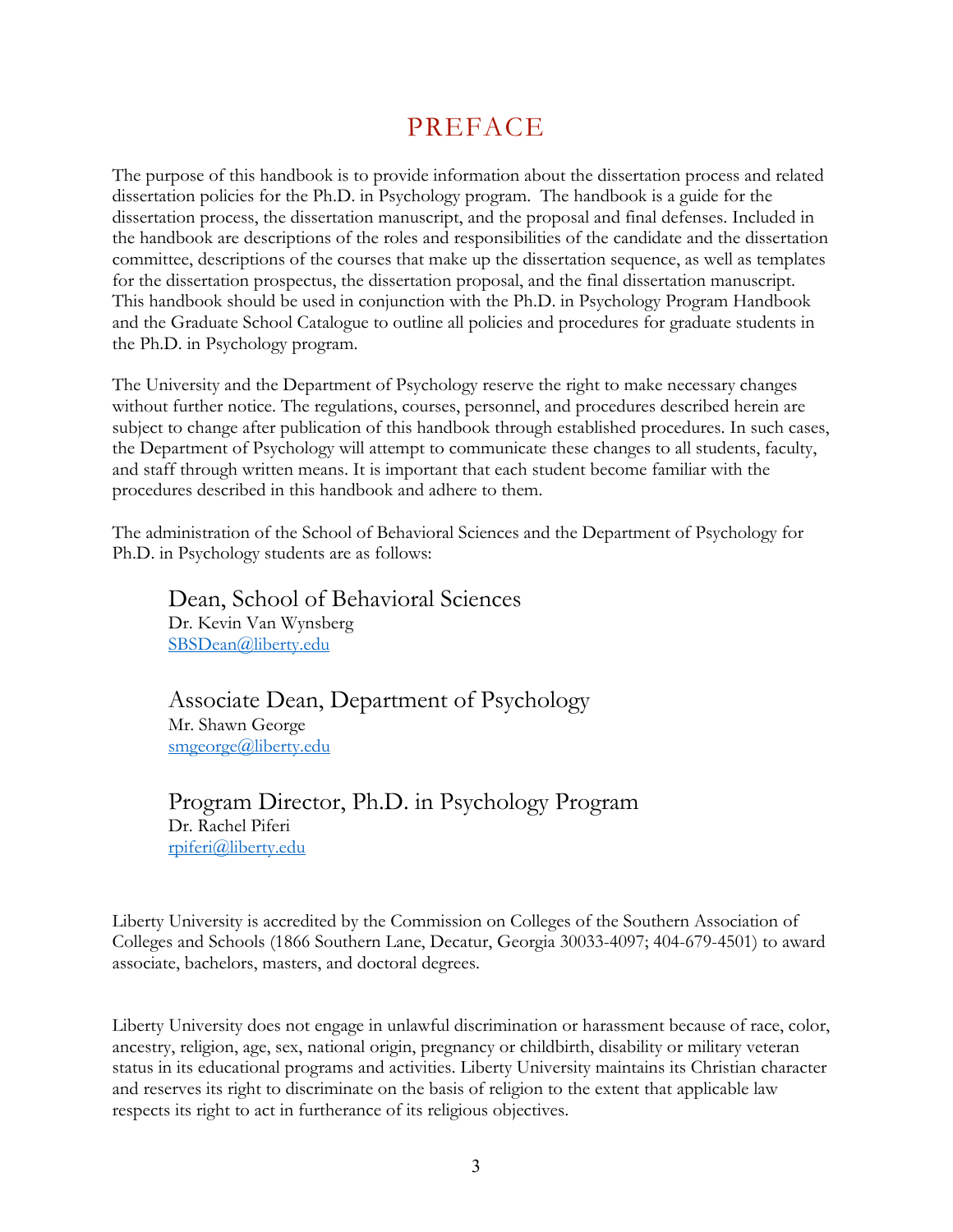# FROM THE PROGRAM DIRECTOR

Dear Doctoral Candidate,

It is with great joy and excitement that I welcome you to the dissertation process. I commend you for completing your coursework and for growing in your research skills, your knowledge of Psychology, and for your spiritual growth during your time in our program so far. You are about to embark on a research journey that will teach you much and will be the capstone of your doctoral program. Through multiple revisions and corrections with your committee, you will grow in your writing. Through much reading and critical analysis, you will grow in your content knowledge of your research area. And, through designing, implementing, and conducting your dissertation research, you will grow in your research skills.

Additionally, our prayer is that you will grow spiritually and in your knowledge of God through your dissertation. As you have seen through your coursework and as you will see in the description of the expectations for the dissertation, you will approach your dissertation topic from both a research perspective and a biblical perspective. As you have learned throughout your program, God offers much truth that is relevant to psychology in His Word. And, in studying the Bible with research, we can get a fuller picture of psychological phenomena than science alone can provide. In your dissertation, you will continue to do just that as you ground your study in both the empirical literature and in biblical truth. We pray this process will yield new insights that will not only contribute to the research literature, but also contribute to improving the well-being of others.

As you complete your dissertation, please know that you are being prayed for. Please know that I, as your Program Director, and your dissertation committee are here to help you and encourage you as you prepare, conduct, and write your dissertation. Please reach out to your chair and committee member when you need help. And, please know that this is a process that will require perseverance and endurance. But it is also a worthwhile process that will yield much growth in you personally, academically, and spiritually.

I look forward to reading your dissertation research and to seeing the ways that God uses your academic scholarship to impact lives for Him. May God bless you on your dissertation journey and may He do infinitely more than you can even imagine or see as you begin. I know God will do great things and we all look forward to celebrating with you at your final defense.

In Him,

Racace L. Oder

Rachel L. Piferi, Ph.D. Program Director, Ph.D. in Psychology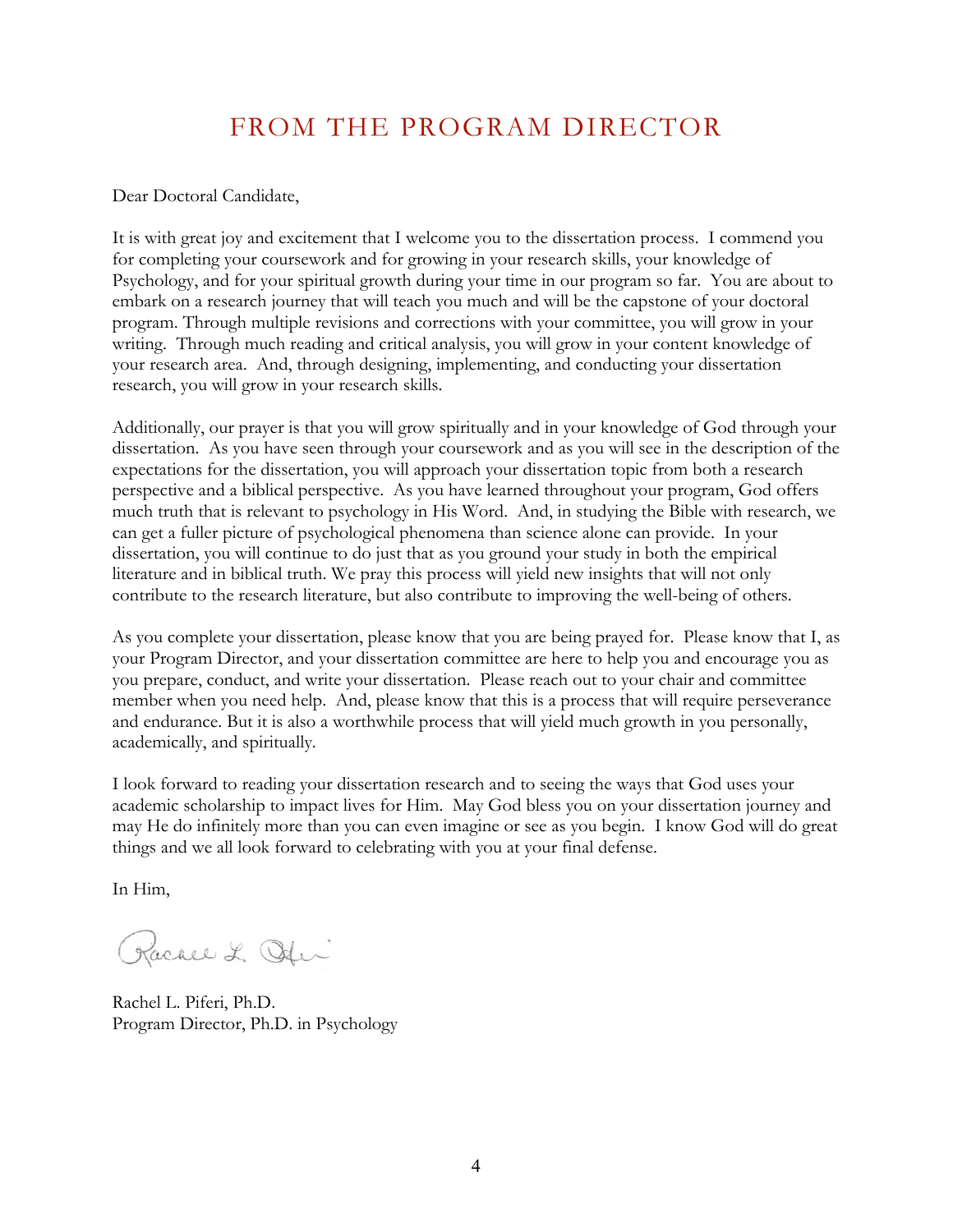# ACADEMIC POLICIES & DISSERTATION COURSE SEQUENCE

The Ph.D. in Psychology requires both coursework and completion of a dissertation in order to complete the degree. The coursework required for the student's concentration can be found on the DCP for that concentration. In addition to general and concentration specific coursework, all Ph.D. in Psychology students are required to take PSYC 870 (Dissertation Prospectus) and the dissertation course sequence (PSYC 987, 988, 989, 990). The Dissertation Prospectus course and the dissertation course sequence have been designed to guide the student through the dissertation process (from initial concept to defense).

#### **Time to Completion**

The time allowed to complete the Ph.D. in Psychology program is seven (7) years, which begins the year of admission to the Ph.D. Program. Students must complete all coursework and successfully defend their dissertation within the seven (7) year requirement.

Any student who does not complete coursework and successful defense of their dissertation within the permissible time limit for any reason –including discontinued enrollment – must reapply for admission. The program director will determine if any previous courses are sufficiently time sensitive and must be repeated. Beginning with the date of readmission, the time limit for degree completion is seven (7) years.

## **Continuous Enrollment Policy**

After completion of PSYC 987, students must be continually enrolled in the program until completion of PSYC 990 (Dissertation Defense). Continuous enrollment after PSYC 987 means that the student must be enrolled in at least one dissertation course that will count toward completion of the doctoral program per semester (including summer). Failure to maintain continuous enrollment will result in removal from the program. If students wish to continue in the program at a later date, they need to reapply and, if accepted, will be subject to all requirements for the DCP for the current academic year.

If a student needs to take a leave of absence from their doctoral program once beginning the dissertation sequence, they may apply to do so to the Program Director. Request for a leave of absence must be made by email to the Program Director from the student's Liberty email account explaining why a leave of absence is necessary. Decisions on whether a temporary leave of absence is granted is up to the discretion of the Program Director.

Note: Students returning to the program after breaking enrollment for more than one year may be required to complete additional coursework or retake courses at the discretion of Program Director of the Ph.D. in Psychology program.

#### **Dissertation Courses**

# **PSYC 870 (Dissertation Prospectus)**

PSYC 870 must be taken and passed before the student will be allowed to begin the dissertation course sequence. PSYC 870 is offered in one of three formats: 1-week on campus intensive, 1 week virtual intensive, and 8-week online course. In this course, students will develop their dissertation prospectus (see the template for the dissertation prospectus at the end of this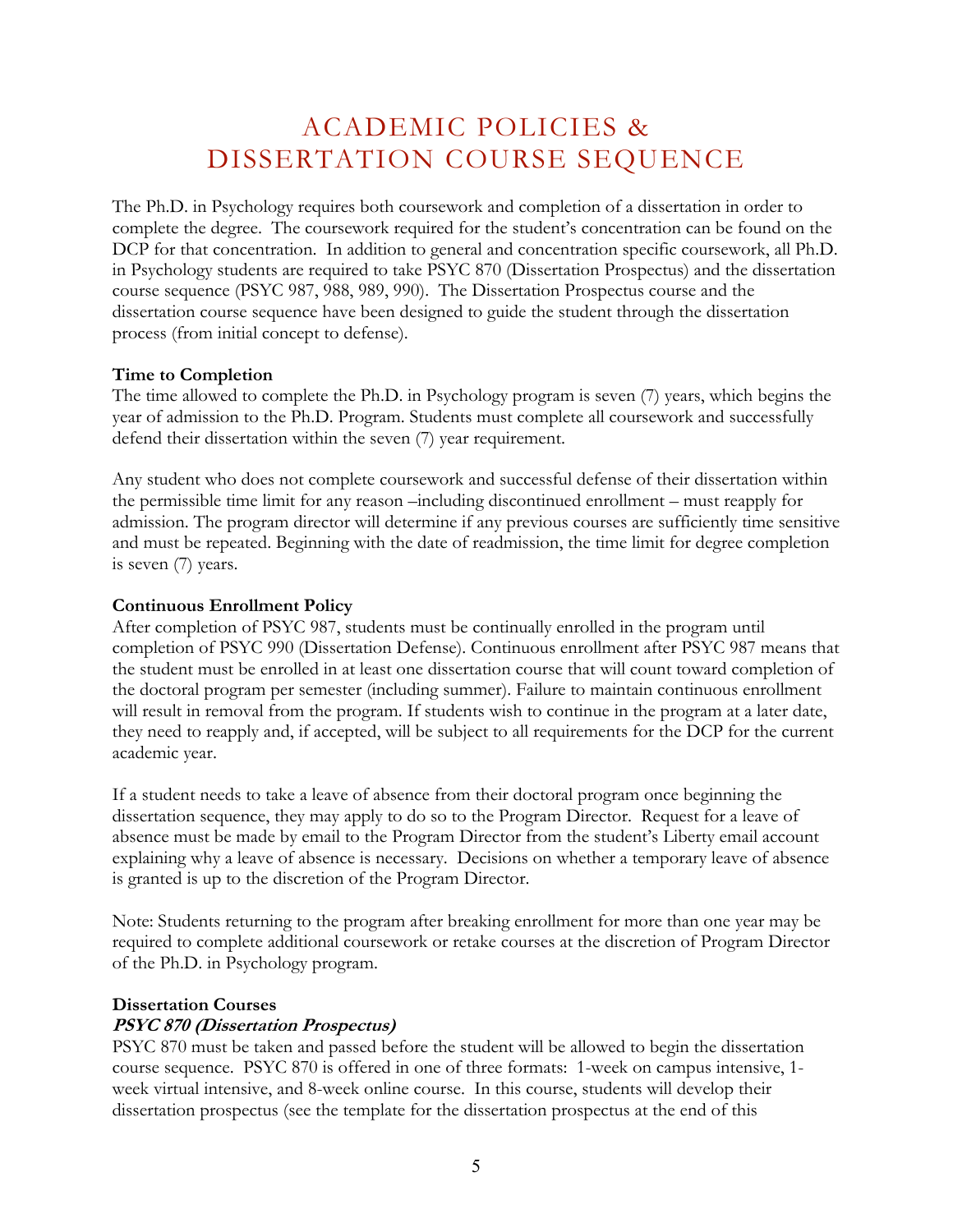handbook). The dissertation prospectus is a concept paper in which the student outlines the basic components of their dissertation research study (i.e. background, problem statement, purpose, research questions, brief proposed methodology, among other basic components). Students will be guided by a faculty member to develop their study and to write their Prospectus (Note: the faculty member assigned to their Prospectus course may not be their eventual dissertation chair). Students will also be guided in selecting their chair and committee member during this course. Students will be eligible to proceed to the first dissertation course (PSYC 987) and begin their dissertation when they pass their prospectus course. If the student does not pass PSYC 870 with a B or better on their first attempt, they must follow the course repeat process outlined in the Ph.D. in Psychology Handbook.

## **PSYC 987 (Dissertation I)**

PSYC 987 is the first course in the dissertation sequence. PSYC 987, 988, and 989 are all 16-week online courses. In this course, students will work with their dissertation chair to complete and orally defend their dissertation proposal (Chapters 1-3 of their dissertation). Student will earn a passing grade in this course and be permitted to advance to PSYC 988 when they earn a passing grade on the PSYC 987 Proposal Rubric (completed by the dissertation chair and committee member) and successfully defend their proposal in an oral defense. Please note that this course can be repeated one time to meet the class milestone. Also, please note that if the milestone for this course is met early in the course or repeat of the course, then the student may proceed to the work assigned in the next course in the dissertation sequence in order to maintain progress.

## **PSYC 988 (Dissertation II)**

PSYC 988 is the second course in the dissertation sequence. Like PSYC 987, this course is a 16-week online course led by the student's chairperson. In this course, students will work with their dissertation chair and committee member to complete & submit their IRB application and complete data collection. Student will earn a passing grade in this course and be permitted to advance to PSYC 989 when they have completed their data collection for their study. Please note that this course can be repeated one time to meet the class milestone. Also, please note that if the milestone for this course is met early in the course or repeat of the course, then the student may proceed to the work assigned in the next course in the dissertation sequence in order to maintain progress.

#### **PSYC 989 (Dissertation III)**

PSYC 989 is the third course in the dissertation sequence. Like PSYC 987 and PSYC 988, this course is a 16-week online course led by the student's chairperson. In this course, students will work with their dissertation chair and committee member to analyze their data and complete their dissertation manuscript (Chapters 1-5, with Abstract, Table of Contents, and all supplementary sections). Student will earn a passing grade in this course and be permitted to advance to PSYC 990 (Dissertation Defense) when they earn a passing grade on the dissertation manuscript rubric (completed by both the dissertation chair and committee member) and when the Program Director approves their Abstract (following Committee approval of final manuscript). Please note that this course can be repeated one time to meet the class milestone.

# **PSYC 990 (Dissertation Defense)**

PSYC 990 is a 0 credit/fee based 8-week course in which the student will orally defend their dissertation. Successful completion of this course is based on passing their dissertation oral defense. An oral defense rubric will be completed by the dissertation chairperson to indicate the student has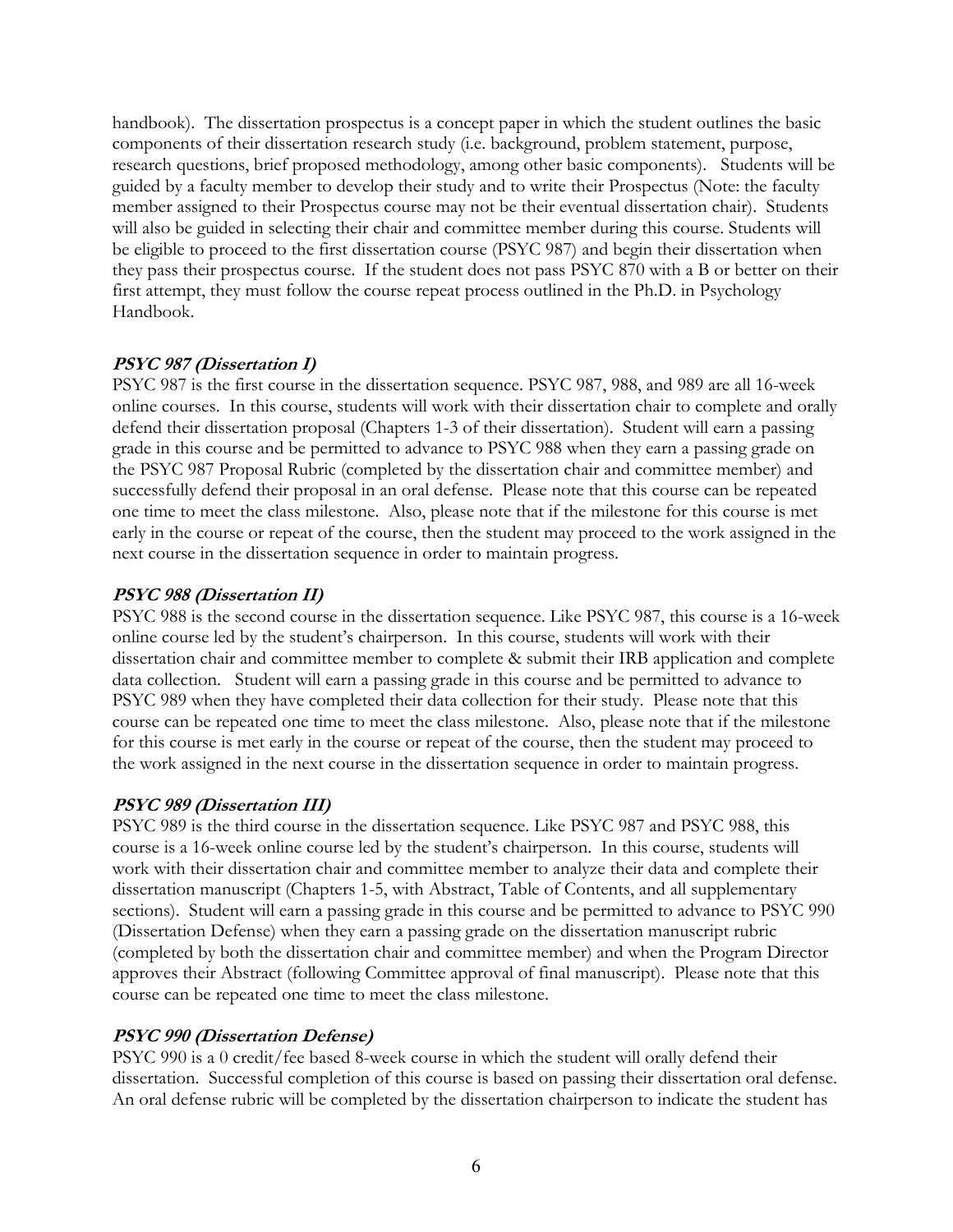passed their oral defense. More information about the defense can be found in the "Oral Defense Procedures & Policies" section of this handbook.

# DISSERTATION COMMITTEE

The dissertation committee for the Ph.D. in Psychology program consists of two members: (a) a dissertation chair and (b) a committee member. One of the two, either the chair or committee member, must be knowledgeable in the method that the student will be using in their dissertation. Students should begin thinking about identifying a potential dissertation chair when they begin the program. Students are encouraged to build relationships with faculty in their courses and to reach out to faculty throughout their coursework so that they can select a chairperson during PSYC 870. Each student will officially secure a dissertation chair and a committee member by the conclusion of PSYC 870. A candidate's dissertation committee must include the following:

1. **Dissertation Chair:** A *dissertation chair* must hold an earned doctoral degree in psychology or psychology-related field and be employed by Liberty University (residential or online). A list of faculty who have been approved to serve as dissertation chair/committee member can be found in the Doctoral Commons on Blackboard. A list of responsibilities of the dissertation chair can be found later in this handbook.

2. **Committee Member:** A *committee member* must hold an earned doctoral degree in psychology or psychology-related field and be employed by Liberty University (residential or online). A list of faculty who have been approved to serve as dissertation chair/committee member can be found in the Doctoral Commons on Blackboard. A list of responsibilities of the committee member can be found later in this handbook.

#### **Chair and Committee Selection (Committee Member Form)**

While enrolled in PSYC 870, doctoral students will be directed to access that section of the Doctoral Commons to select a prospective chair. The student is encouraged to review research interests and research method expertise of faculty members when considering a faculty member for chair. Either the chair or the committee member must be qualified to oversee the research method the student intends to use.

Candidates should first reach out to prospective chairs one at a time. A mass email seeking a chair must never be sent to multiple faculty members. When contacting potential chairs and committee members, the student is encouraged to describe their project briefly and ask the faculty member if they would consider serving as chair. Students who need assistance selecting a prospective chair can email PSYCDissertation@liberty.edu with a dissertation prospectus or brief description of their study, as well as the names of any chairs already contacted, and the Psychology Dissertation Coordinator will assist them.

If a faculty member indicates he or she is willing to serve as the dissertation chair, then the prospective chair and the candidate will complete the Committee Member Form, located in the Doctoral Commons. All committee requests must be approved by the Psychology Dissertation Coordinator. The Committee Member Form will be reviewed, and the student will be notified whether or not their chair member selection was approved. Once a chair is approved, the student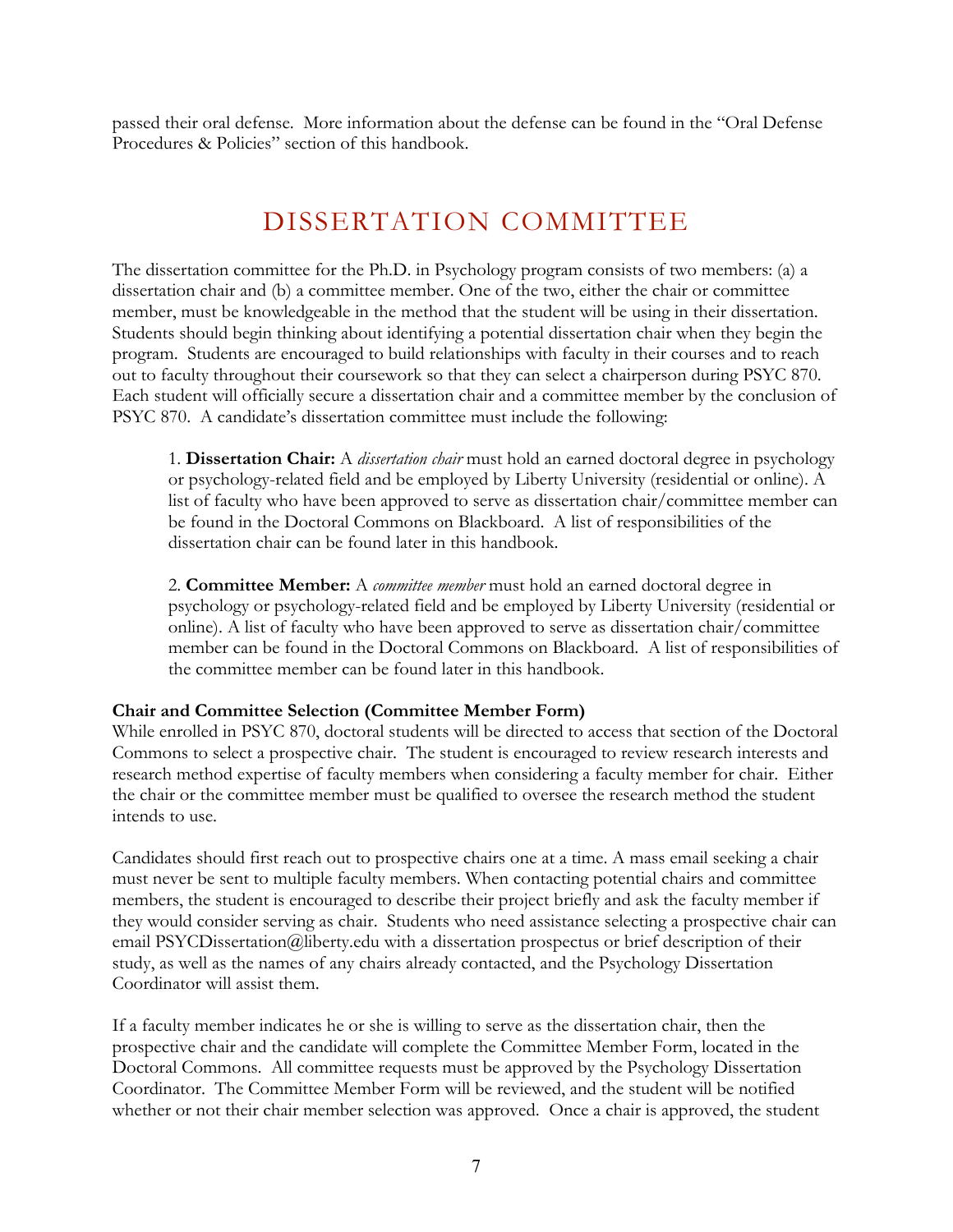will be allowed to enroll in PSYC 987 with their dissertation chair as the instructor for the course. In PSYC 870, after the student has identified their chair, the student will also identify a committee member. Once a faculty member has agreed to serve as committee member, then the prospective committee member and the candidate will complete the Committee Member Form, located in the Doctoral Commons. This form will be reviewed, and the student will be notified of whether or not their committee member selection was approved. The student will be guided through the committee selection process while enrolled in PSYC 870.

**Note:** Once a chair and committee member are approved, changes to the committee will only be considered when there are extenuating circumstances. Under these circumstances, the candidate should contact the Psychology Dissertation Coordinator at PSYCDissertation@liberty.edu to seek approval for a change in committee. The Psychology Dissertation Coordinator is available to assist you with any questions or concerns during the dissertation process, and candidates should contact PSYCDissertation@liberty.edu immediately if they encounter any issues, such as concerns with committee members.

# DISSERTATION GUIDELINES

Consistent with the University mission, the Ph.D. in Psychology program aims to develop Christcentered men and women with the values, knowledge, and skills essential to impact the world. The mission of the Ph.D. in Psychology program is to train students to become highly competent researchers and thinkers in the field of psychology who can evaluate psychological research within the context of a biblical worldview to advance truth in the world. The dissertation is the capstone project of the student's doctoral education and will allow the student to demonstrate competence as a biblically based psychological researcher.

#### 1. Student Responsibility

Upon admission to the Ph.D. in Psychology program, students are required to read the *Ph.D. in Psychology Program Handbook* so that they may familiarize themselves with the policies and procedures of the program. Additionally, students should read the *Ph.D. in Psychology Dissertation Handbook* to understand the requirements of the dissertation. It is the student's responsibility to be familiar with and abide by the dissertation handbook policies and guidelines.

At the beginning of each academic year, this is revised, as needed, and posted on the Liberty University Online website. When necessary, the student body will be informed of any major revisions via emails.

#### 2. Dissertation Topic

Students are free to choose any topic for their dissertation as long as it meets two criteria: 1) relevant to the field of psychology and, 2) relevant to their degree concentration. Furthermore, when students are picking a topic for their dissertation, they are advised to choose a topic that can be studied well by the student and that utilizes a sample that the student will be able to obtain. Students are encouraged to review IRB guidelines for research and to choose a topic and sample that will not be delayed in IRB approval. Also,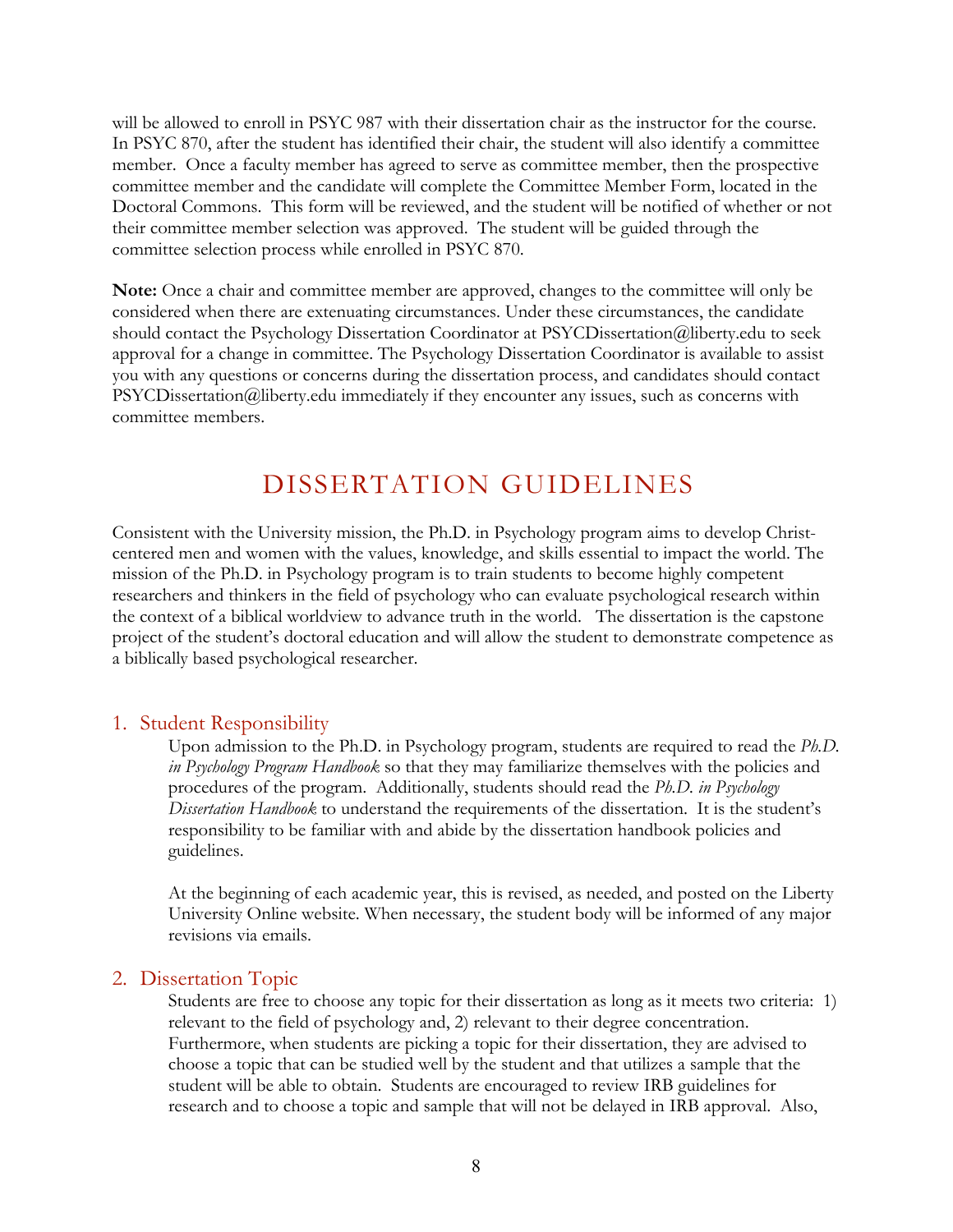when choosing a topic and/or sample to study, students are encouraged to explore if IRB approval from another organization will be required to study that sample as that will add additional time to the project.

Students should be thinking about their topic as they go through their coursework and are encouraged to talk to faculty about their topic in their classes so they can get guidance along the way. Students are also encouraged to be reading the research literature and developing a database of articles relevant to their topic as they go through their coursework so that they can save time in the dissertation course sequence. Papers in classes are great opportunities for doctoral students to start developing their ideas about their topic and dissertation.

#### 3. Biblical Integration

A student's dissertation will be expected to be grounded in both psychological research & theory and the Bible. In PSYC 870, students will be guided to develop a biblical worldview of their topic and biblical integration is expected in the student's dissertation. This will include a section in Chapter 1 where the biblical foundations of the student's topic are discussed and a section in Chapter 5 where the results of the study are discussed biblically. What is expected in each of these sections is described more in the dissertation coursework and in the dissertation template.

#### 4. Research Designs

Students may use a variety of research designs as long as the student's dissertation is rigorous and makes a unique contribution to the research literature through the collection of original data. Quantitative, qualitative, and mixed methods are appropriate, as well as various designs within these methods (i.e. multiple case study, phenomenology, grounded theory, experimental, correlational, case-control study, etc.). The design chosen should be appropriate to the topic and research questions proposed and either the dissertation chair or the committee person must be knowledgeable in the design chosen. Meta-analyses are not allowed for the dissertation.

#### 5. Dissertation Writing Style & Templates

Writing should be scholarly and follow the current edition of the *Publication Manual of the American Psychological Association.* The APA manual is primarily designed for the submission of manuscripts to be reviewed and edited for publication or for student papers; therefore, there are several suggestions (i.e., running heads, page numbering, and spacing) that do not apply to a document like a dissertation. Students should follow the formatting outlined in this dissertation guide when they differ from APA format. Templates are provided in this dissertation guide for the expected form and style of the dissertation manuscript. Individual files of these templates (with proper margins) can be found in the dissertation courses and in the Doctoral Commons. Students are encouraged to work directly in the template provided when preparing their manuscript so that formatting and style maintain. Some of the key formatting requirements include:

5.1 Margins. The margins throughout the dissertation should be as follows to allow for binding if you so choose to bind your dissertation upon completion: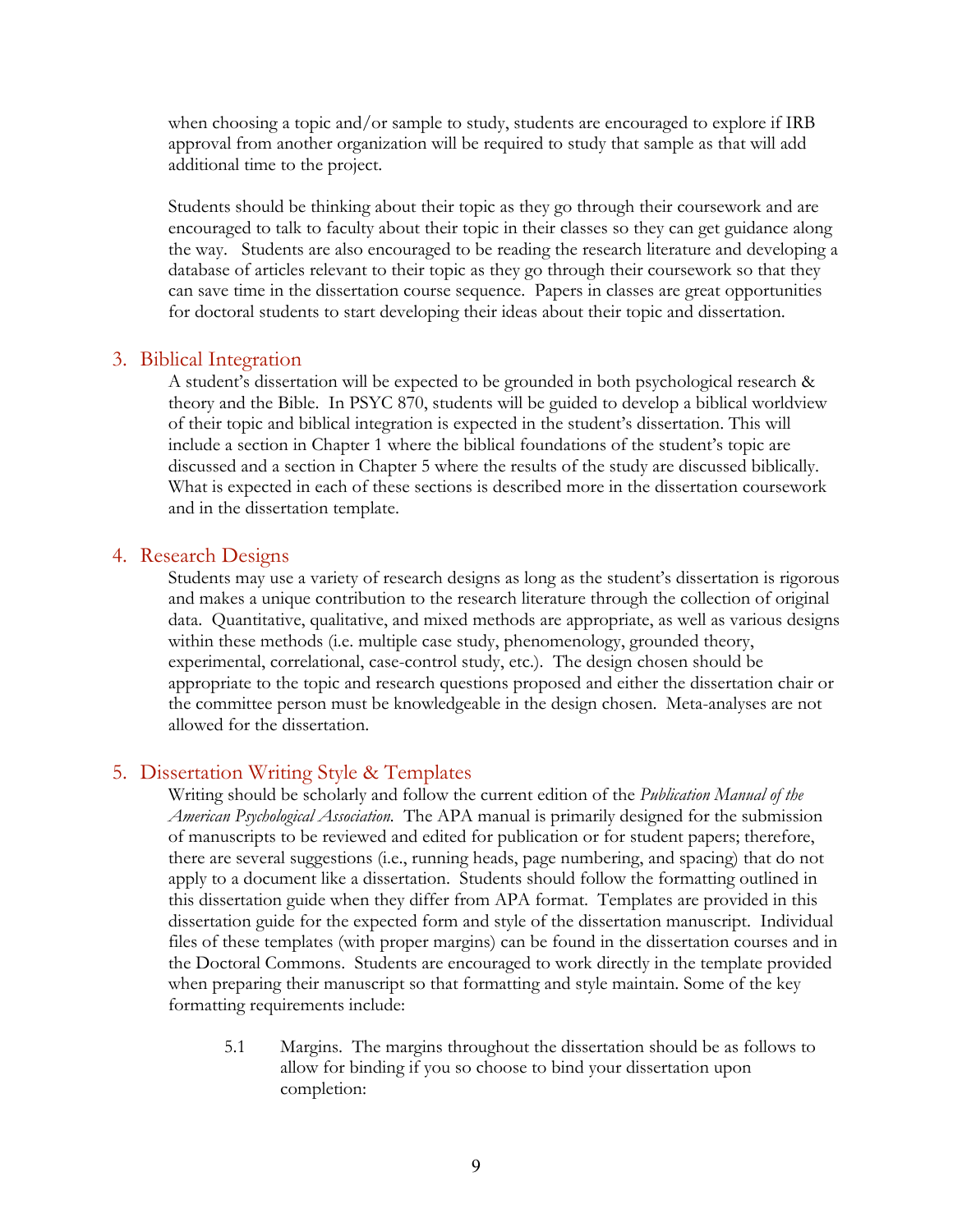- 1 inch at the top
- 1 inch at the bottom
- 1 inch on the right side
- 1.5 inches on the left side to accommodate the space needed for binding.
- Left justification of the text only.
- 5.2 Font. The dissertation must be written in Times New Roman, 12-point font. Do not use bold anywhere in the dissertation (exception is with certain levels of headings). Use italics for: (a) book and journal titles; (b) APA Level 2, 3, and 4 headings; (c) anchors of scales; (d) some statistical symbols (see APA manual); and (e) foreign words not in common English usage.
- 5.3 Headings. Headings should match the heading style for the dissertation provided in the template. Please use the template for guides on the headings required for the final dissertation document.
- 5.4 Page Numbers. Page numbers should be placed on the upper right-hand side of all pages. Page numbers should be Arabic style and a page number should not be placed on the title page.

# 6. Writing and/or Statistical and Other Consultation

Students often find it useful to employ various consultants to help with aspects of the dissertation project. Use of writing editors, data transcribers, or statistical consultants is acceptable to aid in the completion of the project. However, the student is responsible for being knowledgeable on all aspects of the research project and must be able to explain what was done. The student is answerable to the dissertation committee for their ethical behavior, analytical procedures, accuracy, interpretation, and integrity of the results. The Student must be able to describe, understand, justify, and explain all things in the dissertation to the committee. In review of the final manuscript and in the defense of dissertation, the committee must be confidently convinced that the student has a total grasp of the topic and research presented. Writing editors are recommended to ensure all form and style requirements and scholarly writing standards are met.

# 7. Academic Honesty

Liberty University considers academic honesty and academic integrity to be of utmost importance and among its highest values. In coursework and in the dissertation, students are expected to uphold this value. In the dissertation, this includes presenting a study that is original and one that is designed, conducted, and written by the student for this degree. The re-use of papers, master's theses, or doctoral research conducted elsewhere is not allowed. If a student needs to cite previous work in their dissertation they may do so as if they were citing anyone else's work, using proper and current APA guidelines and format.

A key component of academic honesty is properly citing previous work (your own or others) and students are expected to appropriately cite the work and ideas of others throughout their dissertation. This is an ethical imperative not only at Liberty University, but within the field of psychology and students are expected to properly credit all sources when writing their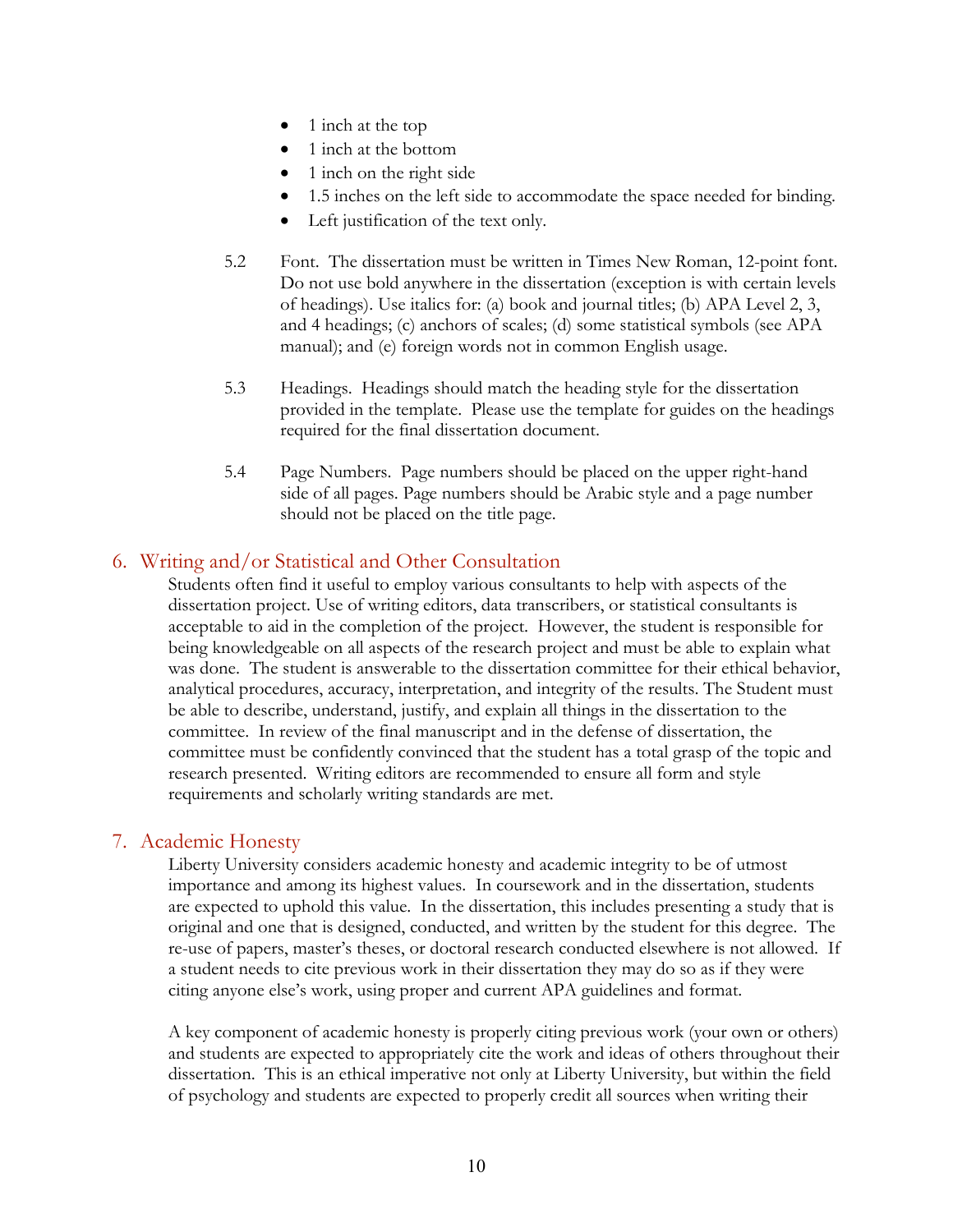dissertation. Students will be asked to submit their prospectus, their dissertation proposal, and their final dissertation to *Safe Assign* to check for plagiarism of work. Any questions about properly citing or other academic honesty issues should be directed to your dissertation chairperson. For more information on the University's policies regarding academic dishonesty, please refer to

https://www.liberty.edu/studentaffairs/communitylife/index.cfm?PID=38032.

## 8. IRB Process

Prior to collecting data, all studies must be approved by the Institutional Review Board of Liberty University. This is a federal requirement for research that all universities conducting research must adhere to. The IRB application is completed by the student following approval and defense of the dissertation proposal (Chapters 1-3). The student will be guided by their chairperson through the IRB process in PSYC 988. All IRB applications are now accepted by the university through the Cayuse IRB system, which is found on the LU IRB webpage. The entire IRB process, with links to the Cayuse IRB system, can be reviewed at https://www.liberty.edu/graduate/institutional-review-board/ .

Part of an IRB application is documenting the completion of the Collaborative Institutional Training Initiative (CITI) training. This is free and instructions for completing can be found on the Liberty University IRB webpage at https://www.liberty.edu/graduate/institutionalreview-board/collaborative-institutional-training-initiative/ . Students are encouraged to complete CITI training early in their dissertation sequence so they are aware of the ethical guidelines and requirements of human subjects research.

Students are encouraged to visit the Liberty University IRB webpage (link above) as they begin their dissertation process so they can be aware of the current policies, forms, and procedures. FAQ's, as well as clear guidelines on the IRB process can be found on the IRB's webpage. Also, templates for various elements of a study (i.e. informed consent, recruitment letters, debriefing materials, etc.) can be found on the IRB webpage.

# 9. Proposal and Final Dissertation Defense

Students will participate in two oral defense meetings for their dissertation. One will occur following committee approval of their dissertation proposal document and one oral defense will occur following committee approval of their final dissertation manuscript. Both meetings will be led by the student's dissertation chairperson and will include the chair, committee member, and student. Meetings will be held via a virtual meeting software (i.e. WebEx, Microsoft Teams, etc.) and will be scheduled at a time that meets the schedule of the chair, committee member, and student. Defense meetings are open to individuals the student may like to invite and are also open to other faculty and students in the department.

Oral defense meetings will last approximately 1 hour and include the following components:

- 1. Brief open and welcome by chairperson.
- 2. Presentation of the proposal or final study by the student.
- 3. Question and answer session led by the chairperson where the student answers questions about their study posed by the chairperson or committee member.
- 4. Discussion of revisions or edits that need to be made to the study and/or manuscript for approval to be obtained.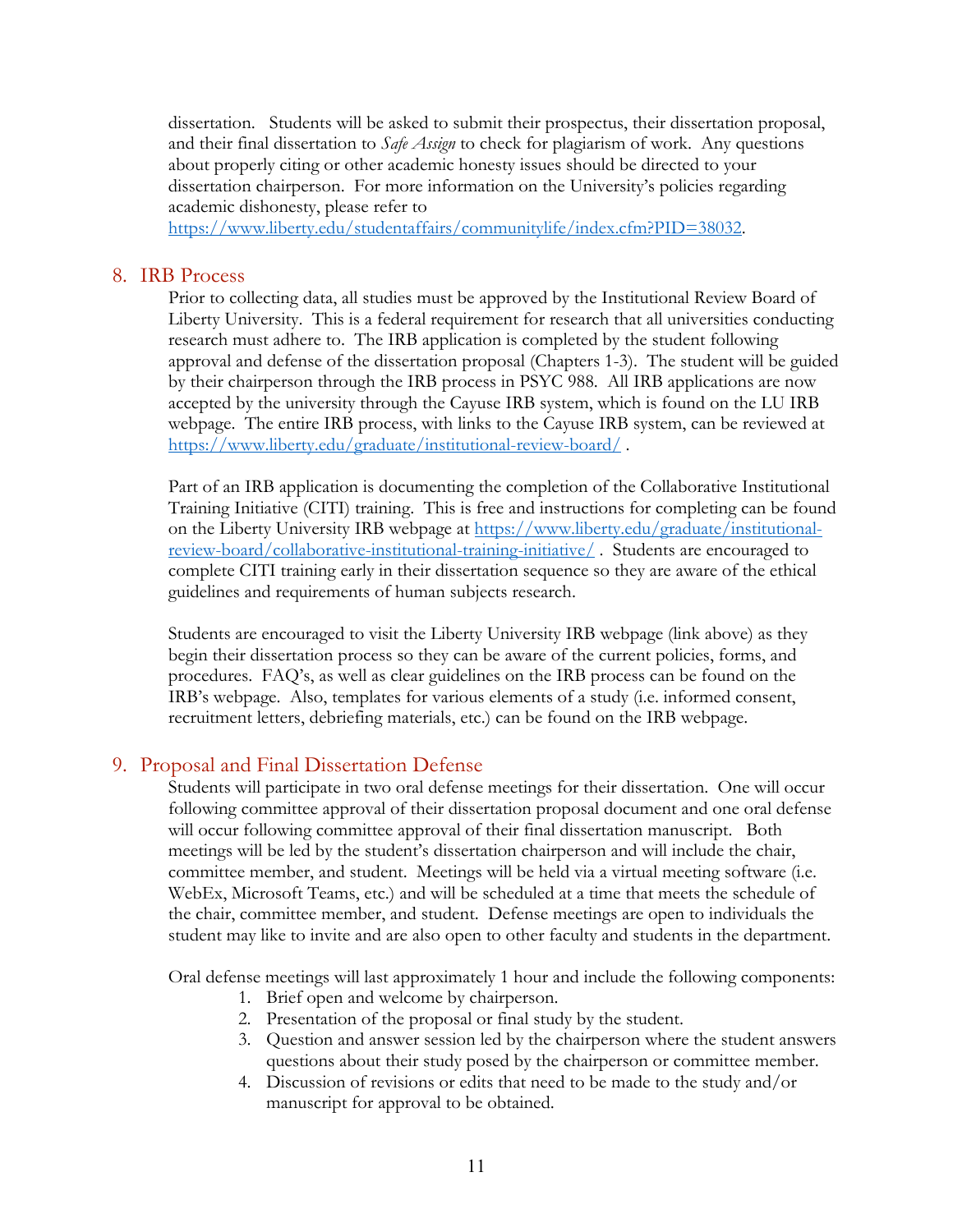5. Final determination of Pass/Fail of the oral defense by the dissertation committee.

Students are required to prepare a PowerPoint presentation that they will use to guide their presentation in the oral defense meetings. More information about what to include in the PowerPoint presentation can be found in the dissertation classroom.

The oral defense of the dissertation proposal will occur in PSYC 987 following approval of the dissertation proposal manuscript. Students will be permitted to advance to PSYC 988 when they have completed a successful defense of their dissertation proposal. Students will not be allowed to advance to PSYC 988 until both their dissertation proposal document and their oral defense of it have been approved by their dissertation committee. The purpose of the oral defense at the dissertation proposal stage is to the give the committee an opportunity to ensure that the study is properly grounded and that the methods are appropriate to the study's purpose. The defense meeting gives the committee the opportunity to make any changes to the study before the IRB application and data collection commence. The dissertation proposal defense meeting also gives the student the opportunity to ask any question he/she may have before collecting data. Changes at this stage are not uncommon and students should welcome conversation about their projects at this stage to ensure that all is planned adequately to achieve the objectives of the research study.

The oral defense of the final dissertation will occur in PSYC 990. Students will be approved to register for PSYC 990 once they have passed PSYC 989. Successful completion of PSYC 989 includes obtaining committee approval of the final dissertation manuscript. The purpose of the final dissertation defense is to assess how well the student understands their research findings and how well he/she can discuss the study, its findings, and the implications of the findings for the larger research literature. It also gives the student an opportunity to practice presenting and defending research findings.

For the final dissertation defense, following the presentation of the study and when the questioning is completed, the doctoral candidate and observers will be excused so that the dissertation committee can deliberate privately. The committee may give one of three possible results of the oral defense:

- 1. The candidate passes with no revision required.
- 2. The candidate is provisionally passed pending the submission of changes, review, and approval by the candidate's committee.
- 3. The candidate is not passed. In this case, the chairperson and committee member (with help from the Program Director, if necessary) will develop a plan for resubmission of documents and subsequent repeat of the oral defense meeting.

Once the student has successfully defended the dissertation and all relevant edits are approved, each committee member will sign the signature page, which indicates that their work has been completed. Committee members should use black ink when signing the signature page of the original copy of the dissertation.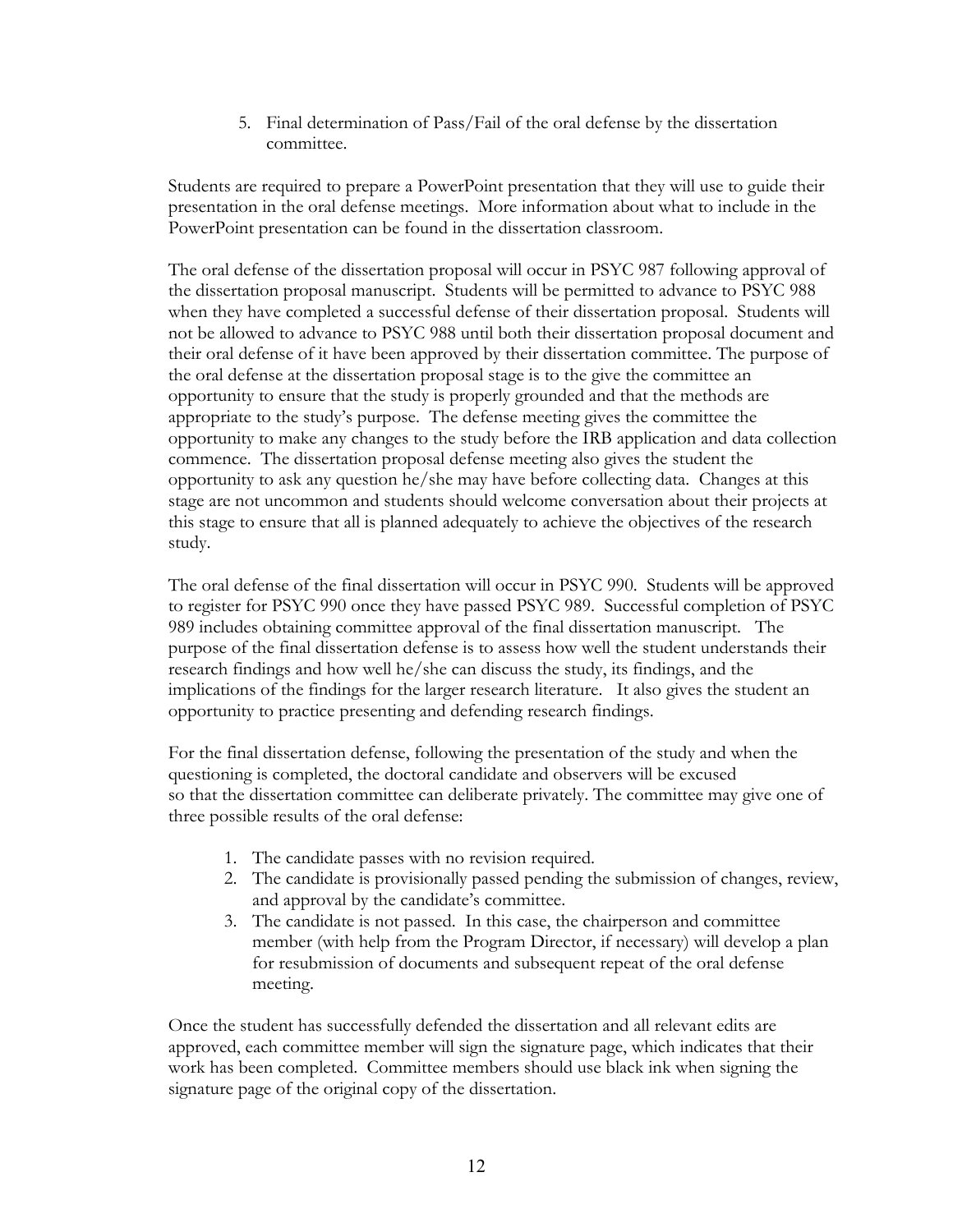# 10.Approval of Dissertation Manuscript and Approval to Advance to Defense

Prior to advancing to PSYC 990 and defense of the dissertation, two approvals are required:

- 1. Committee approval of final dissertation manuscript
- 2. Program Director approval of Abstract

Committee approval of the final dissertation manuscript will occur in PSYC 989 through the use of the Final Dissertation Rubric. Once committee approval of the dissertation is obtained, the dissertation chairperson will forward the title page and Abstract of the dissertation to the Program Director for Abstract approval. Approval of the Abstract will be granted on the "Program Director Approval of Abstract" form. If revisions are required to the Abstract before approval can be granted, they will be noted on that form. Resubmission may be required to obtain Abstract approval. Once the student has obtained "Program Director Approval of Abstract," the student will be granted a passing grade in PSYC 989 and will be permitted to advance to PSYC 990.

# 11.Publication of the Dissertation

Following successful defense of the dissertation and after obtaining committee signatures on the signature page, all students are required to submit an electronic copy of their successfully defended dissertation to the Jerry Falwell Library Scholarly Communications Department. Instructions and guidelines for submitting can be founded at https://www.liberty.edu/library/submitting-Dissertations-and-theses/ .

Following submission of their dissertation to the Jerry Falwell Library Scholarly Communications Department, students may also choose to submit their dissertation to ProQuest. This is not required, but instructions for submission to ProQuest can be found at the above link. Furthermore, students are encouraged to present their dissertation research at national conferences and publish their research in academic journals following the completion of their dissertation at Liberty University. Requirements for each vary by organization and medium pursued.

In addition to submitting a final copy of the dissertation to the Jerry Falwell Library Scholarly Communications Department, students are required to submit a final copy of the dissertation with signatures to the Department of Psychology.

# 12. Overview of Dissertation Steps

As stated previously, students are guided through the dissertation process in PSYC 987, 988, 989, and 990. Each course has its own milestone for successful completion, and each has been designed to help students progress through the dissertation process efficiently and with clear guidance. The following provides a succinct overview of steps towards completion of the dissertation. Each is more thoroughly explained in PSYC 987, 988, 989, and 990.

> 1. Complete all doctoral coursework, including PSYC 870. It is recommended that students take PSYC 870 in the term before they intend to enroll in the first dissertation course. The reason for this is that PSYC 870 has been designed to help the student think through different elements of their dissertation research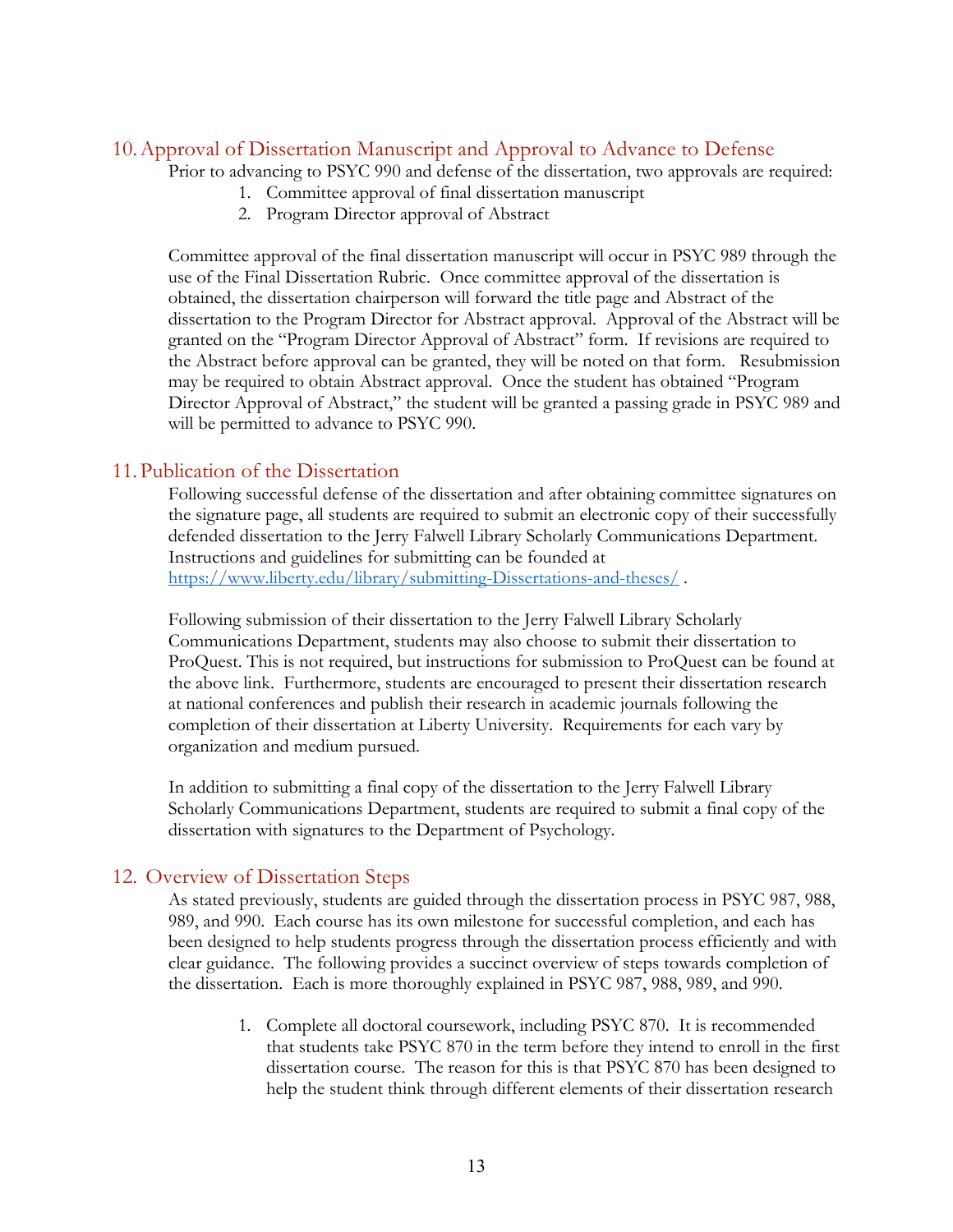in a way that leads right into PSYC 987. Also, the student will pick their dissertation committee in PSYC 870.

- 2. Complete the dissertation proposal (PSYC 987).
- 3. Pass the oral defense of the dissertation proposal (PSYC 987).
- 4. Submit IRB application & receive approval (PSYC 988).
- 5. Complete data collection (PSYC 988).
- 6. Analyze data and write up Chapters 4 & 5 (PSYC 989).
- 7. Complete & obtain approval of the final dissertation manuscript from the committee (PSYC 989).
- 8. Obtain Program Director approval of the final Abstract (PSYC 989).
- 9. Pass the oral defense of the final dissertation (PSYC 990).
- 10. Obtain committee signatures for the final Dissertation manuscript (PSYC 990).
- 11. Submit electronic copy of the final manuscript with signatures to the Jerry Falwell Library Scholarly Communications Department and to the Department of Psychology.

#### 13. Overview of Dissertation Components & Chapters

The dissertation for the Ph.D. in Psychology at Liberty University is a 5-chapter dissertation with supporting sections. The page-by-page components are listed below and can be seen on the dissertation template. In this section, the chapters and required subsections are listed; a description of what is expected in each section can be found on the dissertation template. More specific evaluation criteria can be found in the chapter rubrics.

- 13.1 Title page
- 13.2 Signature page
- 13.3 Abstract. The Abstract follows the Title Page in the proposal and the signature page in the final dissertation and is required to be less than one page and includes a concise overview of the study (background, problem statement, purpose, participants, data collection strategy, findings, and implications).
- 13.4 Copyright page (optional)
- 13.5 Dedication page (optional)
- 13.6 Acknowledgements page (optional)
- 13.7 Table of Contents. Only Chapter headings, Level 1, and Level 2 headings should appear in the Table of Contents. All entries in the Table of Contents should be made in precisely the same wording as the headings appear in the text.
- 13.8 List of Tables (optional as needed)
- 13.9 List of Figures (optional as needed)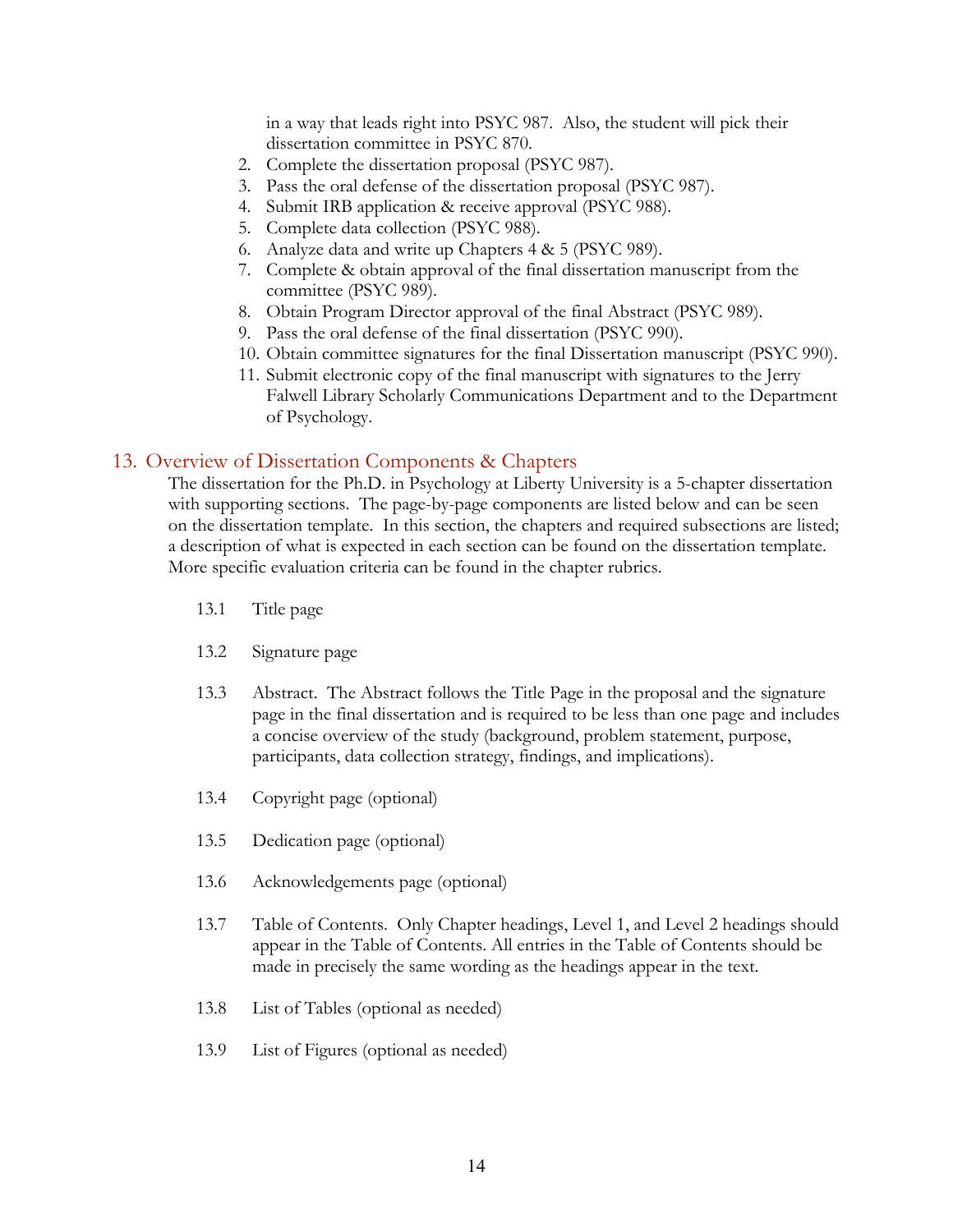- 13.10 Chapter 1. Chapter 1 introduces the study and provides the following sections to explain key elements of the dissertation:
	- 13.1.1 Introduction
	- 13.1.2 Background
	- 13.1.3 Problem Statement
	- 13.1.4 Purpose of the Study
	- 13.1.5 Research Questions and Hypotheses (if relevant)
	- 13.1.6 Assumptions & Limitations of the Study
	- 13.1.7 Theoretical Foundations of the Study
	- 13.1.8 Definition of Terms
	- 13.1.9 Significance of the Study
	- 13.1.10 Summary
- 13.2 Chapter 2. Chapter 2 provides an integrative review of the research literature and biblical foundations for the study.
	- 13.2.1 Overview
	- 13.2.2 Description of Search Strategy
	- 13.2.3 Review of Literature
	- 13.2.4 Biblical Foundations of the Study
	- 13.2.5 Summary
- 13.3 Chapter 3. Chapter 3 explains the research methodology for the study.
	- 13.3.1 Overview
	- 13.3.2 Research Questions and Hypotheses (if applicable)
	- 13.3.3 Research Design
	- 13.3.4 Participants
	- 13.3.5 Study Procedures
	- 13.3.6 Instrumentation and Measurement
	- 13.3.7 Operationalization of Variables (if quantitative study)
	- 13.3.8 Data Analysis
	- 13.3.9 Delimitations, Assumptions, and Limitations
	- 13.3.10 Summary
- 13.4 Chapter 4. Chapter 4 provides the data analysis and results of the study.
	- 13.4.1 Overview
	- 13.4.2 Descriptive Results
	- 13.4.3 Study Findings
	- 13.4.4 Summary
- 13.5 Chapter 5. Chapter 5 provides a discussion of the findings and comparison to the research literature.
	- 13.5.1 Overview
	- 13.5.2 Summary of Findings
	- 13.5.3 Discussion of Findings
	- 13.5.4 Implications
	- 13.5.5 Limitations
	- 13.5.6 Recommendations for Future Research
	- 13.5.7 Summary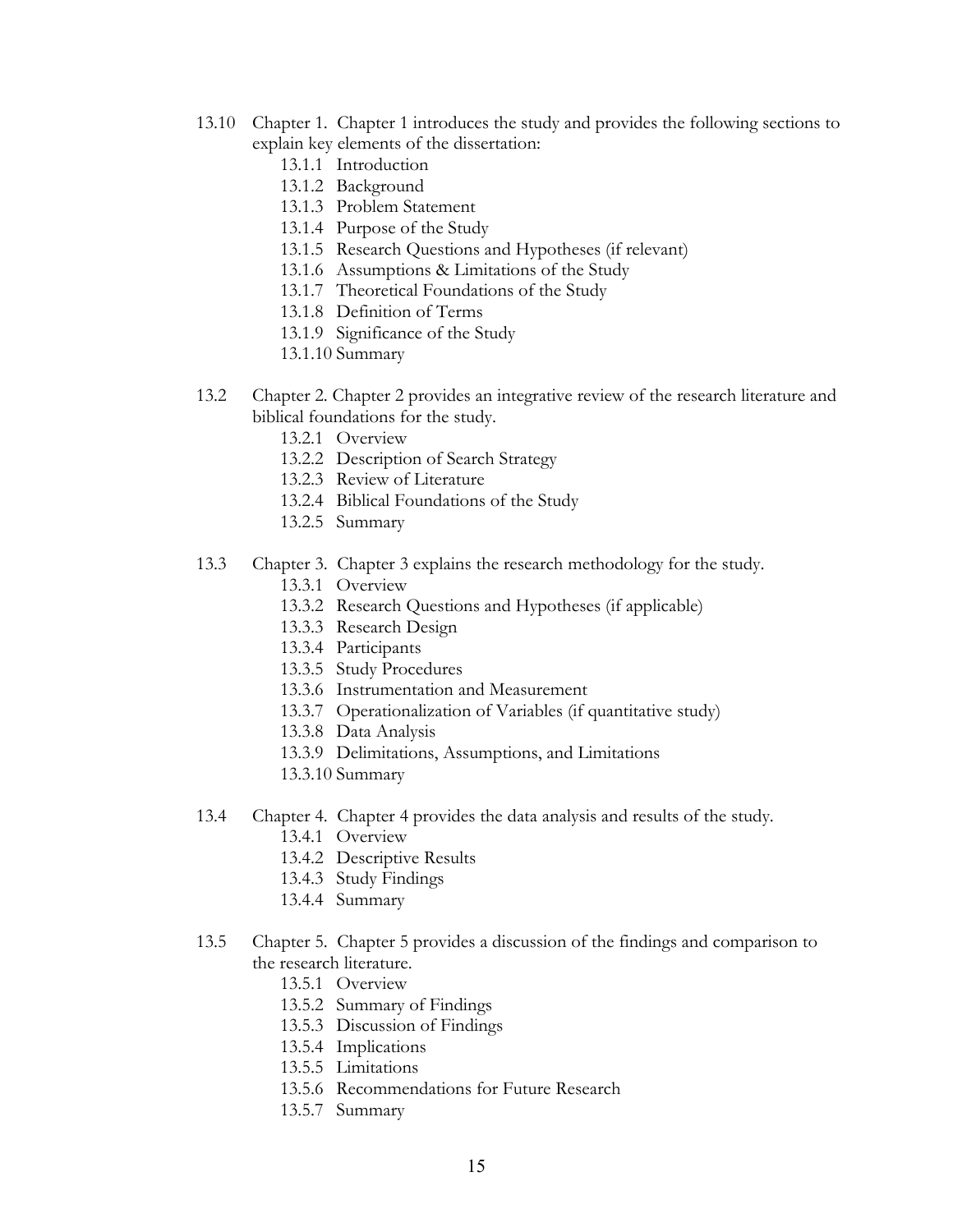- 13.6 References. List all references in alphabetical order and in current APA style.
- 13.7 Appendices. All study materials and relevant documents are included in the Appendices.

The above sections outline the completed final dissertation manuscript. Please note that the dissertation proposal includes the following sections: Title Page, Abstract, Table of Contents, List of Tables (if applicable), List of Figures (if applicable), Chapter 1, Chapter 2, Chapter 3, References and Appendices. Chapters 1-3 should be written in future tense in the dissertation proposal as it is being presented as a proposed study; for the final dissertation, Chapters 1-3 should be changed to past tense.

#### 14.Appendices

Please see the Appendices that follow for the prospectus template and the dissertation template.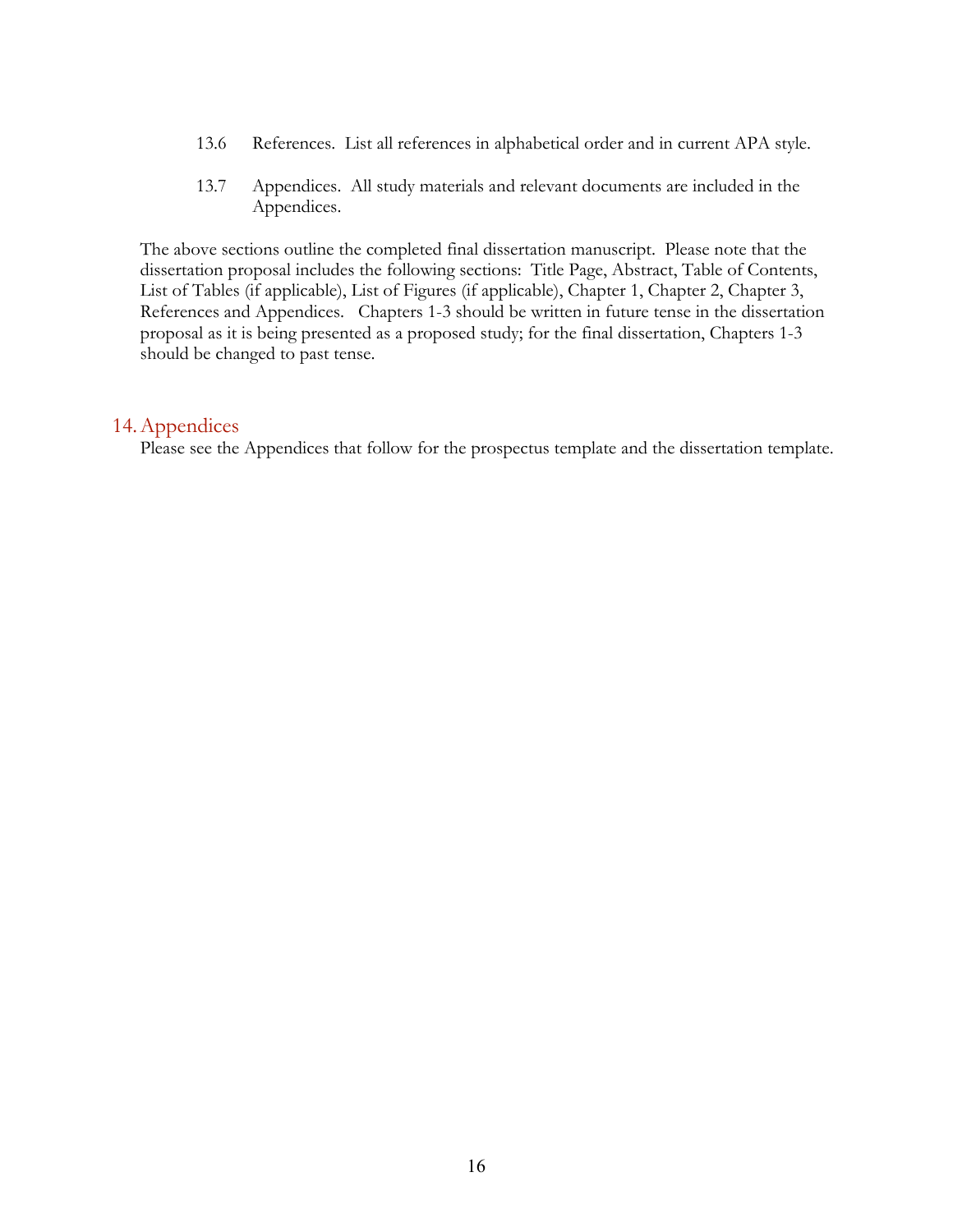# APPENDIX A: Prospectus Template

On the following pages is the prospectus template which is to be followed when preparing the prospectus document. All students will write their prospectus in PSYC 870 under the guidance of a faculty member in the Department of Psychology. It is recommended that the student prepare their prospectus by typing directly into the prospectus template, which can be found as a separate Word document in the PSYC 870 classroom and in the Doctoral Commons.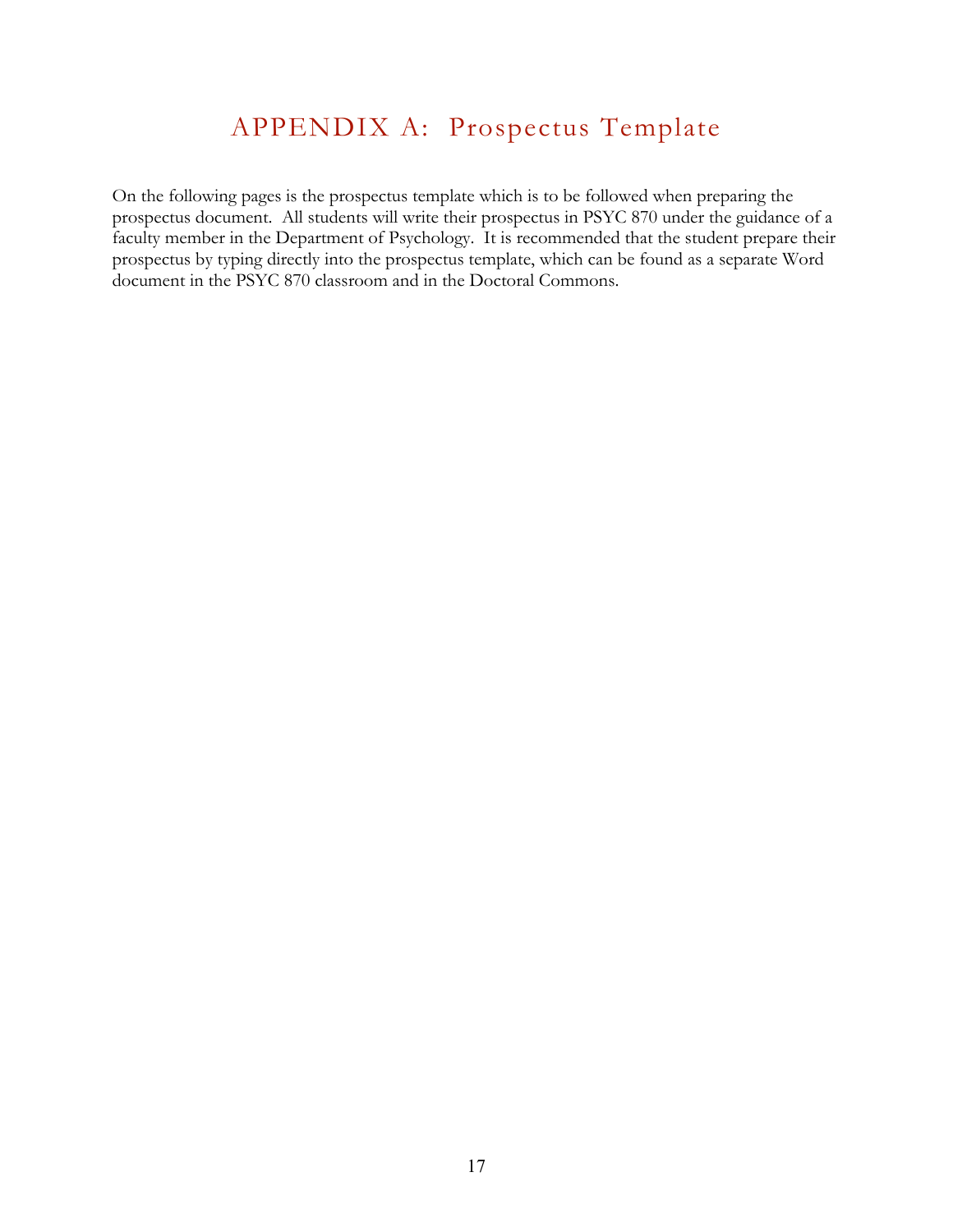# [TITLE OF DISSERTATION IN ALL CAPS]

by

[Student Name]

Liberty University

A Prospectus Presented in Partial Fulfillment

of the Requirements for the Degree

Doctor of Philosophy

Liberty University

[Month, Year]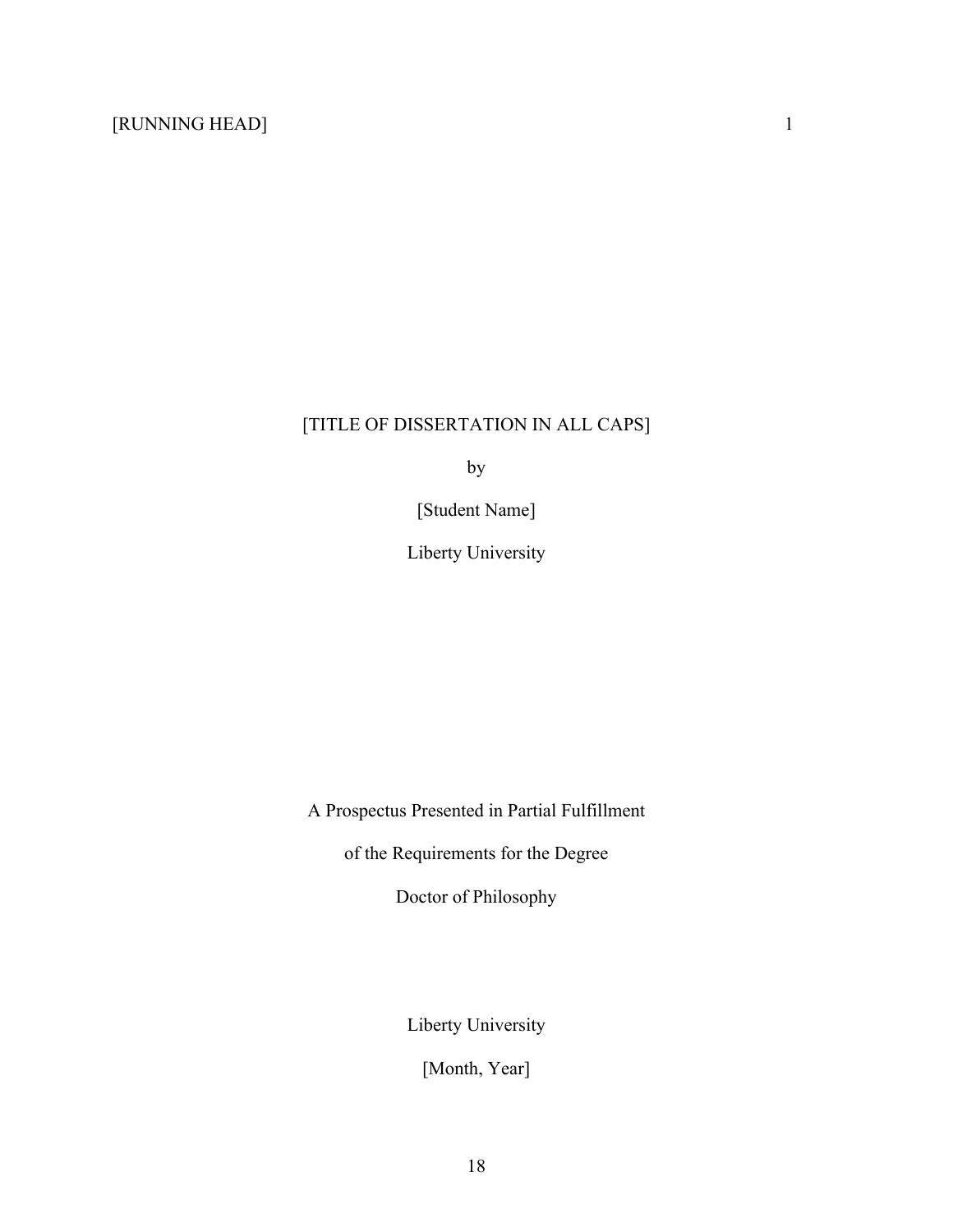[RUNNING HEAD] 2

# **Abstract**

[Insert 150-250 word abstract.]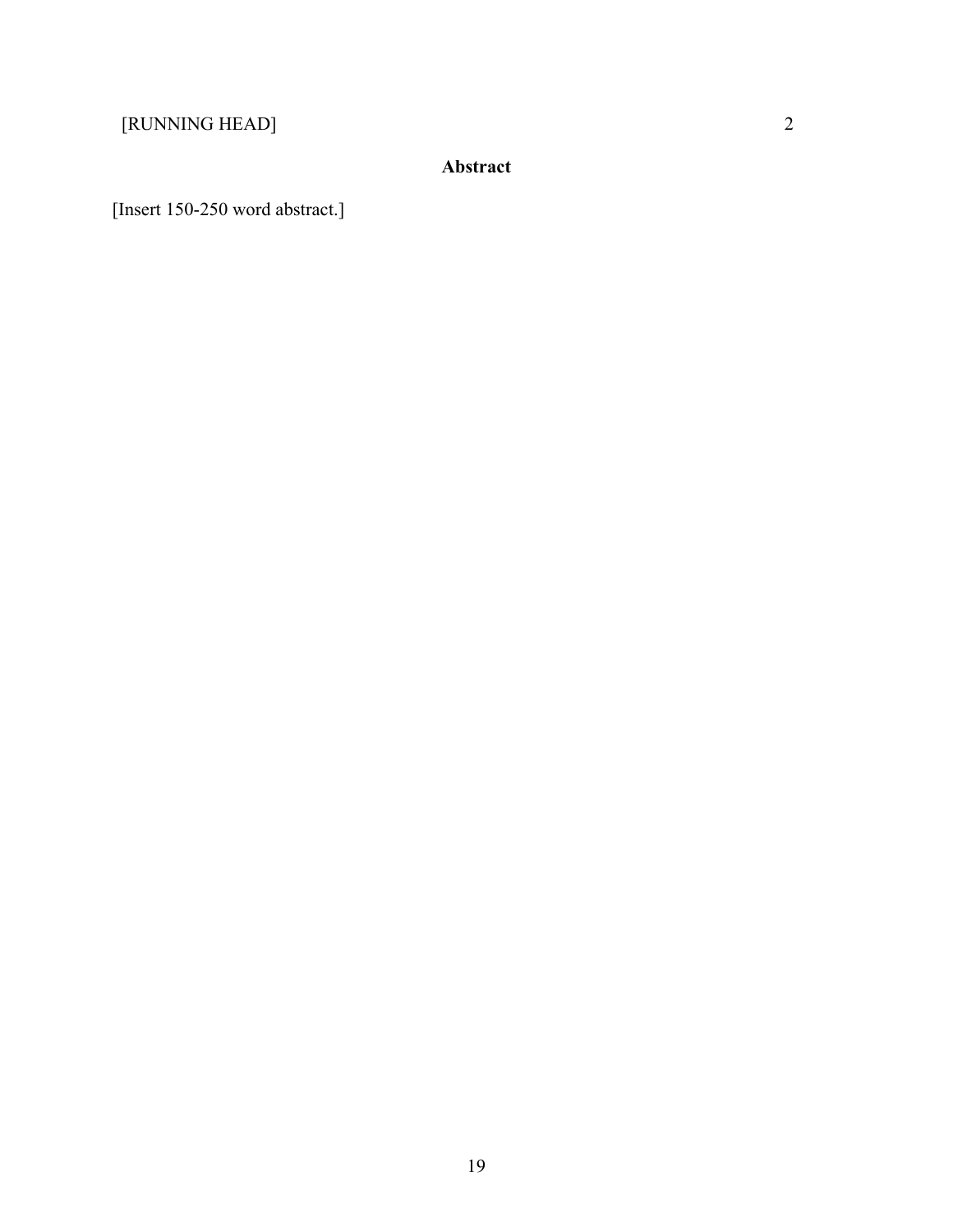#### **Introduction and Background of the Study**

[This section introduces your topic and provides the background of the study. The background should include both scientific research on your topic **and** biblical research on your topic. This section should be 3-5 pages in length and provide a clear research and biblical foundation for the proposed study.]

#### **Problem Statement**

[This section describes the research problem in 300-500 words. It should begin with a clear indication of what is known on your topic (with citations) and lead into the gap in the research that your study will address. A clear and logical justification for your study must be present and should lead into the Purpose statement.]

#### **Purpose of the Study**

[This section describes the design and method of the study as well as the relationships or constructs being studied. It should be 1-2 sentences and be a succinct and clear statement of the purpose. It should read similar to the following examples:

The purpose of this quantitative survey study is to examine how gender moderates the relationship between gratitude and subjective well-being in middle-aged adults.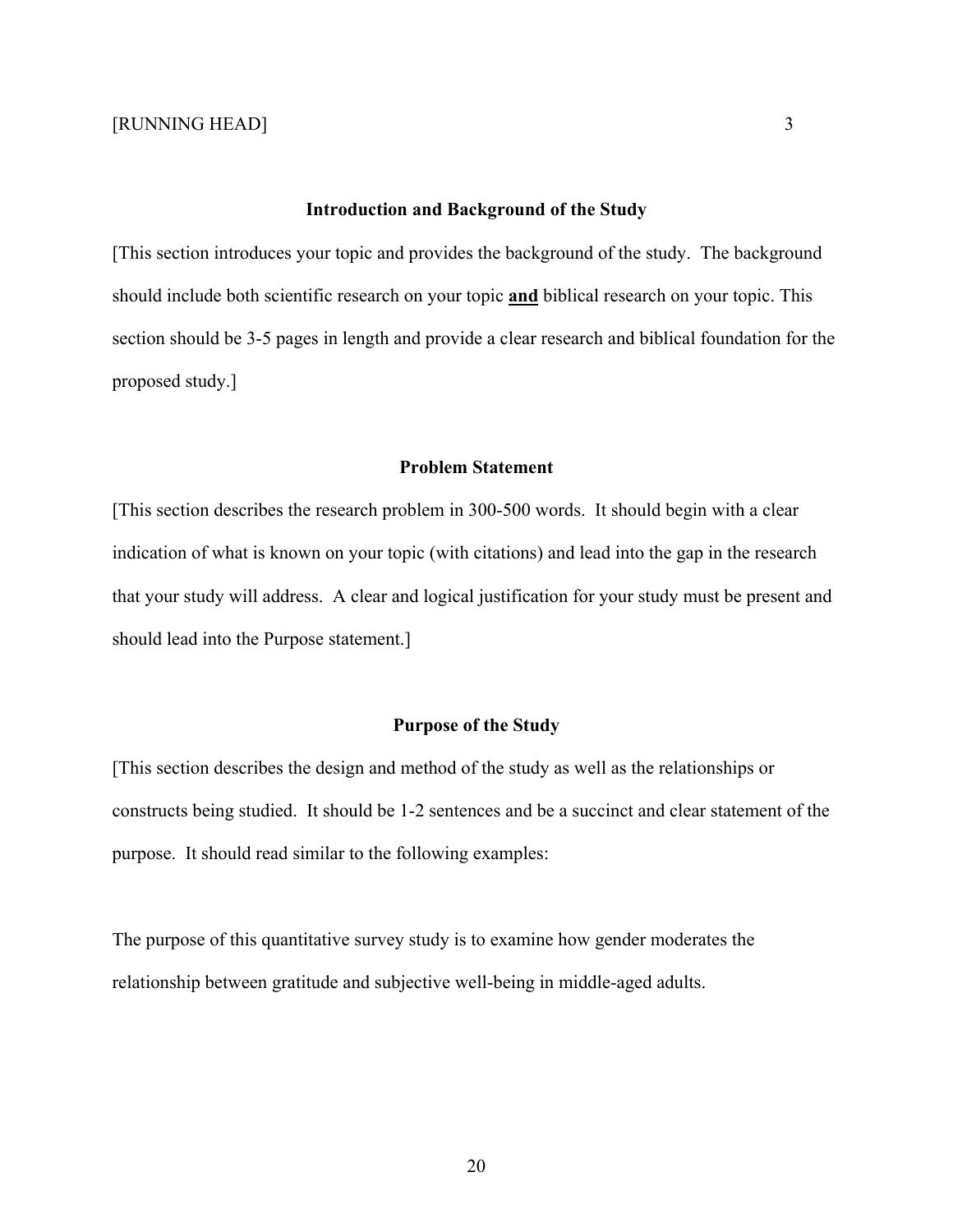The purpose of this qualitative case study is to explore high school teachers' perceptions of and experience with the use of social media to facilitate instruction among high school students.]

#### **Research Question(s)**

[This section includes the research questions guiding the study. Just the questions are listed in this section. Include as many as are pertinent to your study. Please use the following format:

- RQ1: Write first research question.
- RQ 2: Write second research question.
- RQ 3: Write third research question.]

#### **Brief Description of Method**

[This section includes a brief description of the methodology that will be used to collect data for the study. Include a description of participants that will be recruited and how they will be recruited, measures/instruments that will be used for data collection, and a brief overview of the data collection protocol. This section should be approximately 1-2 pages in length.]

#### **Potential Limitations or Challenges of the Study**

[This section includes a brief description of the limitations in the proposed methodology and discussion of challenges that could arise in recruitment or data collection. This section should be approximately 1 page in length.]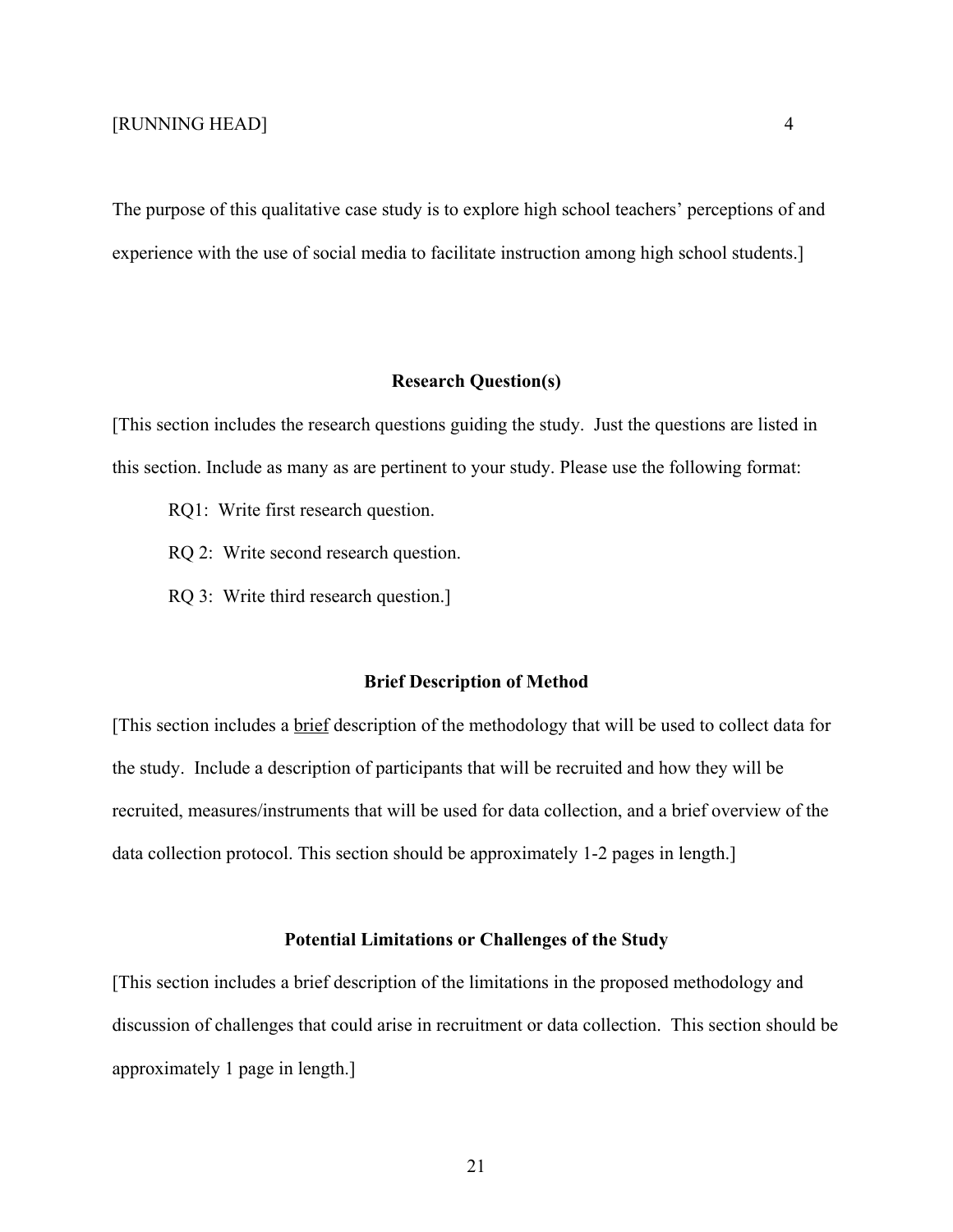# **Significance of the Study**

[This section describes the significance of the study proposed. This should include how the findings will contribute to the research and theory on your topic, as well as a discussion of possible practice implications (if relevant). This section should be approximately 1-2 paragraphs in length.]

## **Conclusion**

[This section concludes the prospectus. This section should be approximately 1-2 paragraphs in length.]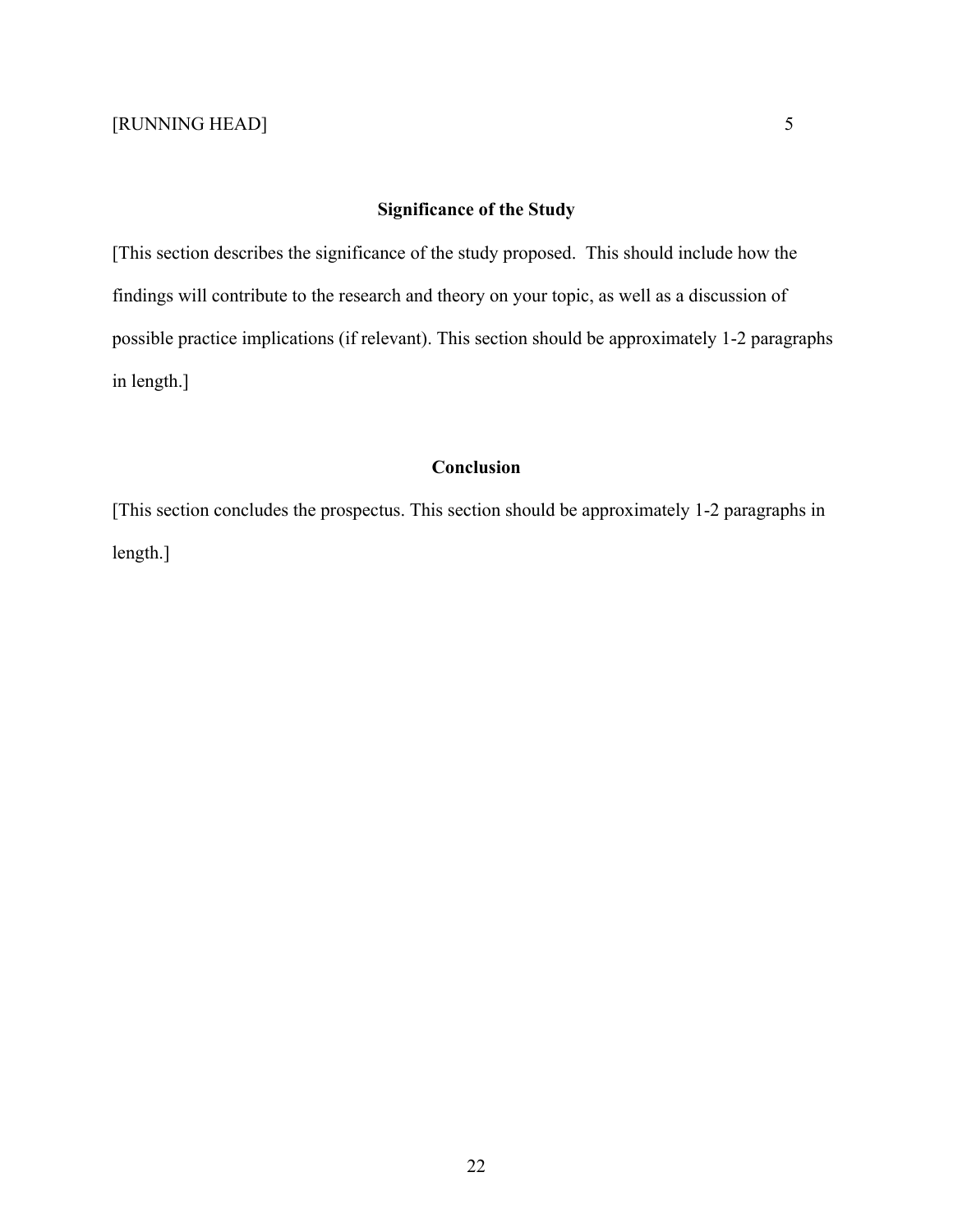# **References**

[Include all references in current APA format that were used in the Prospectus. A minimum of

50 references are required for the Prospectus with at least 80% being from the past 5 years.]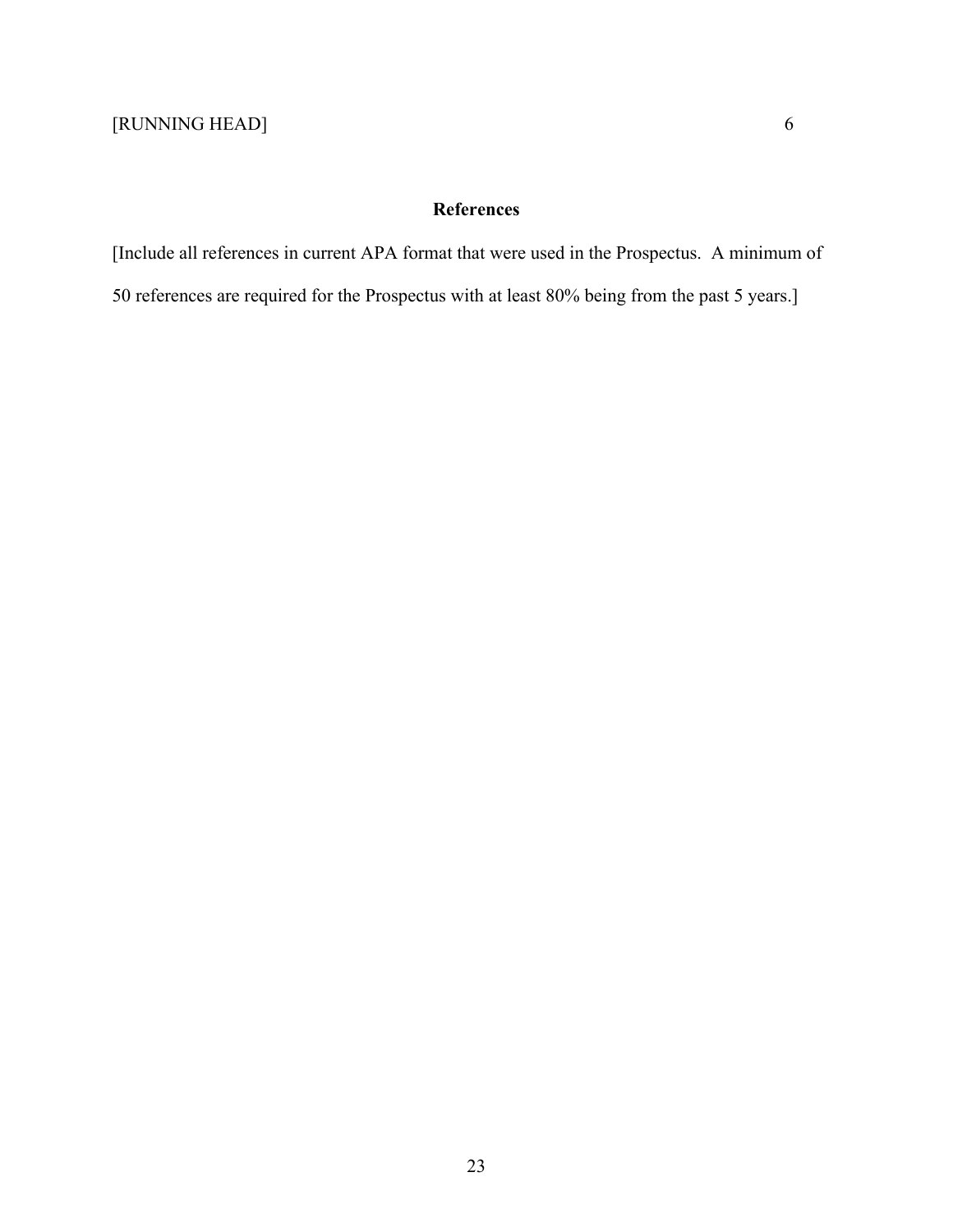# APPENDIX B: Dissertation Template

On the following pages is the dissertation template which is to be followed when preparing the dissertation proposal and the final dissertation. The dissertation proposal consists of the first three chapters of the dissertation manuscript plus the Title page, Abstract, Table of Contents, List of Tables, List of Figures, References, and Appendices. It is recommended that the student prepare both their dissertation proposal and dissertation by typing directly into the template to maintain formatting, margins, etc. The dissertation template can be found as a separate Word document in the PSYC 987, 988, 989 classrooms and in the Doctoral Commons.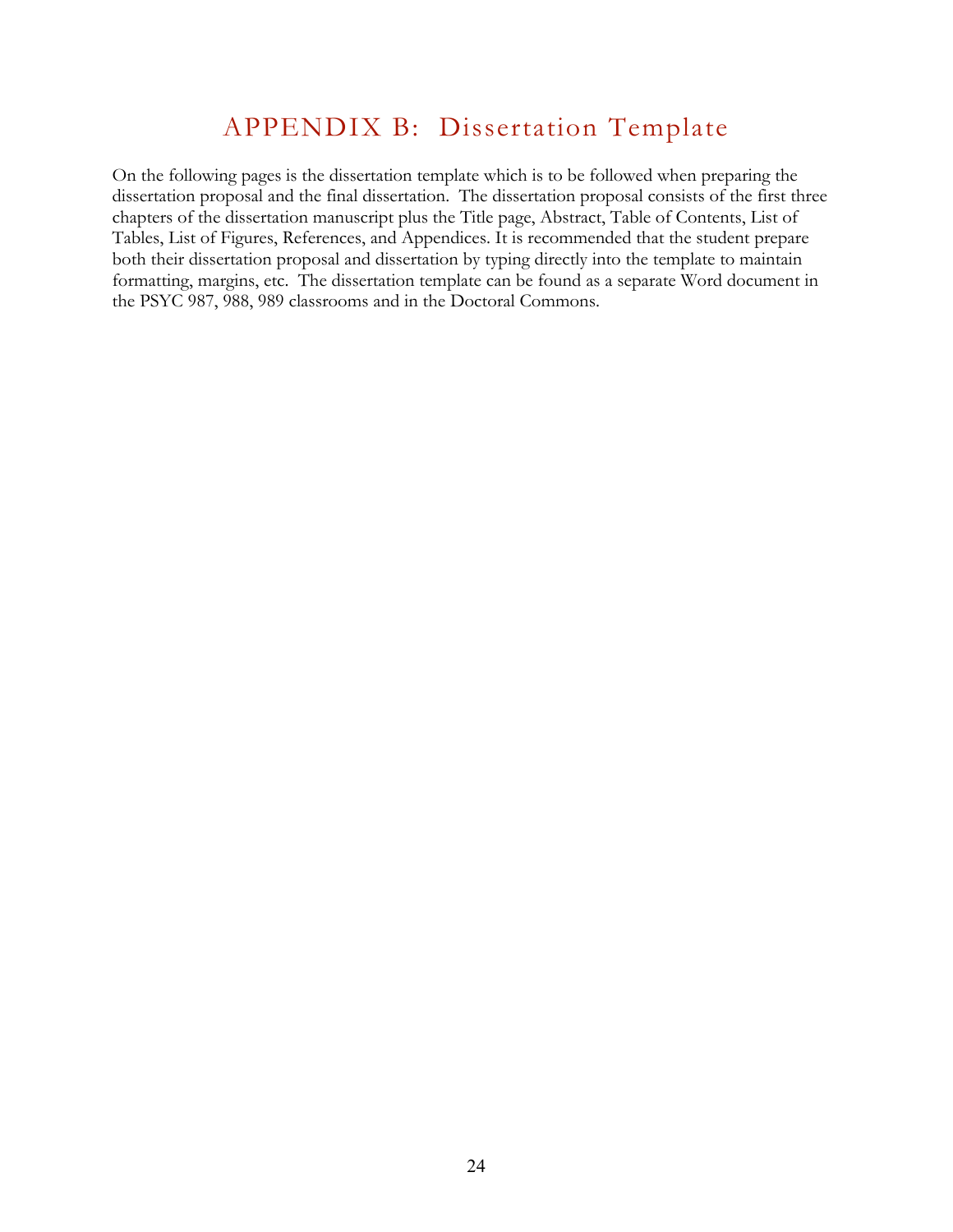# [TITLE OF DISSERTATION IN ALL CAPS]

by

[Student Name]

Liberty University

A Dissertation [Proposal] Presented in Partial Fulfillment

of the Requirements for the Degree

Doctor of Philosophy

Liberty University

[Month, Year]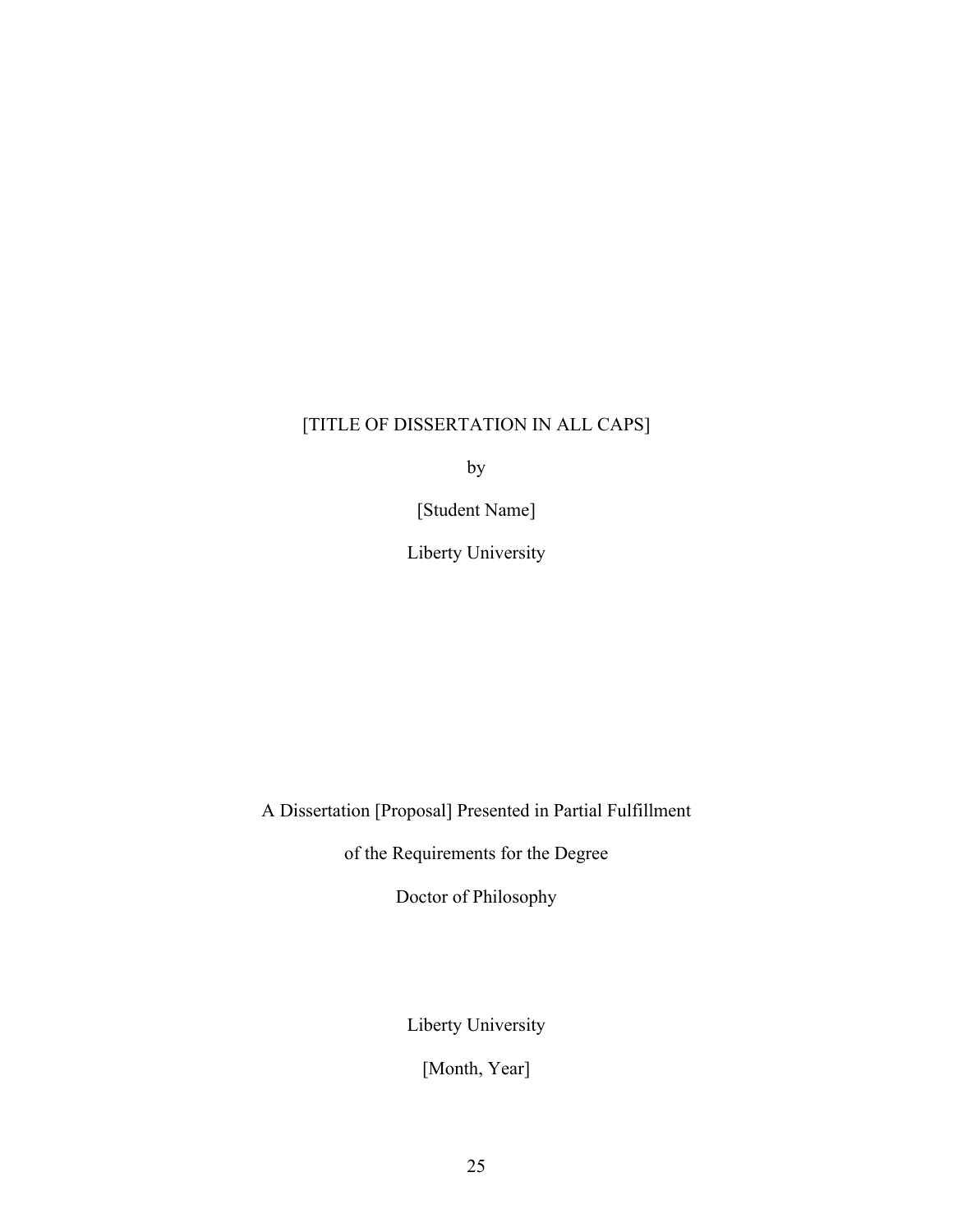# [TITLE OF DISSERTATION IN ALL CAPS]

by

[Student Name]

Liberty University

A Dissertation Presented in Partial Fulfillment

of the Requirements for the Degree

Doctor of Philosophy

Liberty University

[Month, Year]

APPROVED BY:

Name and degree, Committee Chair

Name and degree, Committee Member

 $\mathcal{L}=\mathcal{L}=\mathcal{L}=\mathcal{L}=\mathcal{L}=\mathcal{L}=\mathcal{L}=\mathcal{L}=\mathcal{L}=\mathcal{L}=\mathcal{L}=\mathcal{L}=\mathcal{L}=\mathcal{L}=\mathcal{L}=\mathcal{L}=\mathcal{L}=\mathcal{L}=\mathcal{L}=\mathcal{L}=\mathcal{L}=\mathcal{L}=\mathcal{L}=\mathcal{L}=\mathcal{L}=\mathcal{L}=\mathcal{L}=\mathcal{L}=\mathcal{L}=\mathcal{L}=\mathcal{L}=\mathcal{L}=\mathcal{L}=\mathcal{L}=\mathcal{L}=\mathcal{L}=\mathcal{$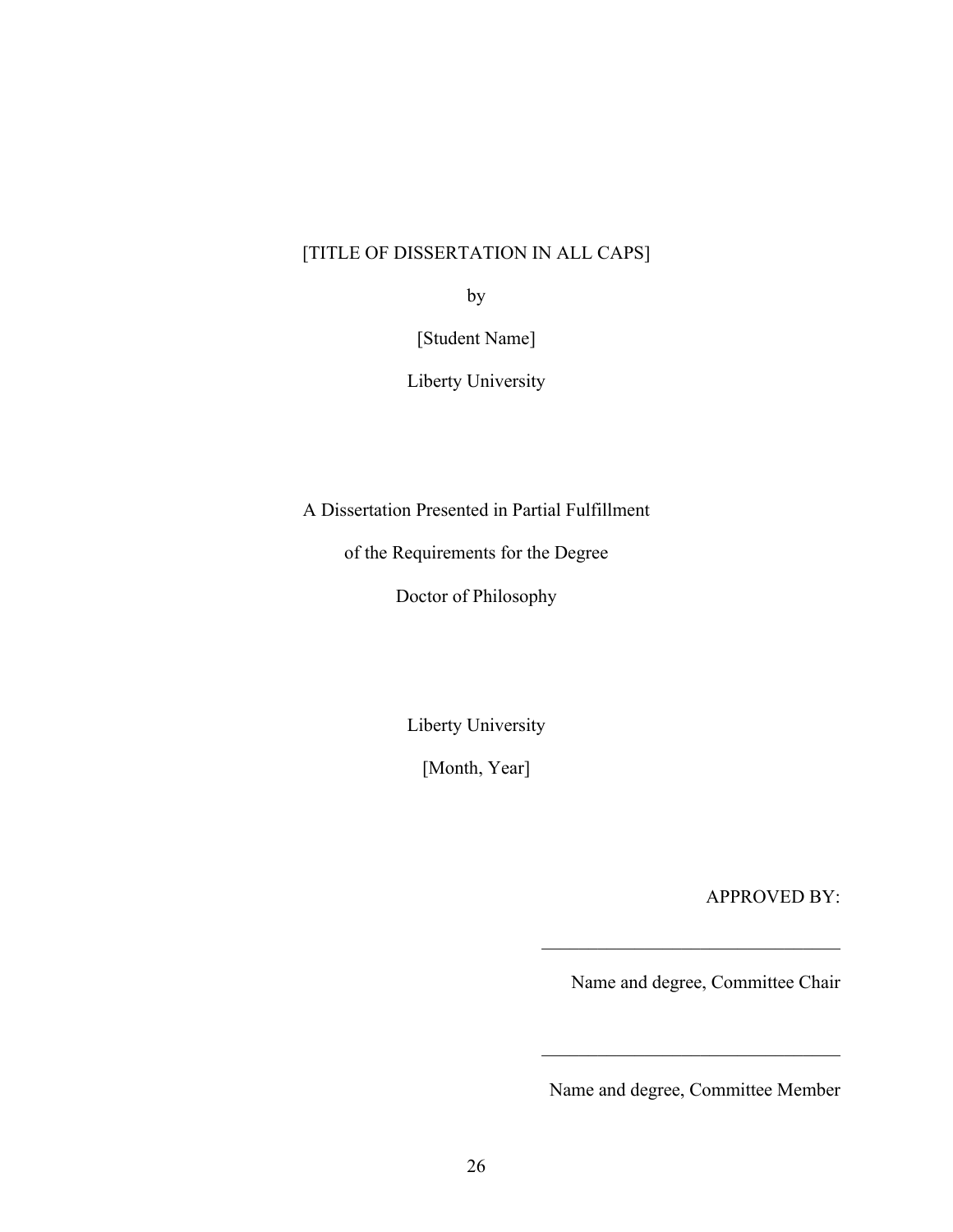# ABSTRACT

[Insert 150-250 word abstract. Not to exceed 1 page.]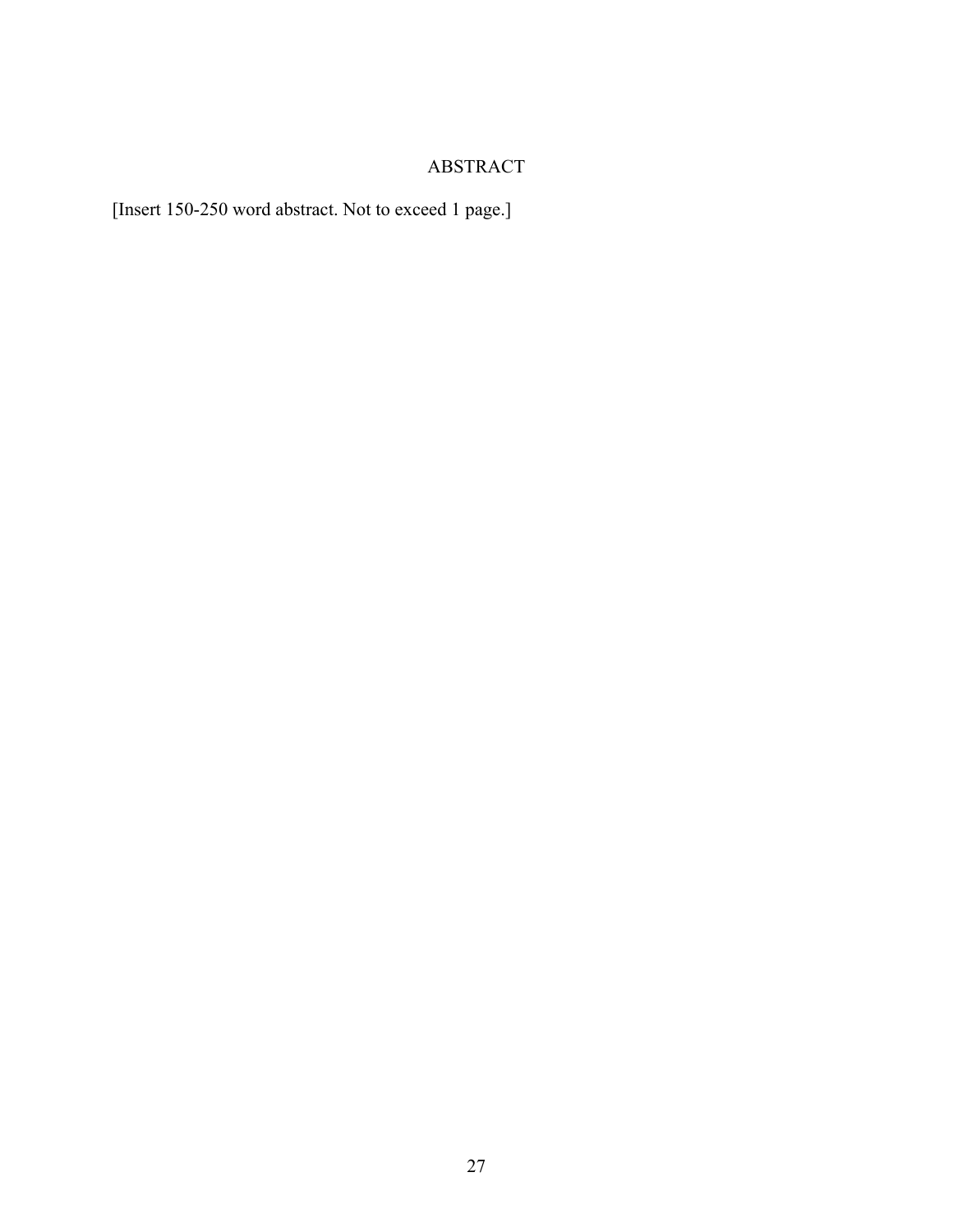# **Copyright Page**

(Optional; centered horizontally and vertically on the page)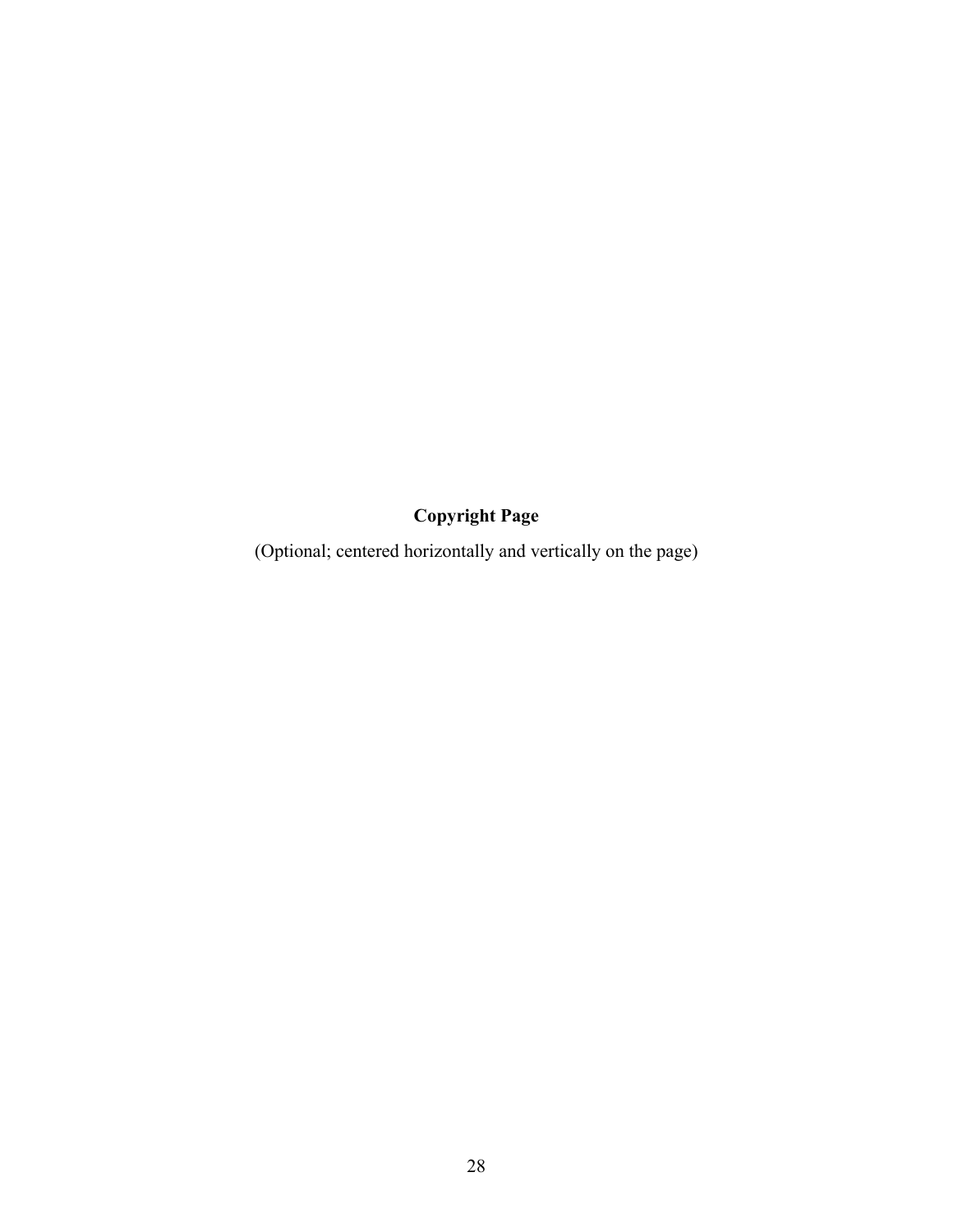# **Dedication**

The page is a page in which the candidate dedicates the dissertation manuscript.

This page is optional.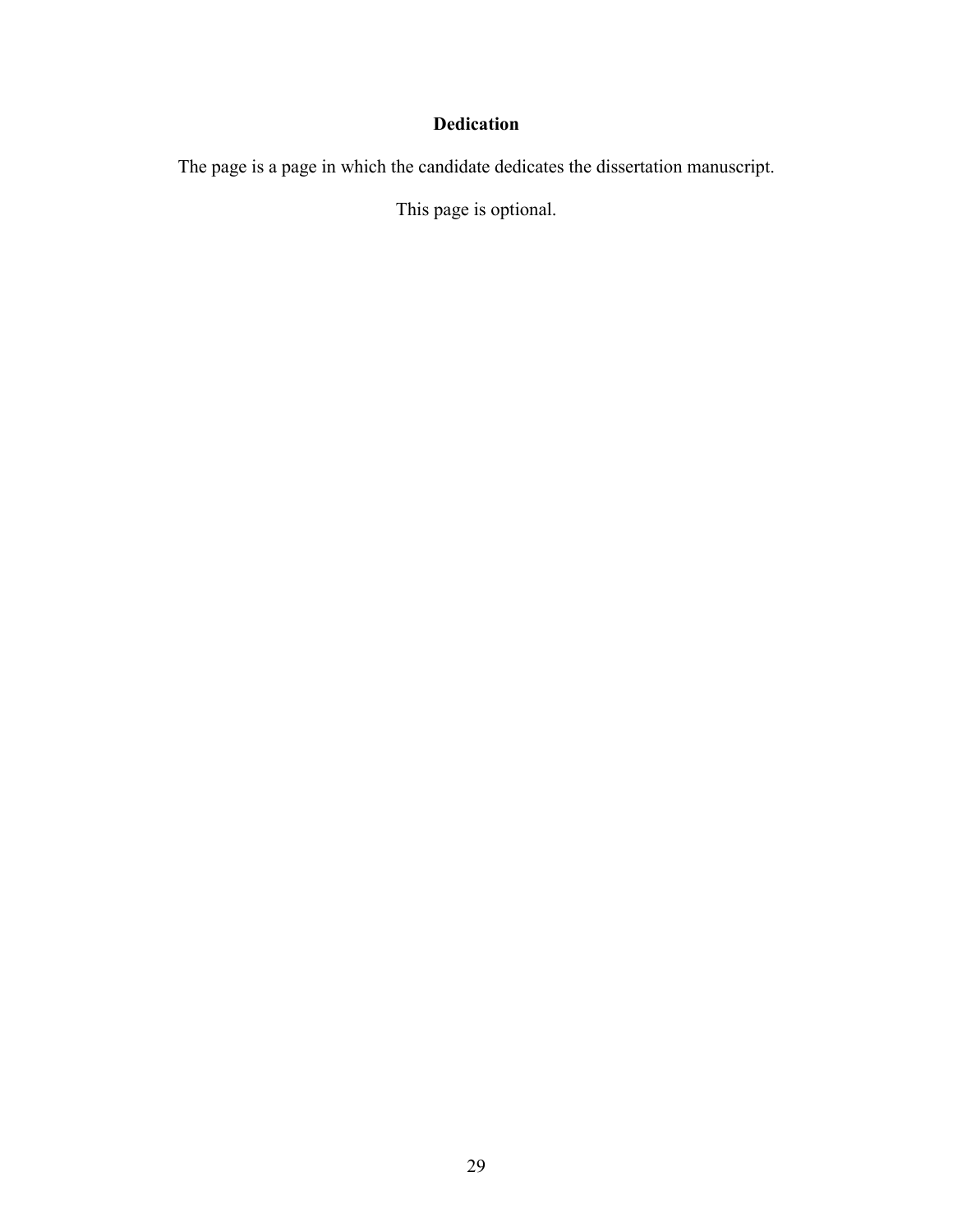# **Acknowledgments**

This page provides the opportunity for the candidate to acknowledge individuals who influenced

the completing and writing of the Dissertation.

(This page is optional.)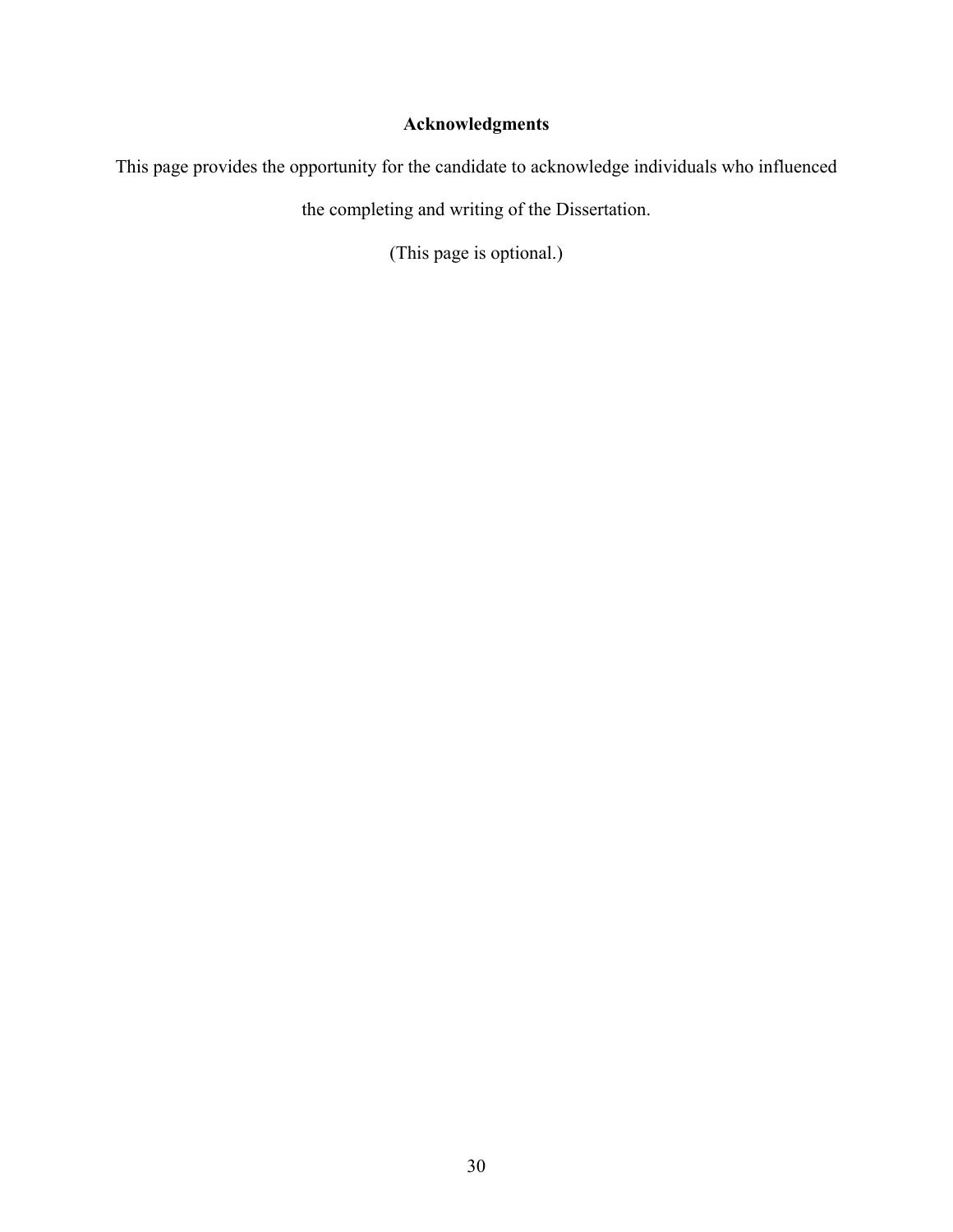# TABLE OF CONTENTS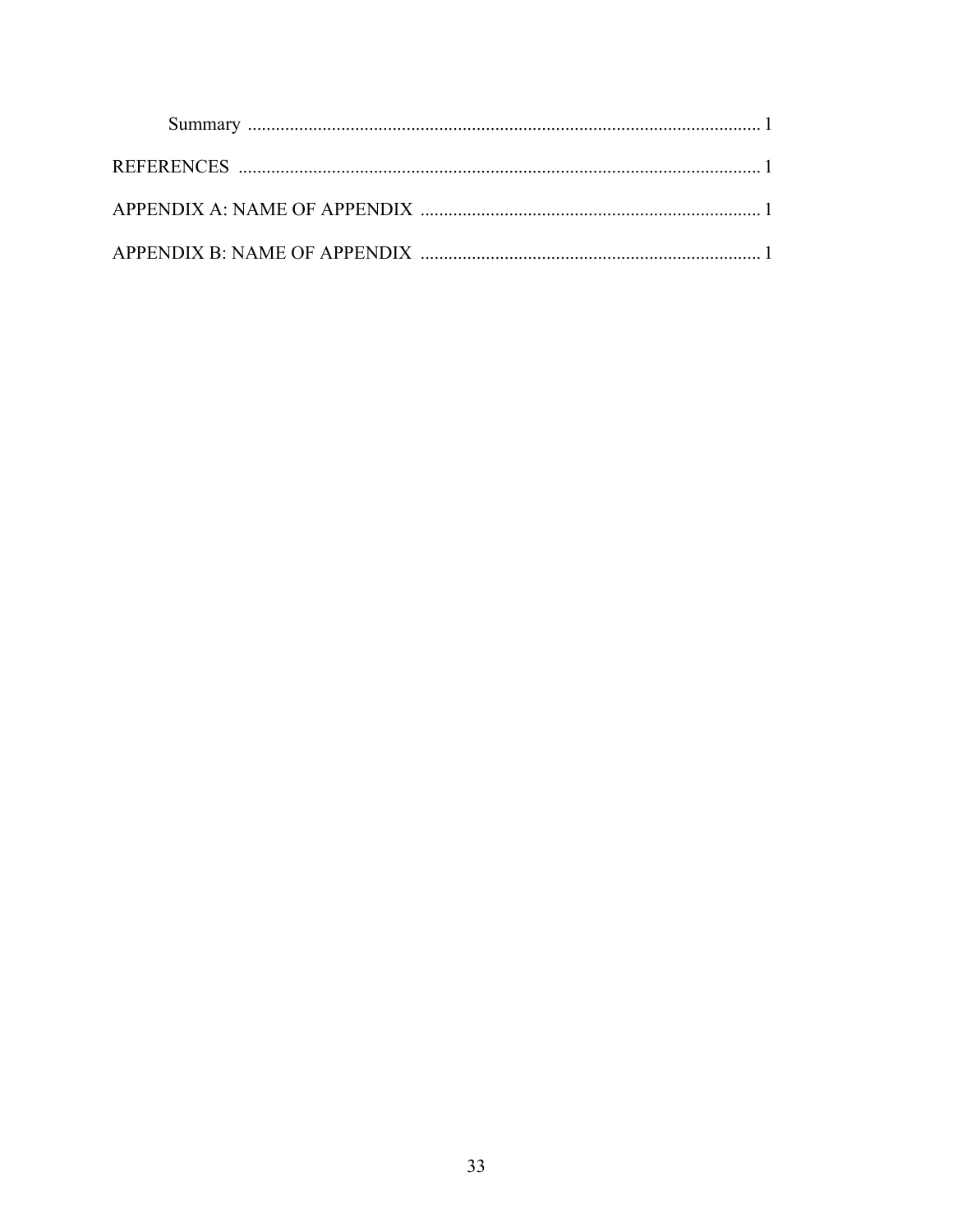# **List of Tables**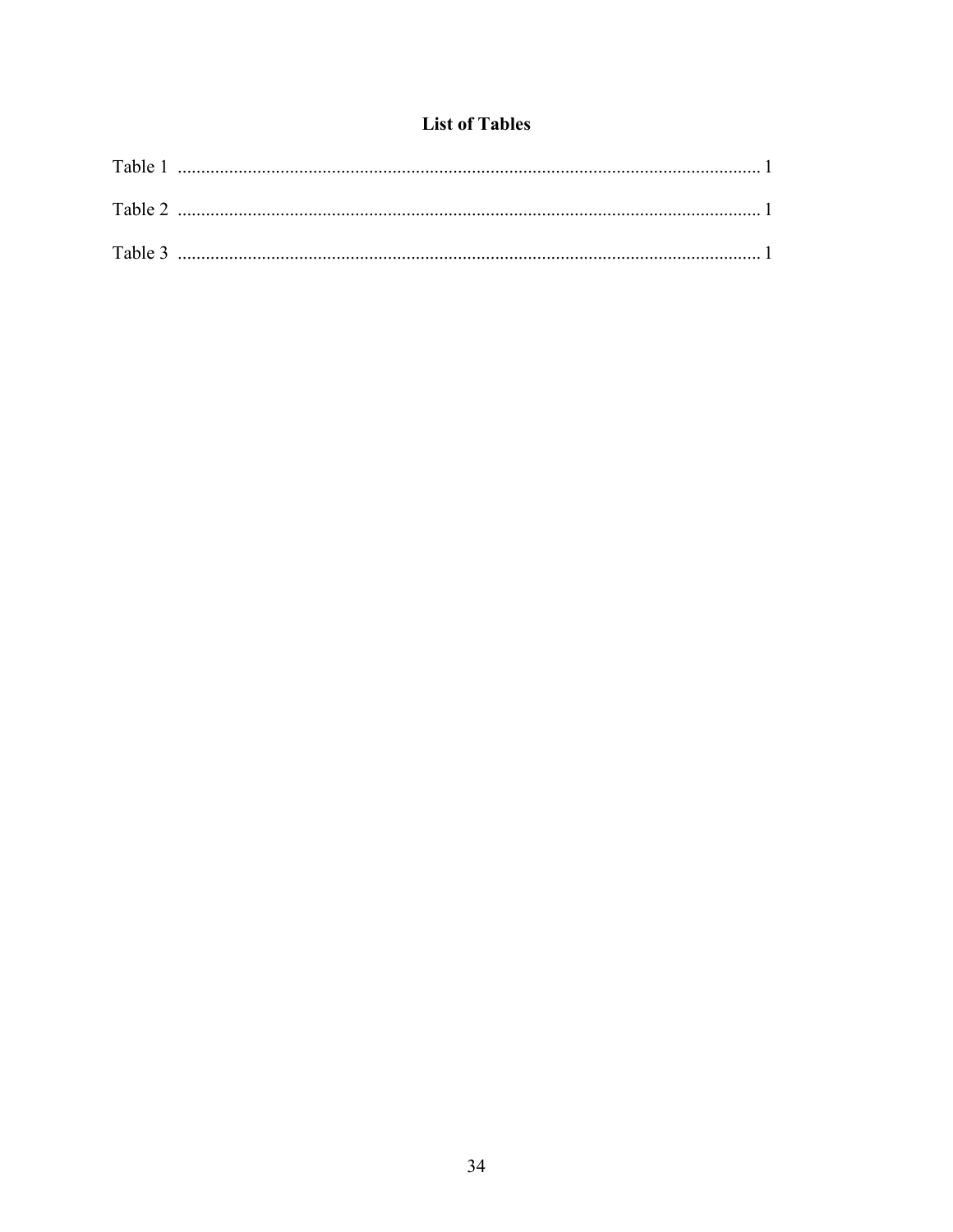# **List of Figures**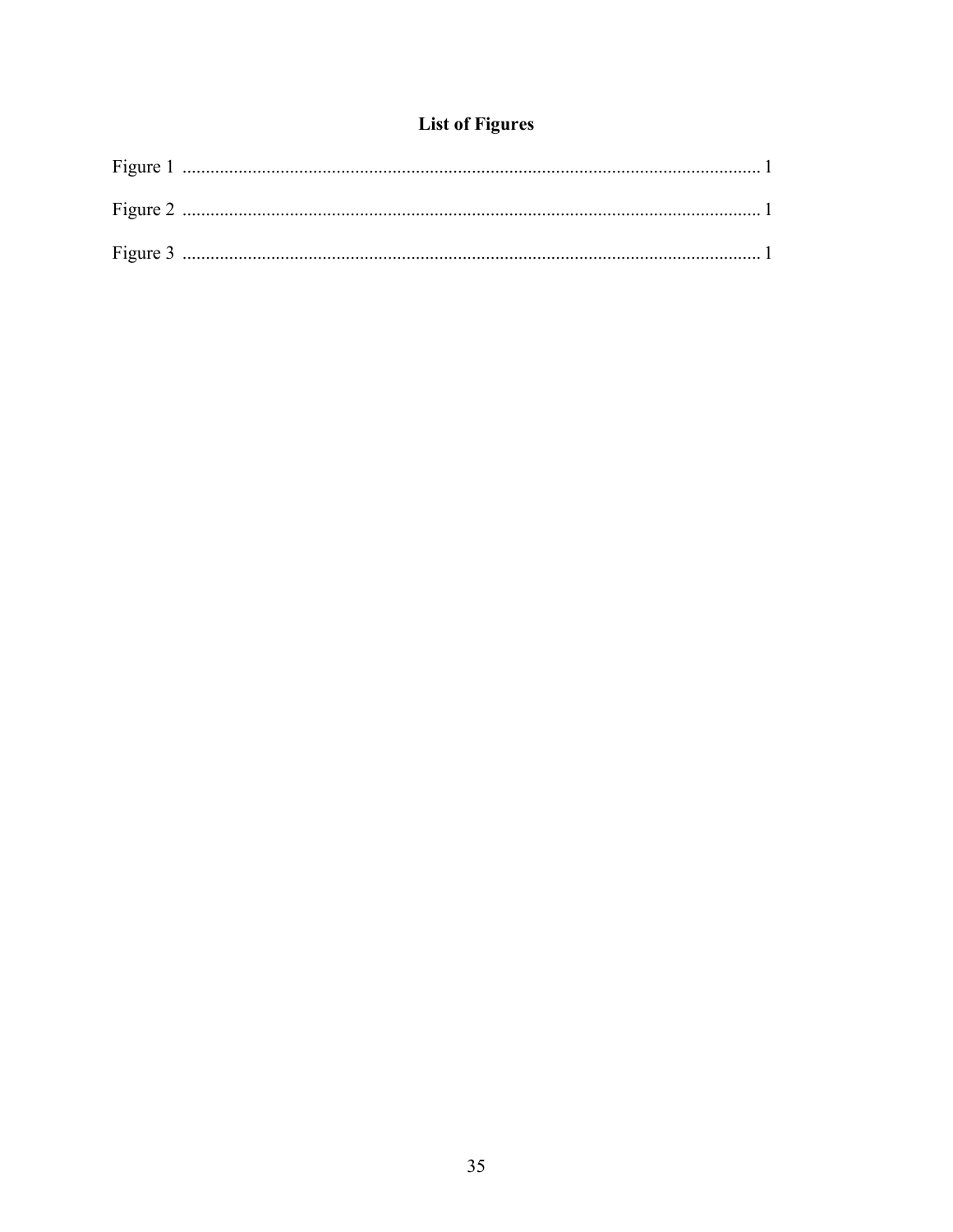#### CHAPTER 1: INTRODUCTION TO THE STUDY

#### **Introduction**

[The dissertation begins with a clear, concise description of the research topic to introduce the topic of study. This should be 1-2 paragraphs.]

#### **Background**

[The Background section should provide a summary of the background research that sets the foundation for the study. This section should also integrate the biblical foundations for the study as a way of providing a comprehensive foundation for the study's purpose. This section is expected to be at least 3-4 pages, but it's length should be determined by adequacy of providing an overview of the background research.]

#### **Problem Statement**

[This section describes the research problem in 300-500 words. It should begin with a clear indication of what is known on your topic (with citations) and leads into the gap in the research that your study will address. A clear and logical justification for your study and how your study will fill the stated gap in the research literature must be present. This section should make a strong argument for studying what is proposed and demonstrate a clear need to study it. This section should lead into the stated Purpose of the Study and Research Questions.]

#### **Purpose of the Study**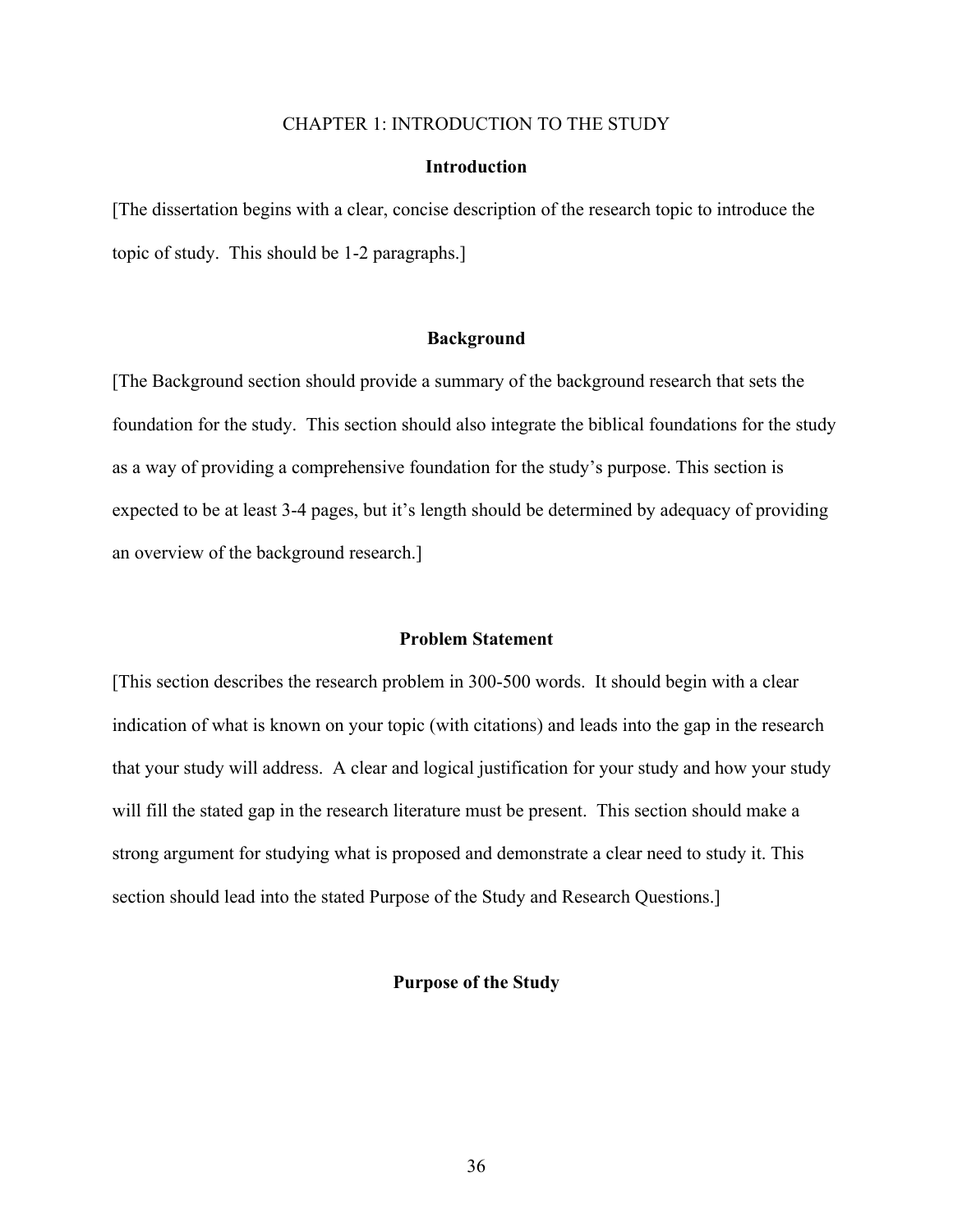[This section describes the design and method of the study as well as the relationships or constructs being studied. It should be 1-2 sentences and be a succinct and clear statement of the purpose. It should include the method and design and read similar to the following examples:

The purpose of this quantitative survey study is to examine how gender moderates the relationship between gratitude and subjective well-being in middle-age adults.

The purpose of this qualitative case study is to explore high school teachers' perceptions of and experience with the use of social media to facilitate instruction among high school students.]

This section is succinct but is very important and central to Chapter 1 and your study. It should follow directly from the gap identified in the Problem Statement.

#### **Research Question(s) and Hypotheses**

[This section includes the research questions guiding the study. Just the questions are listed in this section. Include as many as are pertinent to your study. Please use the following format:

#### **Research Questions**

- RQ1: Write first research question.
- RQ 2: Write second research question.
- RQ 3: Write third research question.]

[For quantitative studies, Hypotheses are included following the Research Questions. Please use the following format: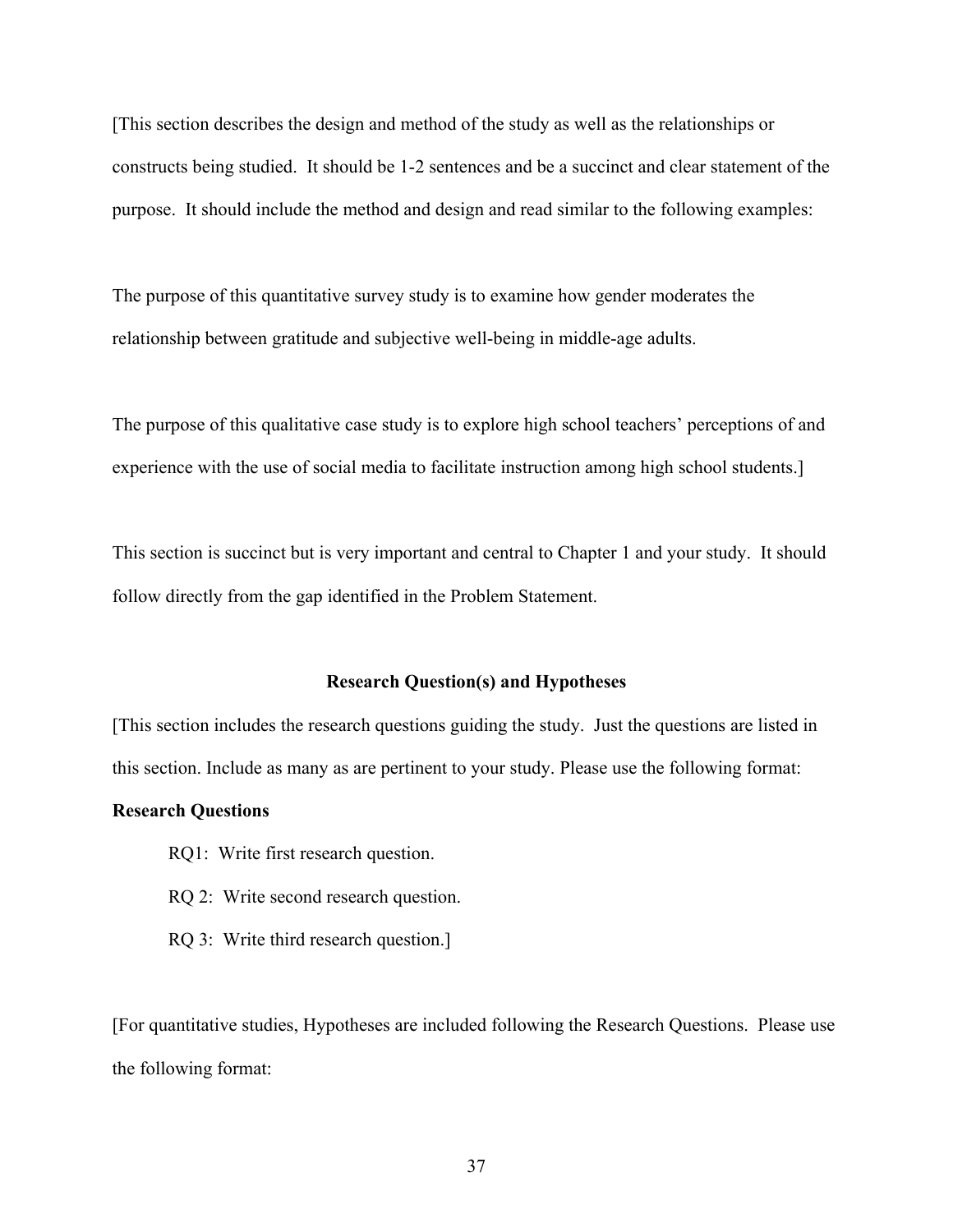#### **Hypotheses**

Hypothesis 1: List the hypothesis that corresponds to RQ 1. Hypothesis 2: List the hypothesis that corresponds to RQ 2.

Hypothesis 3: List the hypothesis that corresponds to RQ 3.]

#### **Assumptions and Limitations of the Study**

[This section describes the assumptions and limitations of the study. This section discusses the factors that may influence the research outcome. The significance of this section is that it deals with the internal validity of the study and the generalizability of the study's findings. Assumptions refer to anything that the researcher assumes are true in the collection of data. Only assumptions that are relevant to the outcomes of the study should be included. Limitations refer to factors related to the design or procedure that are unavoidable and may compromise the validity of the results. Examples of assumptions include participants answering honestly or having the knowledge to answer. Examples of limitations include methodological weaknesses, social desirability issues, or other factors.]

#### **Theoretical Foundations of the Study**

[This section starts with a description of the research theory that guides the project with citations to relevant sources that describe the theory. This section also includes a brief discussion of the biblical perspective on the constructs of focus in the study that provides the biblical foundation for the study.]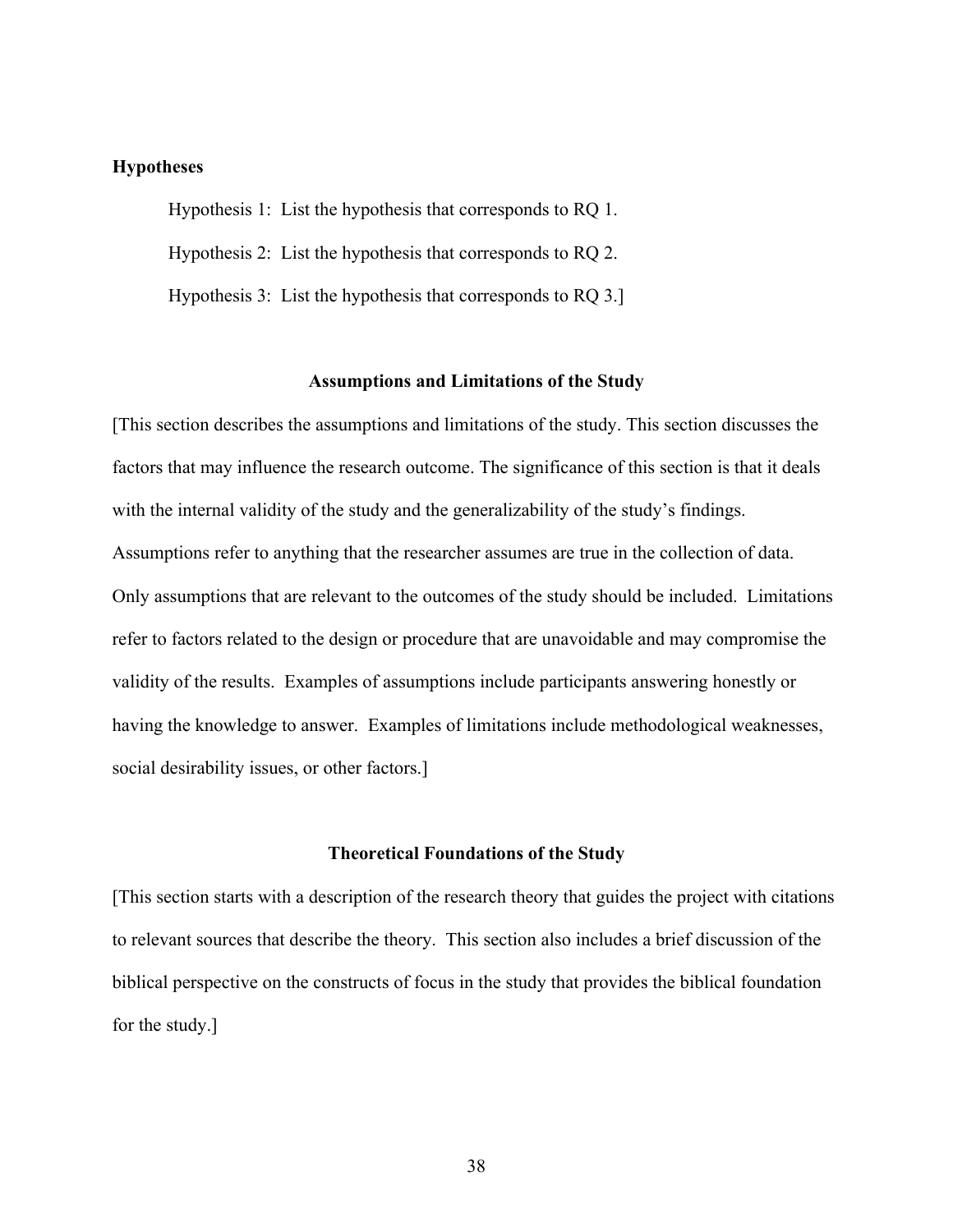#### **Definition of Terms**

[This section includes a list of all terms relevant to the study. Each is formatted as follows, presented in alphabetical order, and includes a clear definition and citation for each definition. It is recommended that the following phrase be used to introduce this section.

The following is a list of definitions of terms that are used in this study.

**Term One –** Term one is defined as and put the definition here (citation in APA style).

**Term Two** – Term two refers to and give the definitions (citation in APA style).

**Term Three** – Terms three is defined as and put the definition here (citation in APA style).

#### **Significance of the Study**

[This section describes the significance of the study. This should include how the findings will contribute to the research and theory on your topic, as well as a discussion of possible practice implications (if relevant). The purpose of this study is to explain the impact that this study will have on both theory and practice. This section should be at least 2-3 paragraphs in length.]

#### **Summary**

[This section concludes Chapter 1. This section should be approximately 1-2 paragraphs in length. Each chapter should have a summary to conclude the information presented in the present chapter and to transition to the next chapter.]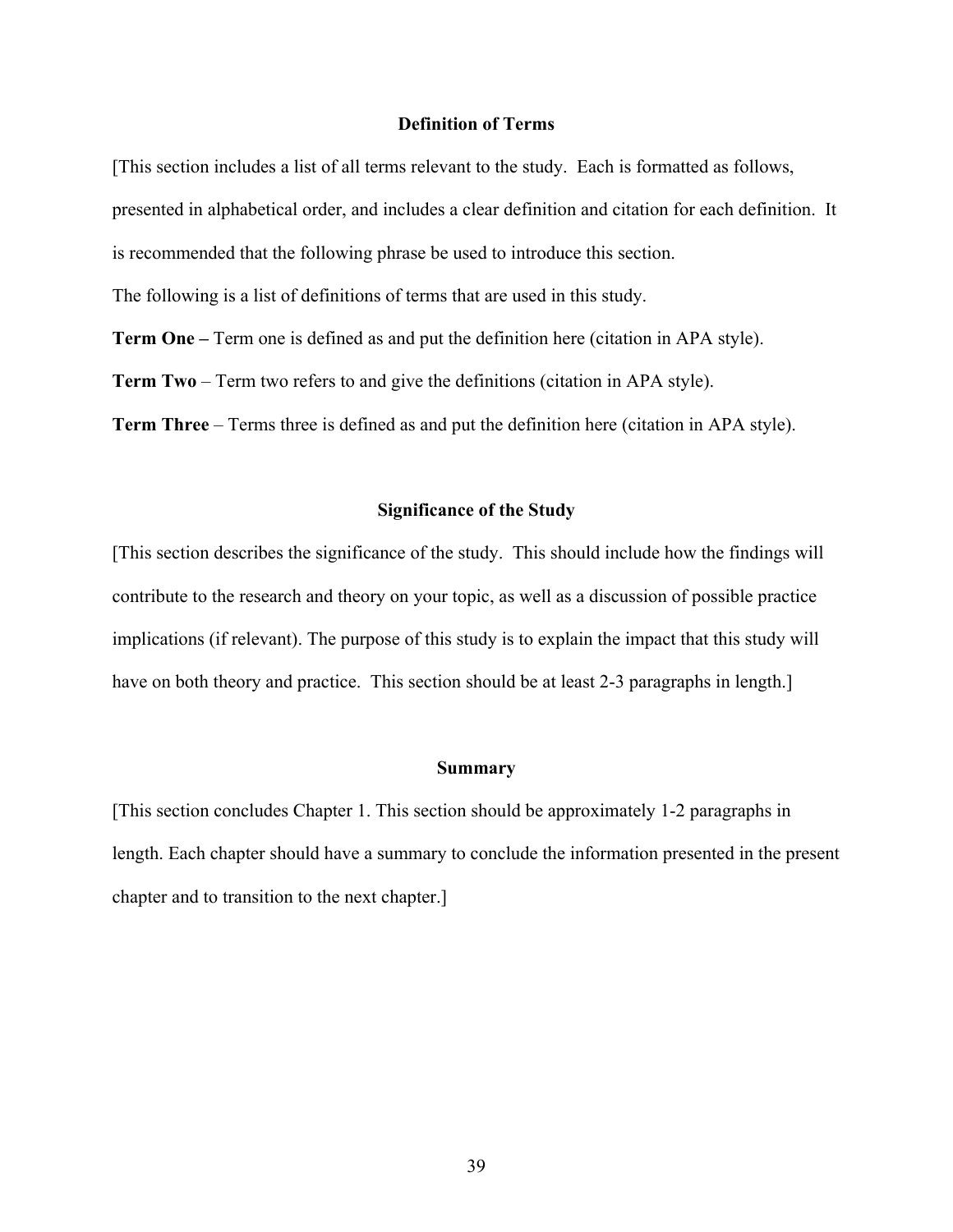#### CHAPTER 2: LITERATURE REVIEW

#### **Overview**

[Chapter 2 is a comprehensive, integrative review of the research literature on your topic. It should review all relevant research so it is clear to the reader what the state of the research literature on your topic is. The majority of your reviewed studies should be no more than 5 years old. In addition to a review of the research on your topic, the Biblical Foundations of the Study section will review a biblical understanding of constructs being explored in your study. Use of Scripture references is required as you review what the Bible says about your topic or related constructs.

The Overview section introduces the chapter and provides an overview of the contents of the chapter. This section should be 1-2 paragraphs.]

#### **Description of Search Strategy**

[This section describes the literature search strategy. The databases used to search for research, as well as the search terms utilized and any delimitations put on the literature search should be described. Furthermore, how the biblical research was conducted should be include with a description of relevant procedures employed (i.e. word study).]

#### **Review of Literature**

[In this section and necessary subsections, the research on your topic is reviewed. This section should be structured in a way that shows the reader what is known on your topic and the relevant subtopics within your research focus. Level 2 headings should be used to guide the flow of

40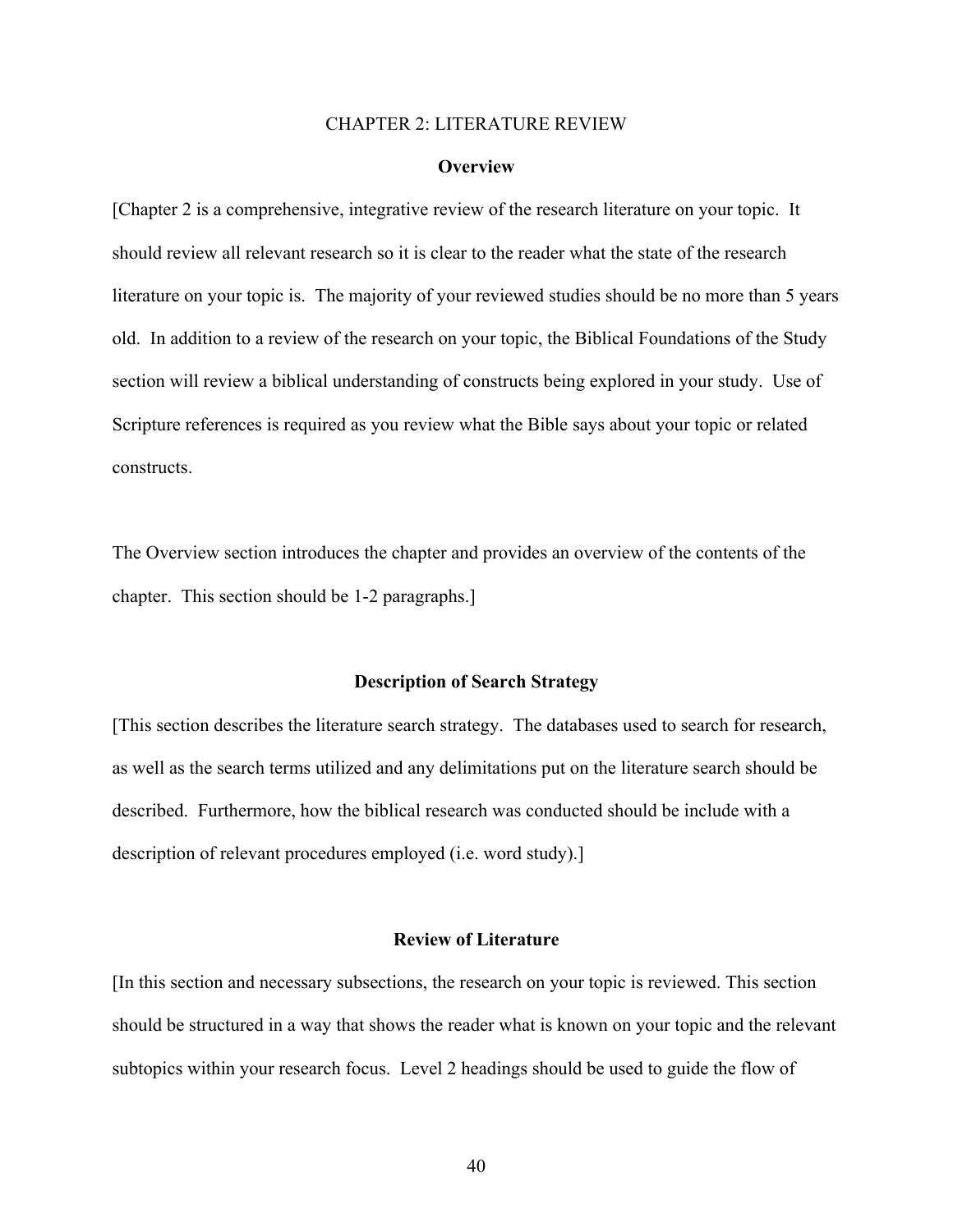research reviewed. After reading this section, a reader should have a good understanding of the state of knowledge on your topic. It should be written in such a way that leads up to the study presented herein.

#### **Biblical Foundations of the Study**

[This section describes how the Bible instructs on all relevant constructs in your study. Use of Scripture is expected as you make an argument for a biblical perspective on your study.]

#### **Summary**

[This section concludes Chapter 2. This section should conclude the information presented in this chapter with a special focus on integrating what is known from research and Scripture on your topic. This should be written in such a way to transition to the next chapter.]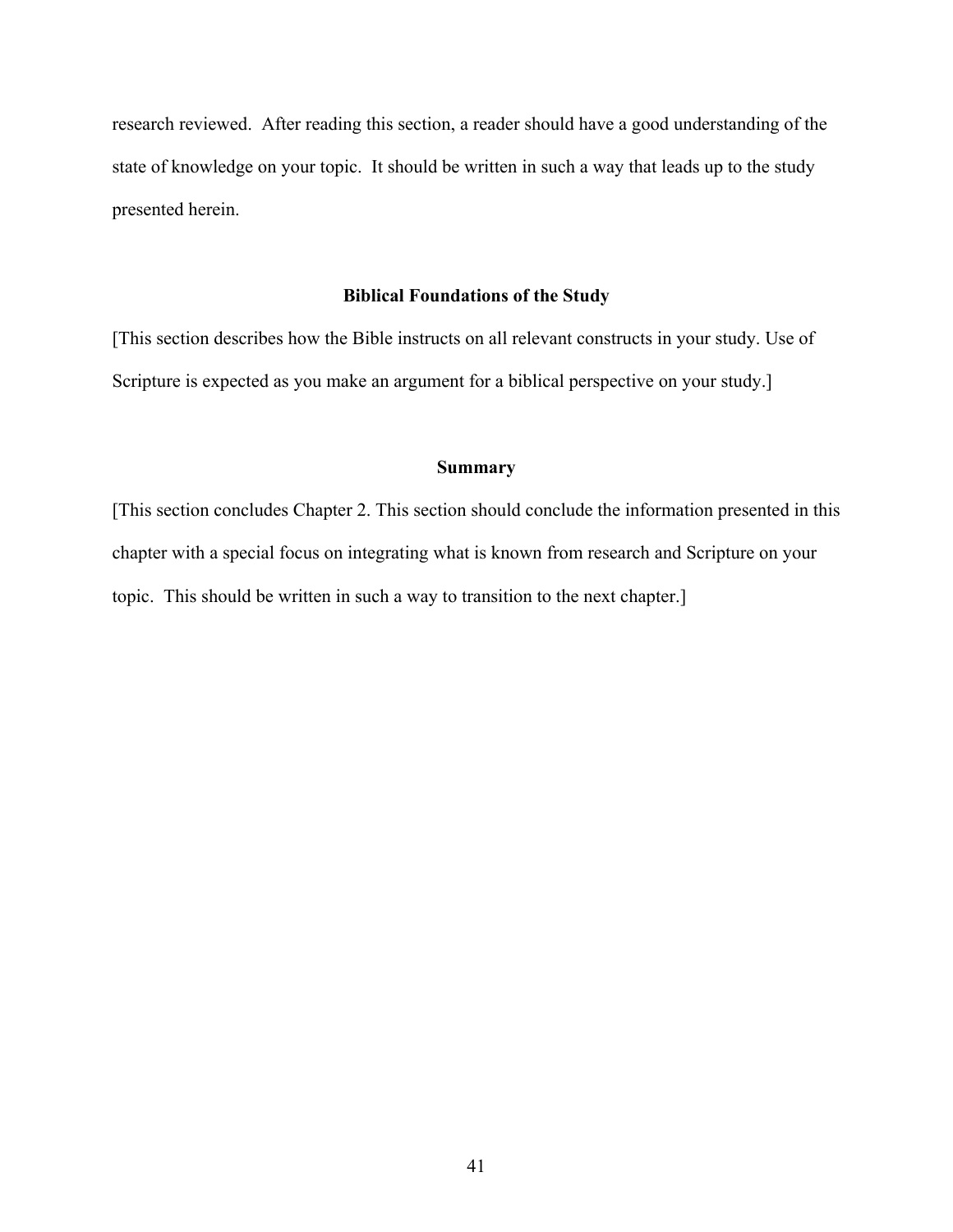#### CHAPTER 3: RESEARCH METHOD

#### **Overview**

[Chapter 3 is a comprehensive, description of the procedures of the study. In this first section of Chapter 3, the chapter is introduced with an overview of what will be described in this chapter.]

#### **Research Questions and Hypotheses (if applicable)**

[In this section, all Research Questions and Hypotheses (for quantitative studies) should be restated. They can be formatted as they were in Chapter 1.]

#### **Research Design**

[In this section, the researcher describes the specific design used in the study. Justification for the choice of design, with a focus on how it will fulfill the purpose of the study, should be included.]

#### **Participants**

[This describes the characteristics of the participants who will be (or were) recruited for the study. Any relevant inclusion/exclusions criteria should be included. How participants will be (were) recruited should be explained with relevant recruitment materials included in the Appendix. Permissions to recruit, as needed, should also be stated in this section and included in the Appendix. Justification for sample size must also be included with reference to saturation for qualitative research and a power analysis run for quantitative analysis.]

#### **Study Procedures**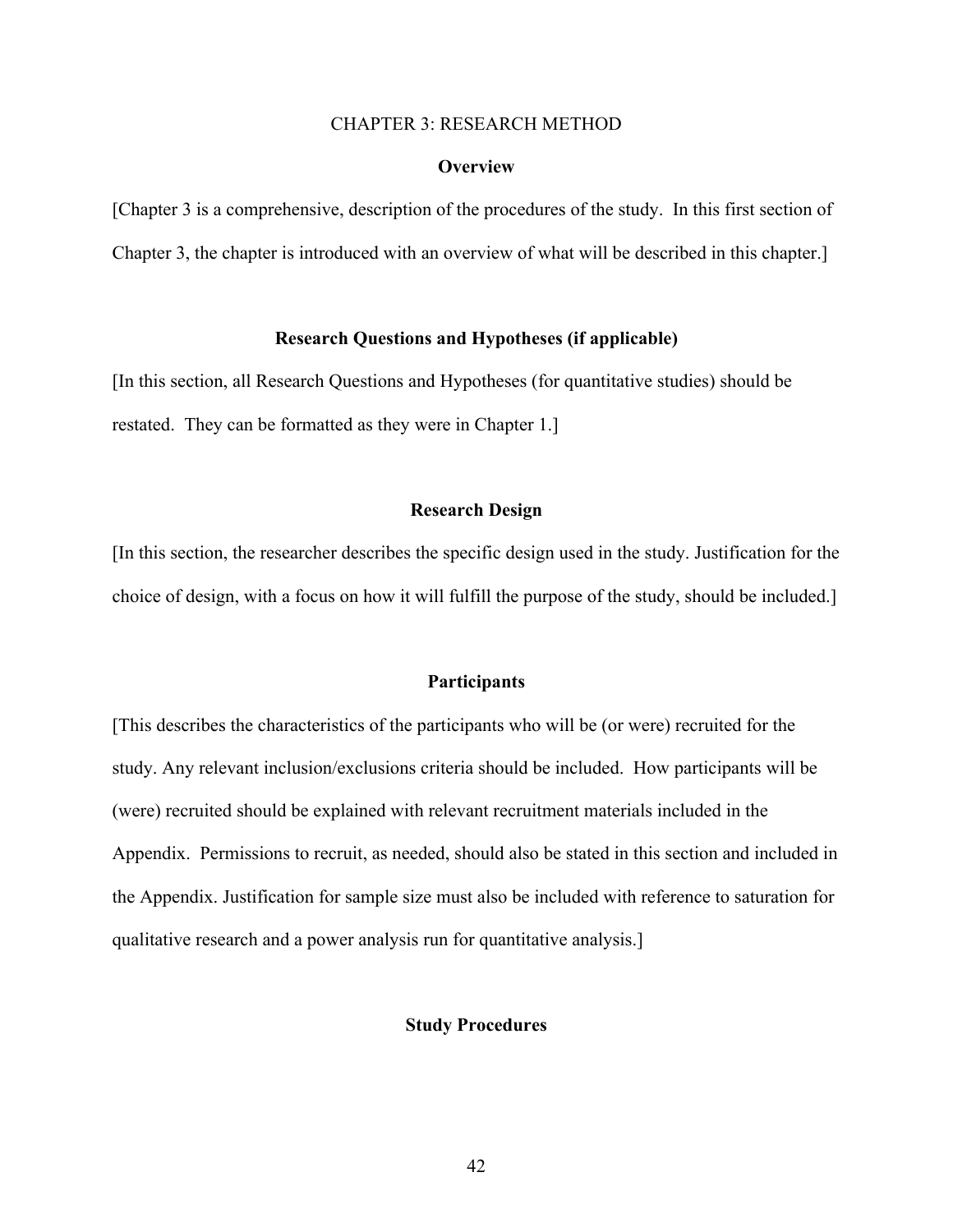[This section provides an overview of all procedures employed in the study. It should begin with the recruitment of participants and discuss all points of contact with the participants. The description of protocol should be detailed enough to be replicable by another researcher. All supporting materials should be included in the Appendix.]

#### **Instrumentation and Measurement**

[In this section, all questionnaires, tests, surveys, interview questions, observational protocols, or any measures used in the study are described. Each measure should be presented in its own subheading with a clear description of the measure, its content, and its purpose. For quantitative measures, all relevant reliability and validity data should be included as well as citations to the original scale development articles. For qualitative interviews or other qualitative measures, discussion of qualitative reliability/validity should be discussed to include a discussion of credibility, transferability, dependability, and confirmability. All instruments created for this study should be included in the Appendix. Level 2 and 3 subheadings should be added to guide the flow of this section.]

#### **Operationalization of Variables**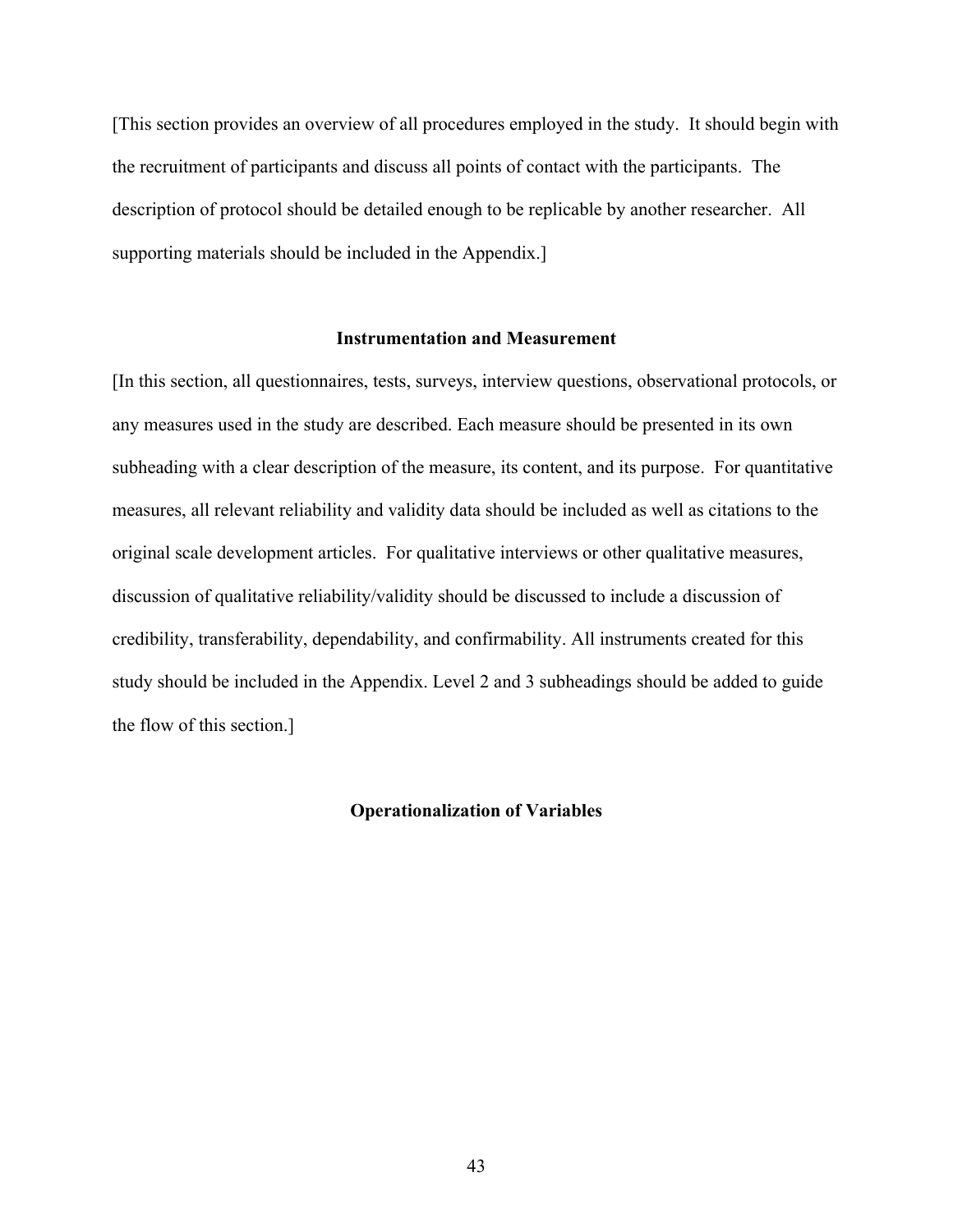[This section is only included for quantitative studies and describes how each variable is operationalized. It should be formatted as follows and include a clear description of the type of variable it is and how each variables is measured.

**Variable One** – this variable is a ratio variable and will be measured by total score on the Example Questionnaire (citation).

**Variable Two** – Variable Two is a nominal variable that will be measured by the researcher created demographic questionnaire asking participants to select the category they fall within.]

#### **Data Analysis**

[In this section, the data analysis procedure employed should be described (or in the Proposal, the proposed data analysis strategy should be described. For quantitative studies, the exact statistical test[s] that are conducted are described. For qualitative studies, the process of transcription, coding, and analysis are described. Justification for the analysis strategy chosen should also be included.]

#### **Delimitations, Assumptions, and Limitations**

[This section should discuss the delimitations, assumptions, and limitations of the study. Delimitations refer to deliberate boundaries you have placed on your study and refer to the choices you have made to study a certain population or a certain segment of behavior. They should be stated and justified. Assumptions refer to anything that the researcher assumes are true in the collection of data. Only assumptions that are relevant to the outcomes of the study should be included. Limitations refer to factors related to the design or procedure that are unavoidable and may compromise the validity of the results. Examples of assumptions include participants

44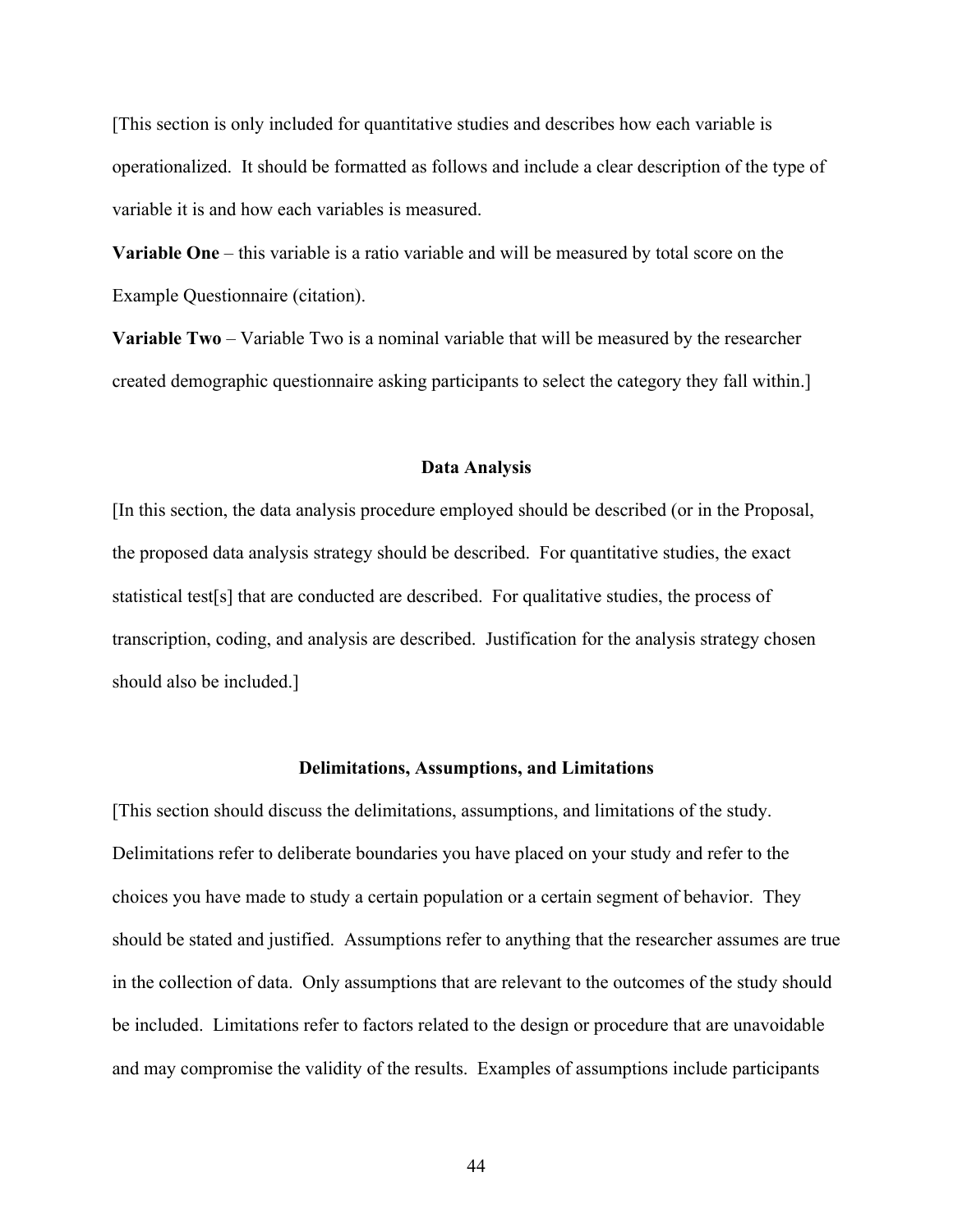answering honestly or having the knowledge to answer. Examples of limitations include methodological weaknesses, social desirability issues, or other factors.]

# **Summary**

[This section concludes Chapter 3. This section should be approximately 1-2 paragraphs in length. Each chapter should have a summary to conclude the information presented in the present chapter and to transition to the next chapter.]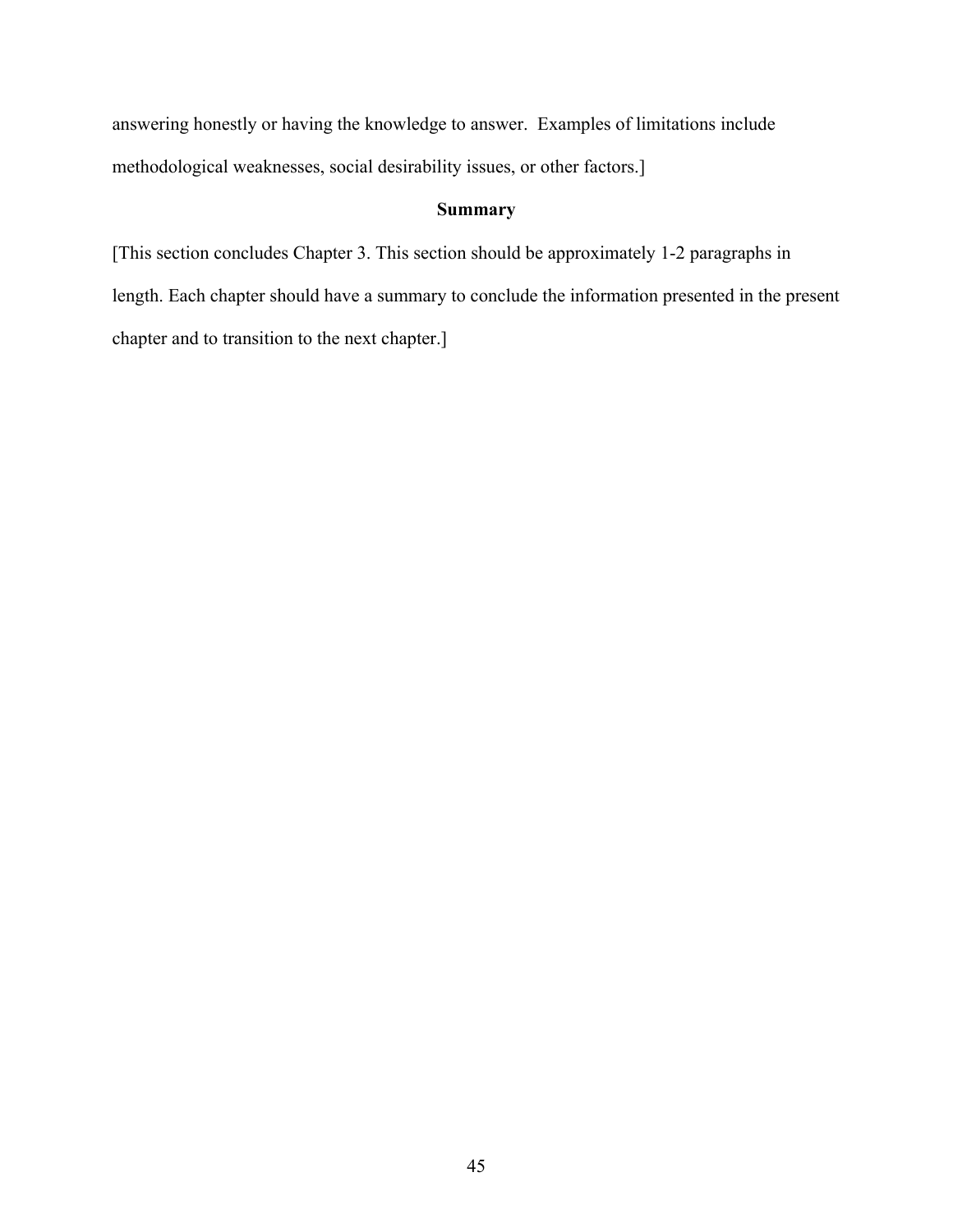#### CHAPTER 4: RESULTS

#### **Overview**

[This chapter and this section begin with a restatement of the study's purpose and brief overview of the data collection process and research questions that guided the study. This section provides an overview of the chapter.]

#### **Descriptive Results**

[In this section, all descriptive results are presented. The demographics of the sample, as well as any relevant means to questionnaires, are presented. Any relevant descriptive results are outlined in this section.]

#### **Study Findings**

[This section is organized by research question and presents the research findings. For qualitative studies, the analytical process should be briefly described again, followed by all relevant codes that organized the data and then all themes presented by research question. For quantitative studies, all relevant statistics, tables, and statistical comparisons should be presented.]

#### **Summary**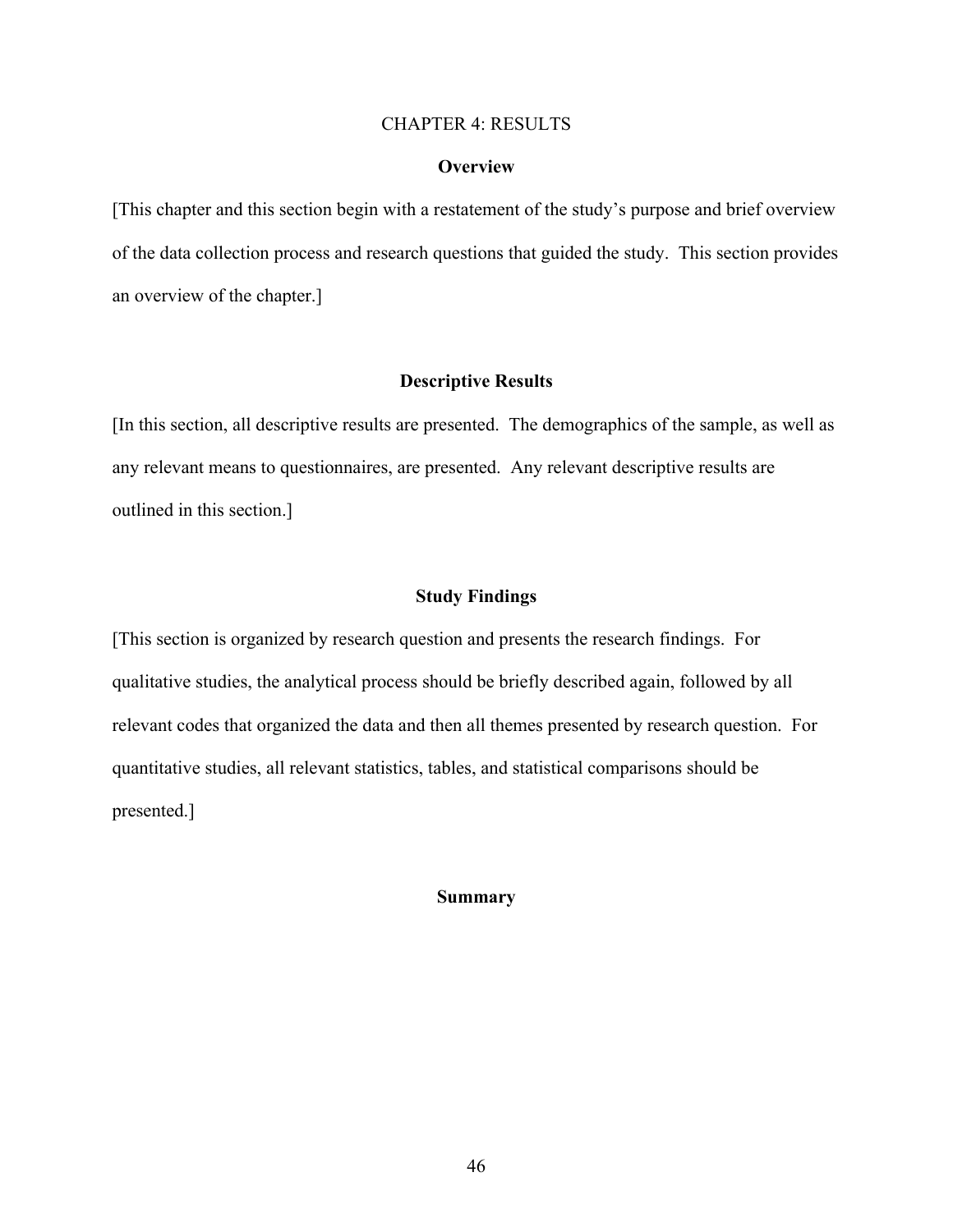[This section concludes Chapter 4. This section should be approximately 1-2 paragraphs in length and summarize the key results. Each chapter should have a summary to conclude the information presented in the present chapter and to transition to the next chapter.]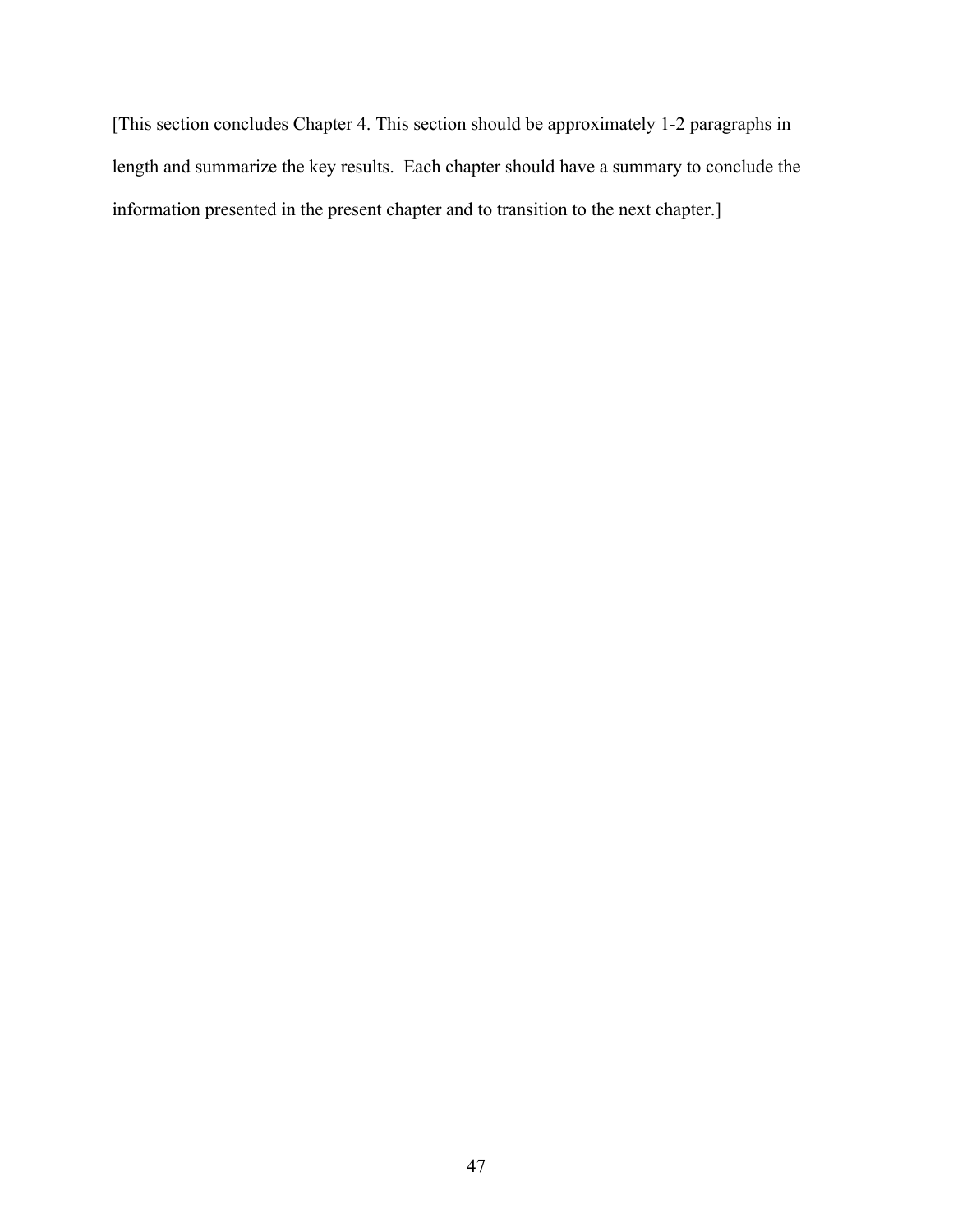#### CHAPTER 5: DISCUSSION

#### **Overview**

[This chapter and this section begin with a restatement of the study's purpose and brief introduction to the chapter.]

#### **Summary of Findings**

[This section briefly summarizes all key findings from the study.]

#### **Discussion of Findings**

[This section discusses what the findings mean and how they compare to the research literature reviewed in Chapter 2. Furthermore, a discussion of how this study contributes to our understanding of the theory of your constructs and how it fits into the biblical foundations laid in Chapter 2 is presented. This section focuses on what we should take away from the findings of this study.]

#### **Implications**

[This section discusses the implications of the findings for theory and practice. How these findings can be used and the impact they can have in the scientific community, in psychological practice/consulting, and/or in the church or other organizations should be presented.]

#### **Limitations**

[This section summarizes all relevant limitations of the study. Those stated previously should be restated as well as any new limitations discovered in the completion of the study.]

48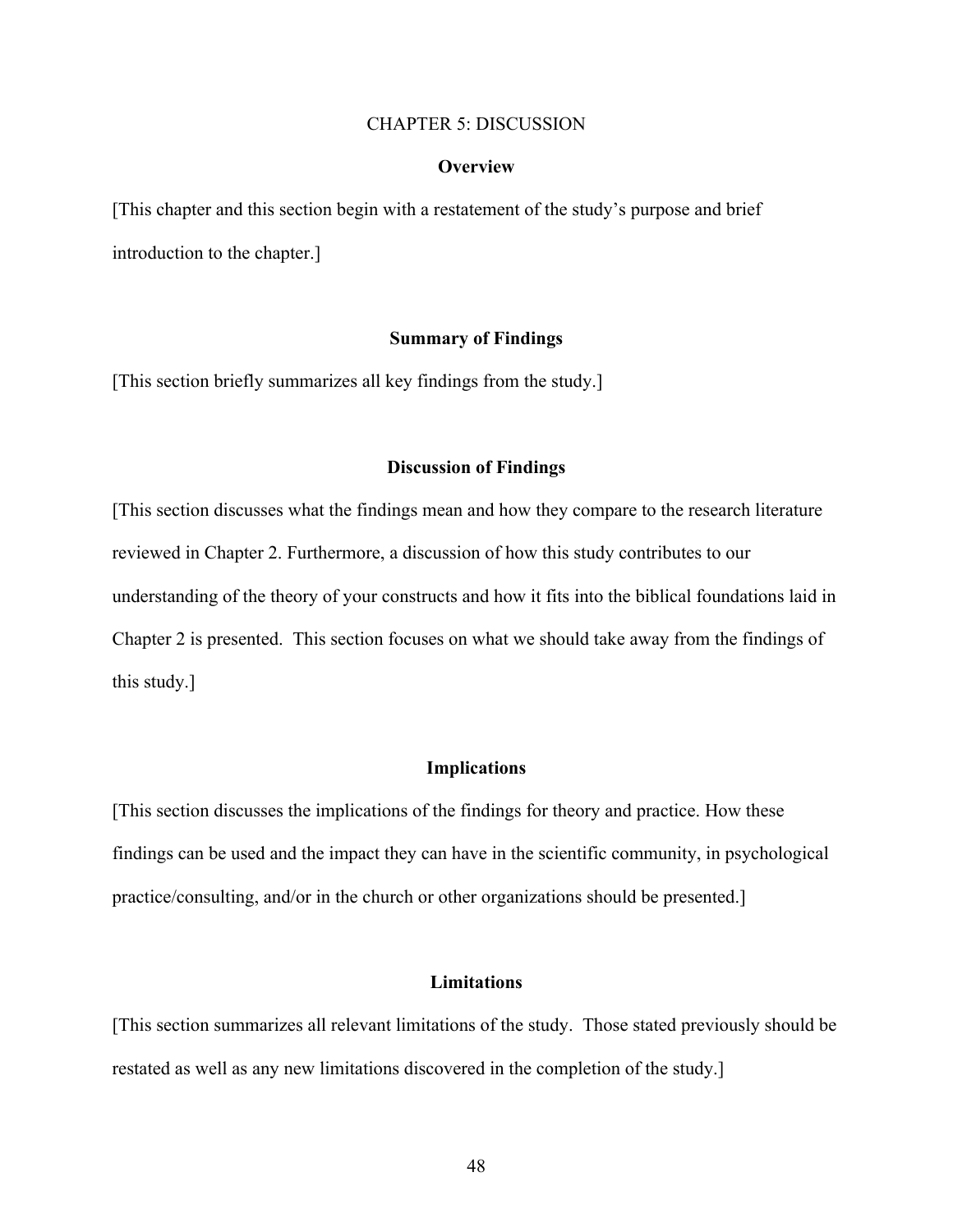# **Recommendations for Future Research**

[This section discusses recommendations for future research that emerge from the findings of the current study.]

## **Summary**

[This section concludes Chapter 5 and the dissertation. This section should be approximately 1-2 paragraphs in length and summarize the key results and implications of the study. This section concludes the dissertation.]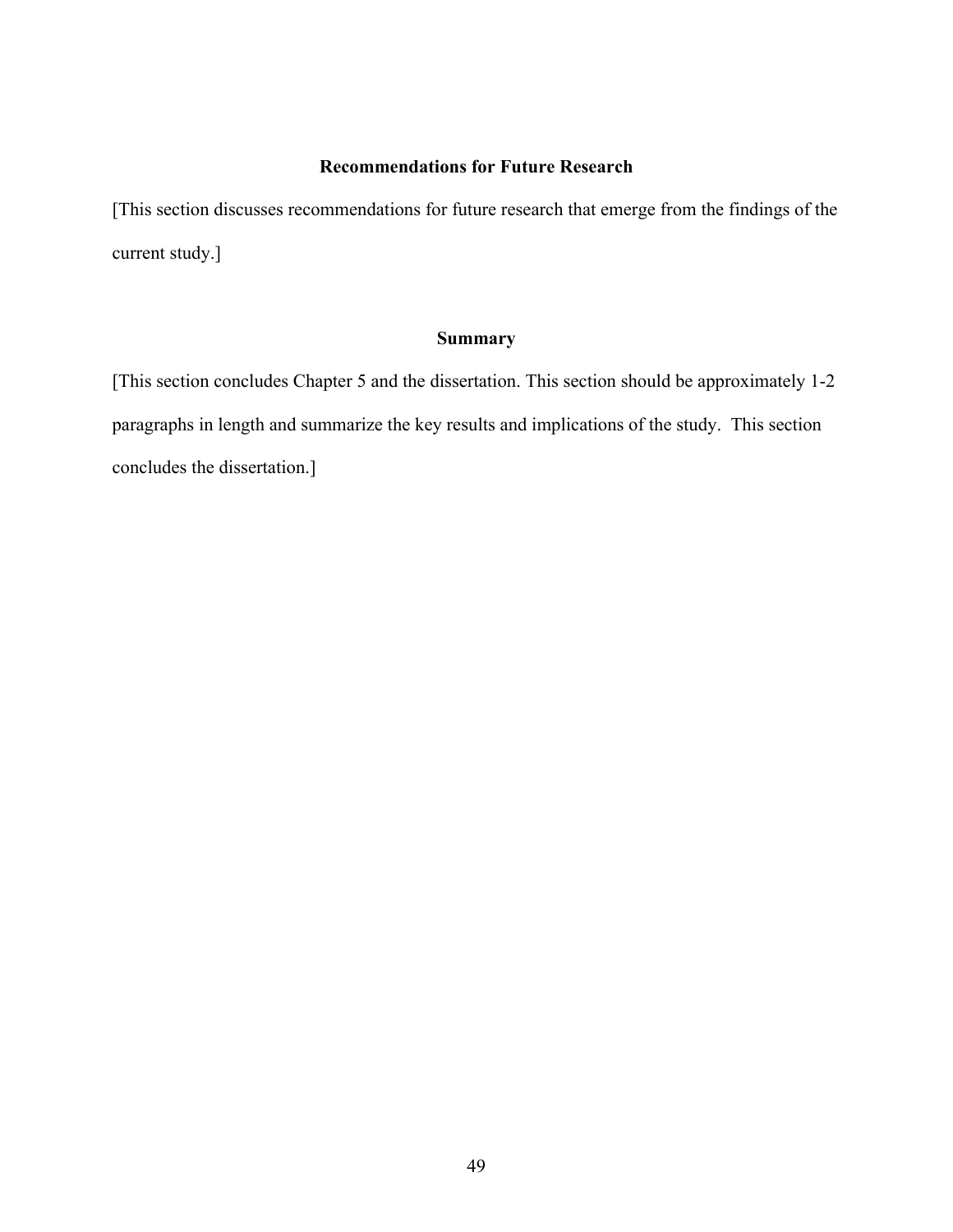# REFERENCES

[Include all references in current APA format. References are expected to be current, with at least 80% being from the past 5 years.]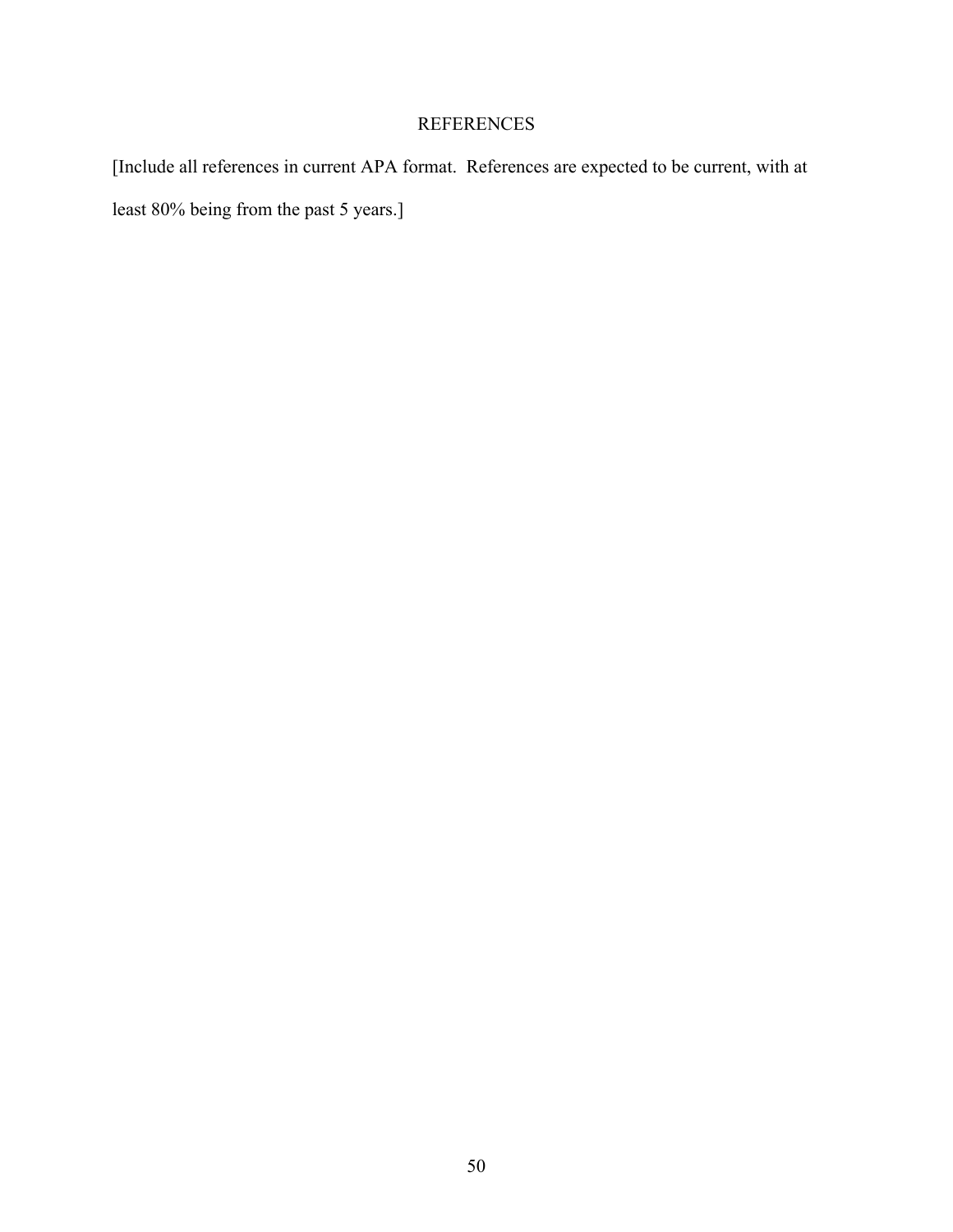# APPENDIX A: NAME OF APPENDIX